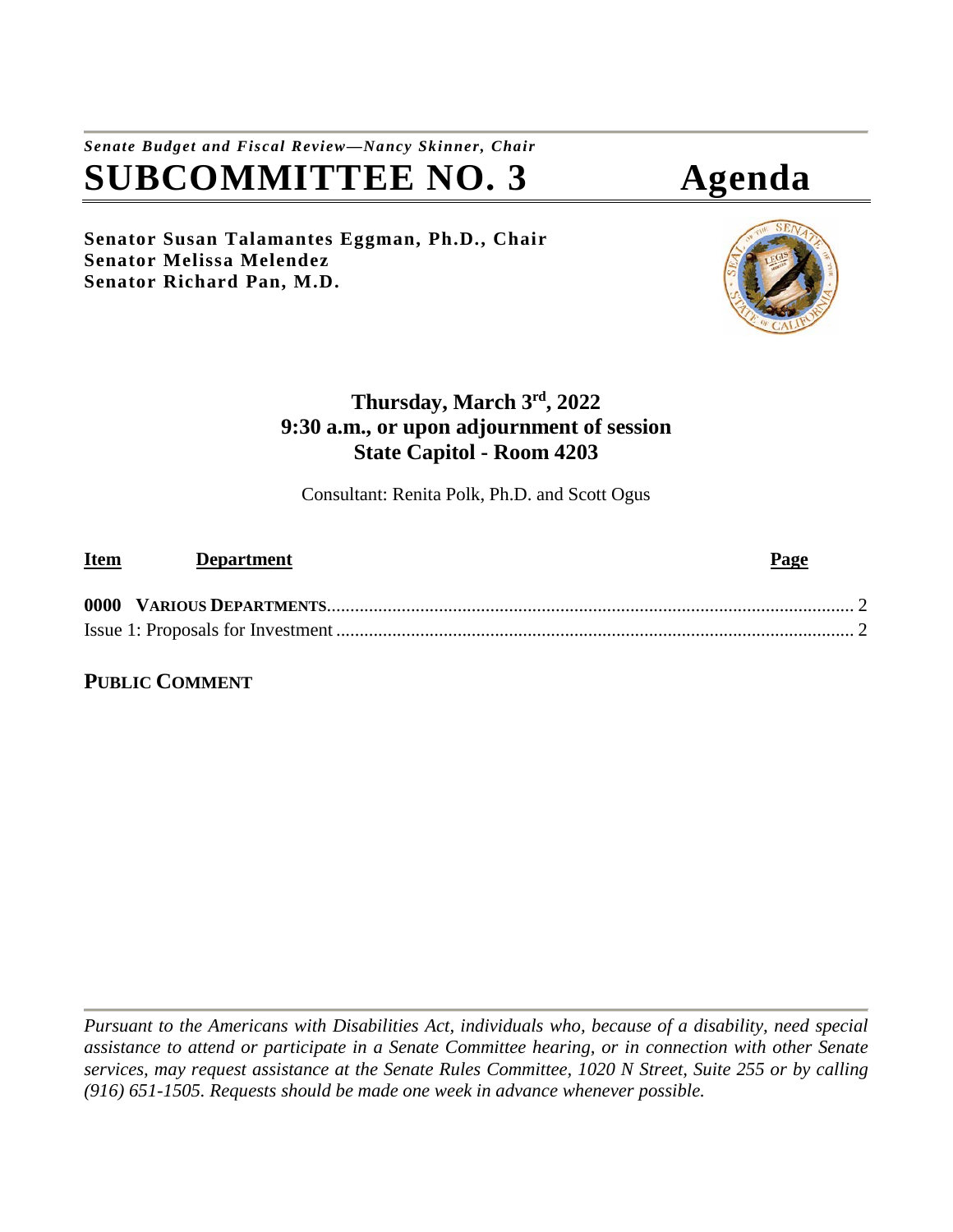## <span id="page-1-0"></span>**0000 VARIOUS DEPARTMENTS**

#### <span id="page-1-1"></span>**Issue 1: Proposals for Investment**

**Proposals for Investment.** The subcommittee has received a number of proposals for investment that augment or modify the Governor's January Budget. Brief descriptions of these proposals by state department are presented in the table below.

| CALIFORNIA HEALTH AND HUMAN SERVICES AGENCY (CALHHS)                                                                                                                                                                                                                                                                                                                                                        |                                                                                                          |  |
|-------------------------------------------------------------------------------------------------------------------------------------------------------------------------------------------------------------------------------------------------------------------------------------------------------------------------------------------------------------------------------------------------------------|----------------------------------------------------------------------------------------------------------|--|
| <b>Alameda County Homelessness/Enhanced Behavioral Health Continuum</b>                                                                                                                                                                                                                                                                                                                                     |                                                                                                          |  |
| <b>Organizational Sponsor(s)</b>                                                                                                                                                                                                                                                                                                                                                                            | <b>Funding or Language Requested</b>                                                                     |  |
| Alameda County Health Care Services Agency                                                                                                                                                                                                                                                                                                                                                                  | \$35 million General Fund in 2022-23                                                                     |  |
| <b>Brief Description:</b>                                                                                                                                                                                                                                                                                                                                                                                   |                                                                                                          |  |
| Alameda County Health Care Services Agency requests General Fund expenditure authority of \$35<br>million in 2022-23 to enhance the continuum of care to provide immediate mental health and<br>substance use services to people who are unsheltered, including Street Health teams, a new wellness<br>respite site, clinical and housing navigation services, and 39 newly built affordable housing units. |                                                                                                          |  |
|                                                                                                                                                                                                                                                                                                                                                                                                             | <b>HIE Technical Assistance for Small and Safety Net Practices</b>                                       |  |
| <b>Organizational Sponsor(s)</b>                                                                                                                                                                                                                                                                                                                                                                            | <b>Funding or Language Requested</b>                                                                     |  |
| California Medical Association (CMA)                                                                                                                                                                                                                                                                                                                                                                        | \$16 million General Fund annually for five years                                                        |  |
| <b>Brief Description:</b>                                                                                                                                                                                                                                                                                                                                                                                   |                                                                                                          |  |
| The California Medical Association requests General Fund expenditure authority of \$16 million                                                                                                                                                                                                                                                                                                              |                                                                                                          |  |
| annually for five years to provide small and safety net practices with 3 services intended to support                                                                                                                                                                                                                                                                                                       |                                                                                                          |  |
| their transition to actively exchanging data: technical assistance, infrastructure upgrades, and                                                                                                                                                                                                                                                                                                            |                                                                                                          |  |
| subsidized interfaces.                                                                                                                                                                                                                                                                                                                                                                                      |                                                                                                          |  |
|                                                                                                                                                                                                                                                                                                                                                                                                             | <b>Skilled Nursing Facility Quality Standards Board</b>                                                  |  |
| <b>Organizational Sponsor(s)</b>                                                                                                                                                                                                                                                                                                                                                                            | <b>Funding or Language Requested</b>                                                                     |  |
| Service Employees International Union (SEIU) -<br>California                                                                                                                                                                                                                                                                                                                                                | \$1 million General Fund annually                                                                        |  |
| <b>Brief Description:</b>                                                                                                                                                                                                                                                                                                                                                                                   |                                                                                                          |  |
| SEIU-California requests General Fund expenditure authority of \$1 million annually to establish a                                                                                                                                                                                                                                                                                                          |                                                                                                          |  |
| quality standards board for skilled nursing facilities to set specific standards related to working                                                                                                                                                                                                                                                                                                         |                                                                                                          |  |
|                                                                                                                                                                                                                                                                                                                                                                                                             | conditions, wages, training, health and safety, and use of funds, while giving the state and the workers |  |
| a voice in the decision making process.                                                                                                                                                                                                                                                                                                                                                                     |                                                                                                          |  |
| 988 Behavioral Health Crisis Line Long-Term Planning and Sustainable Funding                                                                                                                                                                                                                                                                                                                                |                                                                                                          |  |
| <b>Organizational Sponsor(s)</b>                                                                                                                                                                                                                                                                                                                                                                            | <b>Funding or Language Requested</b>                                                                     |  |
| Steinberg Institute, Kennedy Forum                                                                                                                                                                                                                                                                                                                                                                          | \$8 million General Fund in 2022-23                                                                      |  |
| <b>Brief Description:</b>                                                                                                                                                                                                                                                                                                                                                                                   |                                                                                                          |  |
| The Steinberg Institute and the Kennedy Forum request General Fund expenditure authority of \$8<br>million in 2022-23 to establish a telephone surcharge to fund the 988 system, and to put in place a<br>statewide planning process, including appointing a 988 Crisis Services Director to provide direction                                                                                              |                                                                                                          |  |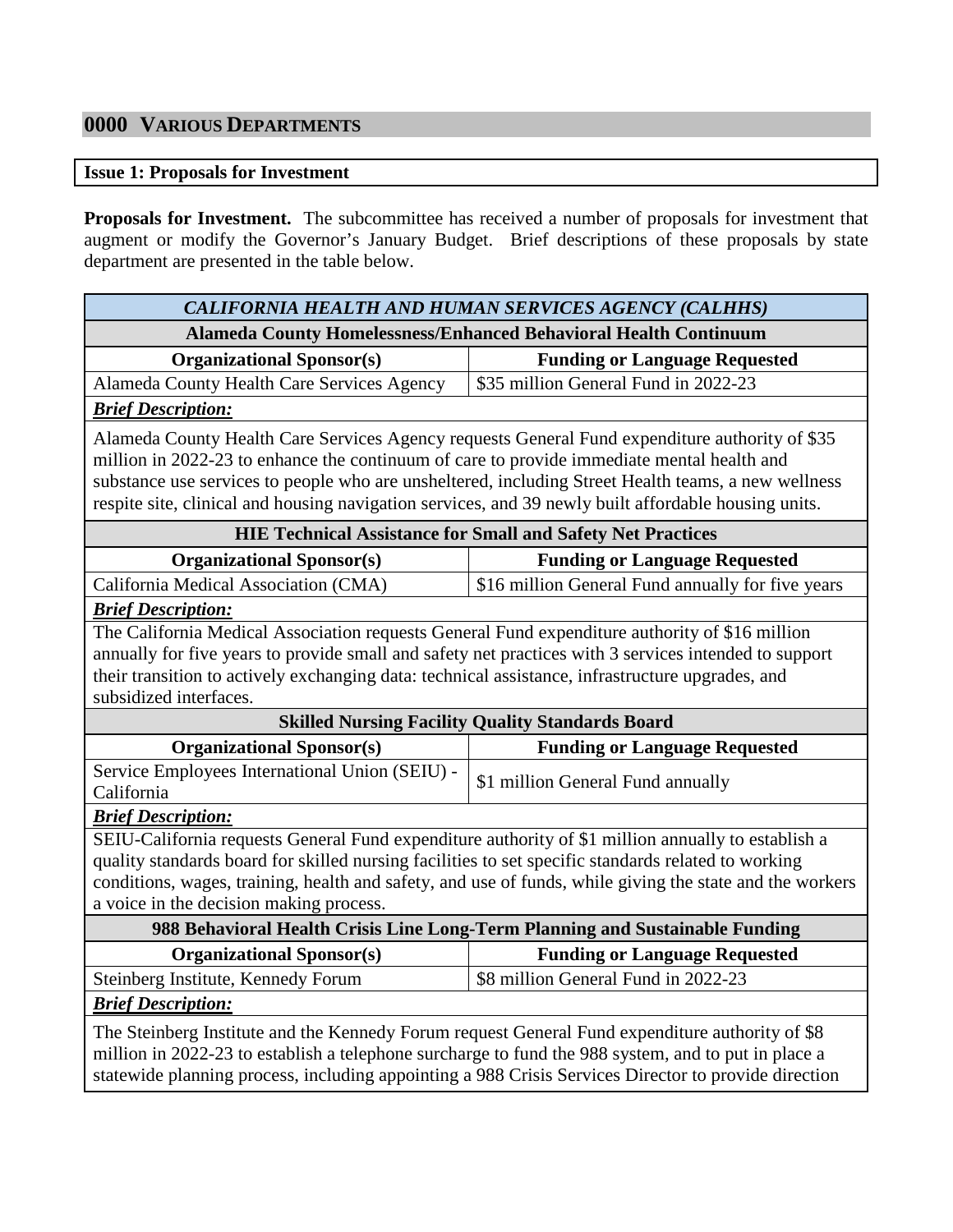and oversight of the implementation and administration over 988 and facilitate statewide 988 planning.

|                                                                                                                                                                                                            | <b>Study to Create a Right to Mental Health Care</b>        |  |  |  |
|------------------------------------------------------------------------------------------------------------------------------------------------------------------------------------------------------------|-------------------------------------------------------------|--|--|--|
| <b>Organizational Sponsor(s)</b>                                                                                                                                                                           | <b>Funding or Language Requested</b>                        |  |  |  |
| Steinberg Institute                                                                                                                                                                                        | \$500,000 General Fund in 2022-23                           |  |  |  |
| <b>Brief Description:</b>                                                                                                                                                                                  |                                                             |  |  |  |
| The Steinberg Institute requests General Fund expenditure authority of \$500,000 in 2022-23 for                                                                                                            |                                                             |  |  |  |
| CalHHS to commission a study from the University of California that provides recommendations on                                                                                                            |                                                             |  |  |  |
| how to create a right to the full range of health care services necessary for people with severe mental                                                                                                    |                                                             |  |  |  |
| illness or substance use disorders to recover and thrive.                                                                                                                                                  |                                                             |  |  |  |
| <b>Local Accountable Communities for Health</b>                                                                                                                                                            |                                                             |  |  |  |
| <b>Organizational Sponsor(s)</b>                                                                                                                                                                           | <b>Funding or Language Requested</b>                        |  |  |  |
| California Accountable Communities for Health                                                                                                                                                              | \$15 million General Fund, available until                  |  |  |  |
| Initiative (CACHI)                                                                                                                                                                                         | December 31, 2025                                           |  |  |  |
| <b>Brief Description:</b>                                                                                                                                                                                  |                                                             |  |  |  |
| The California Accountable Communities for Health Initiative (CACHI) requests General Fund                                                                                                                 |                                                             |  |  |  |
| expenditure authority of \$15 million, available until December 31, 2025, to expand and scale the local                                                                                                    |                                                             |  |  |  |
| Accountable Communites for Health model to support communities in successfully achieving the                                                                                                               |                                                             |  |  |  |
| state's goals and identifying and working on solutions to advance health outcomes.                                                                                                                         |                                                             |  |  |  |
| CALIFORNIA HEALTH FACILITIES FINANCING AUTHORITY (CHFFA)                                                                                                                                                   |                                                             |  |  |  |
| <b>Special Needs Dentistry Expansion</b>                                                                                                                                                                   |                                                             |  |  |  |
| <b>Organizational Sponsor(s)</b>                                                                                                                                                                           | <b>Funding or Language Requested</b>                        |  |  |  |
| California Dental Association (CDA)                                                                                                                                                                        | \$50 million General Fund, available until June 30,<br>2027 |  |  |  |
| <b>Brief Description:</b>                                                                                                                                                                                  |                                                             |  |  |  |
| The California Dental Association requests General Fund expenditure authority of \$50 million,                                                                                                             |                                                             |  |  |  |
| available until June 30, 2027, to support development of physical infrastructure for special needs                                                                                                         |                                                             |  |  |  |
| dentistry clinics through a grant program facilitated by the California Health Facility Financing                                                                                                          |                                                             |  |  |  |
| Authority.                                                                                                                                                                                                 |                                                             |  |  |  |
| <b>District Hospital Bridge Loan</b>                                                                                                                                                                       |                                                             |  |  |  |
| <b>Organizational Sponsor(s)</b>                                                                                                                                                                           | <b>Funding or Language Requested</b>                        |  |  |  |
| District Hospital Leadership Forum                                                                                                                                                                         | \$40 million General Fund in 2022-23                        |  |  |  |
|                                                                                                                                                                                                            |                                                             |  |  |  |
| <b>Brief Description:</b>                                                                                                                                                                                  |                                                             |  |  |  |
|                                                                                                                                                                                                            |                                                             |  |  |  |
| The District Hospital Leadership Forum requests General Fund expenditure authority of \$40 million<br>in 2022-23 for CHFFA to support bridge loans to 33 district and municipal hospitals to alleviate the |                                                             |  |  |  |
| financial impact of the COVID-19 pandemic.                                                                                                                                                                 |                                                             |  |  |  |
|                                                                                                                                                                                                            |                                                             |  |  |  |
| DEPARTMENT OF HEALTH CARE ACCESS AND INFORMATION (HCAI)                                                                                                                                                    |                                                             |  |  |  |
| <b>Clinical Laboratory Scientist and Medical Laboratory Technician Internships</b>                                                                                                                         |                                                             |  |  |  |
| <b>Organizational Sponsor(s)</b>                                                                                                                                                                           | <b>Funding or Language Requested</b>                        |  |  |  |
| California Association for Medical Lab<br>Technology                                                                                                                                                       | \$12.6 million General Fund in 2022-23                      |  |  |  |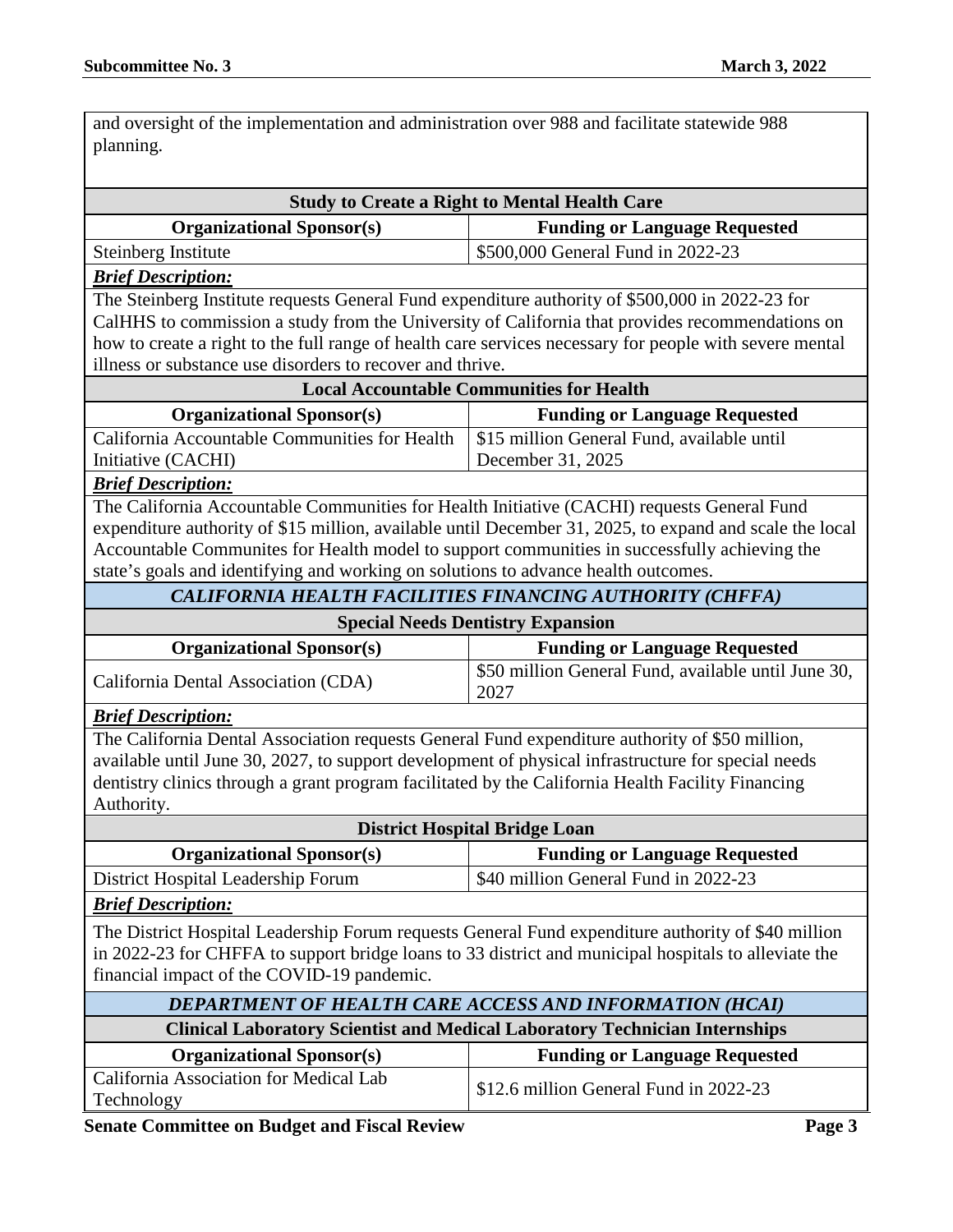| <b>Brief Description:</b>                                                                               |                                                                                                           |  |
|---------------------------------------------------------------------------------------------------------|-----------------------------------------------------------------------------------------------------------|--|
| The California Association for Medical Lab Technology requessts General Fund expenditure                |                                                                                                           |  |
| authority of \$12.6 million in 2022-23 to support grant funding to hospitals or training programs that  |                                                                                                           |  |
| are currently credentialed to train Clinical Laboratory Scientists (CLS) and Medical Laboratory         |                                                                                                           |  |
| Technicians (MLT) to create 200 additional training positions to address a shortage of CLS/MLT          |                                                                                                           |  |
| positions and required training internships throughout the state.                                       |                                                                                                           |  |
|                                                                                                         | <b>Licensed Behavioral Health Providers Workforce Program</b>                                             |  |
| <b>Organizational Sponsor(s)</b>                                                                        | <b>Funding or Language Requested</b>                                                                      |  |
| CA Assoc. of Marriage and Family Therapists                                                             |                                                                                                           |  |
| (CAMFT), CA Psychological Assoc (CPA),                                                                  |                                                                                                           |  |
| National Association of Social Workers-CA                                                               | \$500 million General Fund in 2022-23                                                                     |  |
| (NASW-CA), CA Association for Licensed                                                                  |                                                                                                           |  |
| Professional Clinical Counselors (CALPCC)                                                               |                                                                                                           |  |
| <b>Brief Description:</b>                                                                               |                                                                                                           |  |
| CAMFT, CPA, NASW-CA, and CALPCC request General Fund expenditure authority of \$500                     |                                                                                                           |  |
| million to support three workforce programs, including 1) \$200 million for loan forgiveness for        |                                                                                                           |  |
|                                                                                                         | students working in the public sector and non-profit agencies, 2) \$200 million for clinical stipends for |  |
| non-profit agencies and facilities to increase slots for pre-licensees to obtain clinical hours, and 3) |                                                                                                           |  |
| \$100 million in scholarships for masters level students seeking behavioral health-related degrees.     |                                                                                                           |  |
| <b>Public Health Workforce Loan Repayment Program</b>                                                   |                                                                                                           |  |
| <b>Organizational Sponsor(s)</b>                                                                        | <b>Funding or Language Requested</b>                                                                      |  |
| California Medical Association (CMA)                                                                    | \$120 million General Fund, available until June<br>30, 2026                                              |  |
| <b>Brief Description:</b>                                                                               |                                                                                                           |  |
|                                                                                                         | CMA requests General Fund expenditure authority of \$120 million, available until June 30, 2026, to       |  |
| create a dedicated loan forgiveness program for the public health workforce.                            |                                                                                                           |  |
|                                                                                                         | <b>Community Health Center Workforce Training Program</b>                                                 |  |
| <b>Organizational Sponsor(s)</b>                                                                        | <b>Funding or Language Requested</b>                                                                      |  |
| California Health+ Advocates                                                                            | \$51 million General Fund in 2022-23                                                                      |  |
| <b>Brief Description:</b>                                                                               |                                                                                                           |  |
|                                                                                                         |                                                                                                           |  |
| California Health+ Advocates requests General Fund expenditure authority of \$51 million in 2022-23     |                                                                                                           |  |
| to support the following workforce programs: 1) \$10.6 million for the California State Loan            |                                                                                                           |  |
| Repayment Program, 2) \$17 million for the Allied Health Loan Repayment Program, 3) \$1.7 million       |                                                                                                           |  |
| for the Allied Health Scholarship Program, 4) \$15 million for 150 Nurse Practitioner fellowship slots  |                                                                                                           |  |
| through the Song-Brown Healthcare Workforce Training Program (Song-Brown), 5) \$1 million for           |                                                                                                           |  |
| Physician Assistant fellowship slots through Song-Brown, and 6) \$5.7 million for Teaching Health       |                                                                                                           |  |
| Centers through Song-Brown.                                                                             |                                                                                                           |  |
|                                                                                                         | <b>California Abortion Support Fund</b>                                                                   |  |
| <b>Organizational Sponsor(s)</b>                                                                        | <b>Funding or Language Requested</b>                                                                      |  |
| Access Reproductive Justice, Planned                                                                    | \$9 million General Fund in 2022-23, \$6 million in                                                       |  |
| Parenthood                                                                                              | 2023-24 and 2024-25                                                                                       |  |
| <b>Brief Description:</b>                                                                               |                                                                                                           |  |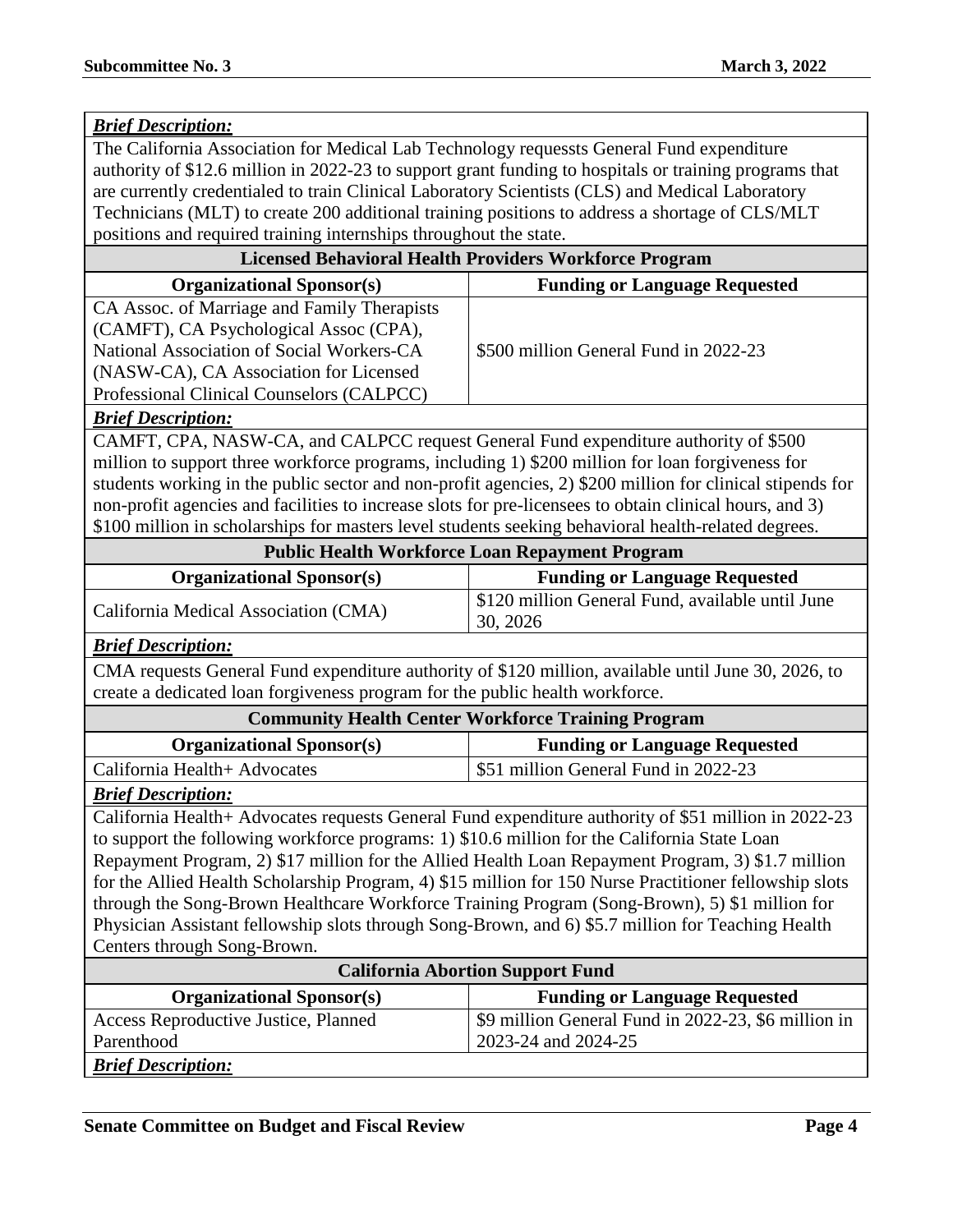Access Reproductive Justice and Planned Parenthood request General Fund expediture authority of \$9 million in 2022-23, \$6 million in 2023-24 and 2024-25 to support a California statewide abortion support fund, to ensure that patients have access to abortion care regardless of the decision made by the United States Supreme Court, and that the care is accessible and practical for anyone seeking abortion care in California.

| <b>California Reproductive Health Equity Program</b>                                                  |                                                                                                      |  |
|-------------------------------------------------------------------------------------------------------|------------------------------------------------------------------------------------------------------|--|
| <b>Funding or Language Requested</b><br><b>Organizational Sponsor(s)</b>                              |                                                                                                      |  |
| <b>Essential Access Health, Access Reproductive</b>                                                   | \$9 million General Fund in 2022-23, \$6 million in                                                  |  |
| Justice, National Health Law Program, NARAL                                                           | 2023-24 and 2024-25                                                                                  |  |
| Pro-Choice CA, Planned Parenthood                                                                     |                                                                                                      |  |
| <b>Brief Description:</b>                                                                             |                                                                                                      |  |
| Essential Access Health, Access Reproductive Justice, National Health Law Program, NARAL Pro-         |                                                                                                      |  |
| Choice CA, and Planned Parenthood request General Fund expenditure authority of \$9 million in        |                                                                                                      |  |
| 2022-23, and \$6 million in 2023-24 and 2024-25 to to create and fund an uncompensated care           |                                                                                                      |  |
|                                                                                                       | program to reimburse abortion providers for services they provide to individuals without other means |  |
| of paying for care, including those individuals traveling from out of state who would have qualified  |                                                                                                      |  |
| for Medi-Cal, or the Medi-Cal Access Program but for the programs' residency requirements.            |                                                                                                      |  |
| Scholarships for Addiction Medicine Primary Care Provider Training in Underserved Areas               |                                                                                                      |  |
| <b>Organizational Sponsor(s)</b>                                                                      | <b>Funding or Language Requested</b>                                                                 |  |
| Psychiatric Physicians Alliance of California                                                         | \$13.2 million Opioid Settlement Fund                                                                |  |
| <b>Brief Description:</b>                                                                             |                                                                                                      |  |
| The Psychiatric Physicians Alliance of California request expenditure authority from the Opioid       |                                                                                                      |  |
| Settlement Fund of \$13.2 million to support scholarships for a new workforce training program:       |                                                                                                      |  |
| Primary Care Providers Training and Eduction in Addiction Medicine (PC-TEAM), a one-year              |                                                                                                      |  |
| fellowship at UC Irvine for primary care and emergency room-oriented trainees and providers           |                                                                                                      |  |
| interested in advanced training in substance use disorder and opioid management.                      |                                                                                                      |  |
|                                                                                                       | Scholarships for Health and Wellness Coach Training for Underserved Areas                            |  |
| <b>Organizational Sponsor(s)</b><br><b>Funding or Language Requested</b>                              |                                                                                                      |  |
| Psychiatric Physicians Alliance of California                                                         | \$3.3 million General Fund in 2022-23                                                                |  |
| <b>Brief Description:</b>                                                                             |                                                                                                      |  |
| The Psychiatric Physicians Alliance of California request General Fund expenditure authority of \$3.3 |                                                                                                      |  |
| million to support scholarships for a new UC Irvine workforce training program for health and         |                                                                                                      |  |
| wellness coaches with behavioral health training to support providers who have received the Primary   |                                                                                                      |  |
| Care Training and Education in Addiction Medicine fellowships.                                        |                                                                                                      |  |
| <b>Investing in Primary Care Graduate Medical Education</b>                                           |                                                                                                      |  |
| <b>Organizational Sponsor(s)</b>                                                                      | <b>Funding or Language Requested</b>                                                                 |  |
| California Academy of Family Physicians                                                               | \$20 million General Fund in 2022-23, 2023-24,<br>and 2024-25                                        |  |
| <b>Brief Description:</b>                                                                             |                                                                                                      |  |
| The California Academy of Family Physicians requests General Fund expenditure authority of \$20       |                                                                                                      |  |
| million in 2022-23, 2023-24, and 2024-25 to support increased grant funding awarded to primary care   |                                                                                                      |  |

and family medicing graduate medical education programs.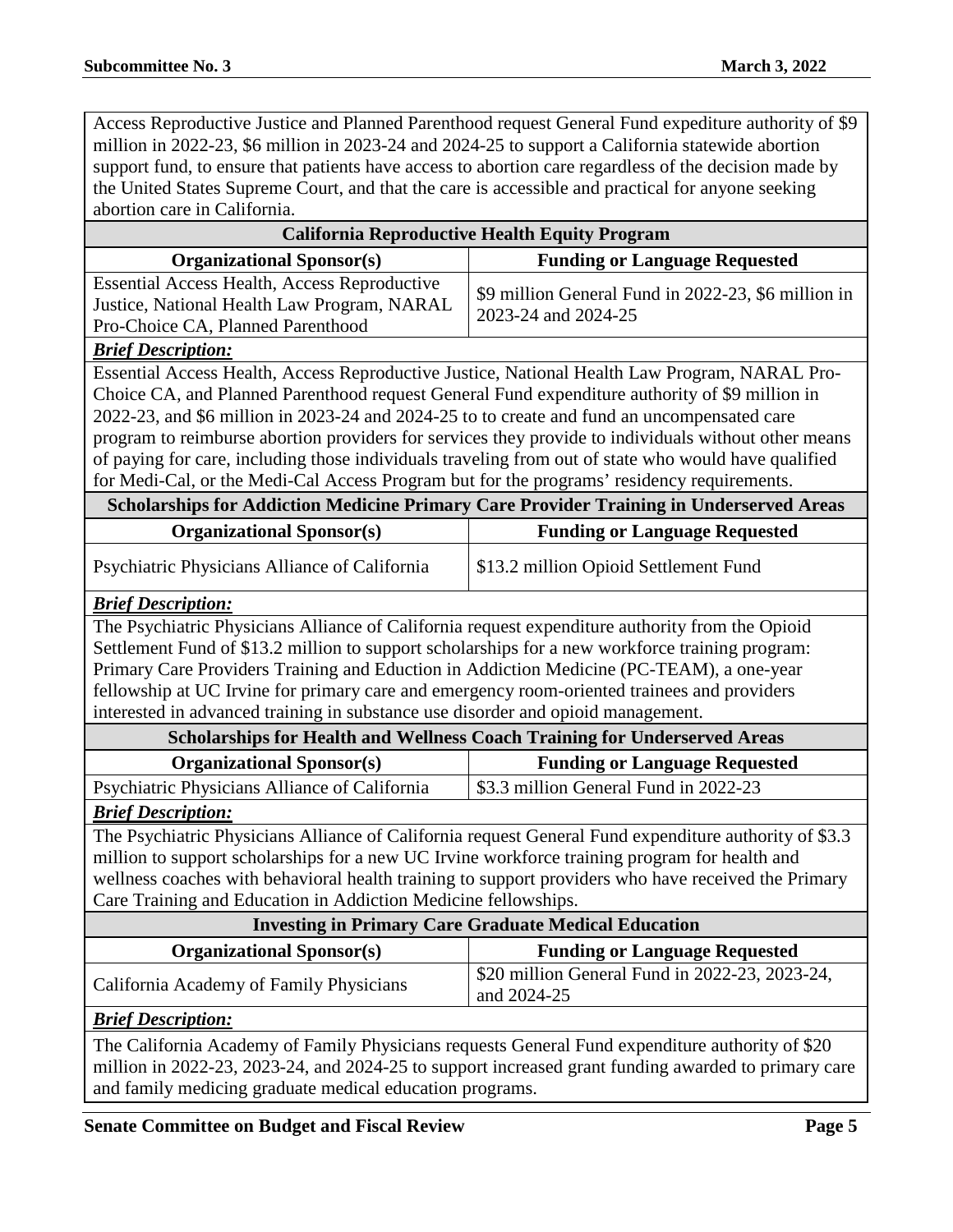| <b>Health IT Workforce Recruitment and Training for Clinics in Underserved Communities</b> |  |
|--------------------------------------------------------------------------------------------|--|
| <b>Funding or Language Requested</b>                                                       |  |
| \$15 million in $2022-23$                                                                  |  |
|                                                                                            |  |

#### *Brief Description:*

The California Telehealth Network and OCHIN request General Fund expenditure authority of \$15 million in 2022-23 to establish a training and workforce development program for individuals in underserved and rural communities to fill shortages at their neighborhood health center or local public health agency. California's community health centers and public health departments would help address the triple challenge of health equity, digital inclusion for underserved patients, and careertrack training for underrepresented young people in the burgeoning health IT sector by providing career ladder opportunities in operations and health IT.

| <b>Public Behavioral Health Workforce Education Initiative</b> |                                                                                                                         |  |
|----------------------------------------------------------------|-------------------------------------------------------------------------------------------------------------------------|--|
| <b>Organizational Sponsor(s)</b>                               | <b>Funding or Language Requested</b>                                                                                    |  |
| <b>County Behavioral Health Directors Association</b>          | \$300 million General Fund in 2022-23<br>\$150 million General Fund in 2023-24<br>\$135 million General Fund in 2024-25 |  |

#### *Brief Description:*

The County Behavioral Health Directors Association requests General Fund expenditure authority of \$300 million in 2022-23, \$150 million in 2023-24, and \$135 million in 2024-25 to support the Public Behavioral Health Workforce Education Initiative, a multi-year investment in the public behavioral health workforce, including the following components: 1) development of a specialized curriculum for training professionals to serve justice- and system-involved youth; 2) additional educational slots for licensed behavioral health professionals; 3) support for paid internships for mandated training hours; 4) educational slots for addiction psychiatry and medicine fellowship programs; 5) stipends and scholarships for licensed clinical social workers; 6) tuition assistance and test preparation for substance use disorder counselors; 7) development of a public behavioral health pipeline; 8) certification for peer support specialists; 9) recruitment and retention incentives for public behavioral health professionals; and 10) paid internships for behavioral health professionals.

#### **Workforce Funding for Children's Hospitals**

| We cannot be a unusing for container b alongstand |                                                     |
|---------------------------------------------------|-----------------------------------------------------|
| <b>Organizational Sponsor(s)</b>                  | <b>Funding or Language Requested</b>                |
| California Children's Hospital Association        | \$50 million General Fund, available for five years |

#### *Brief Description:*

The California Children's Hospital Association requests General Fund expenditure authority of \$50 million, available for five years to support pediatric workforce training at California's not-for-profit children's hospitals. These funds would be allocated from the Administration's \$1.7 billion, threeyear investment in health care workforce programs.

| <b>DEPARTMENT OF MANAGED HEALTH CARE (DMHC)</b>                             |                                                  |  |
|-----------------------------------------------------------------------------|--------------------------------------------------|--|
| <b>Enhancing Data to Reduce Racial and Ethnic Disparities in Healthcare</b> |                                                  |  |
| <b>Organizational Sponsor(s)</b>                                            | <b>Funding or Language Requested</b>             |  |
| California Pan-Ethnic Health Network (CPEHN)                                | \$1.3 million General Fund in 2022-23, \$777,000 |  |
|                                                                             | annually thereafter                              |  |
| <b>Brief Description:</b>                                                   |                                                  |  |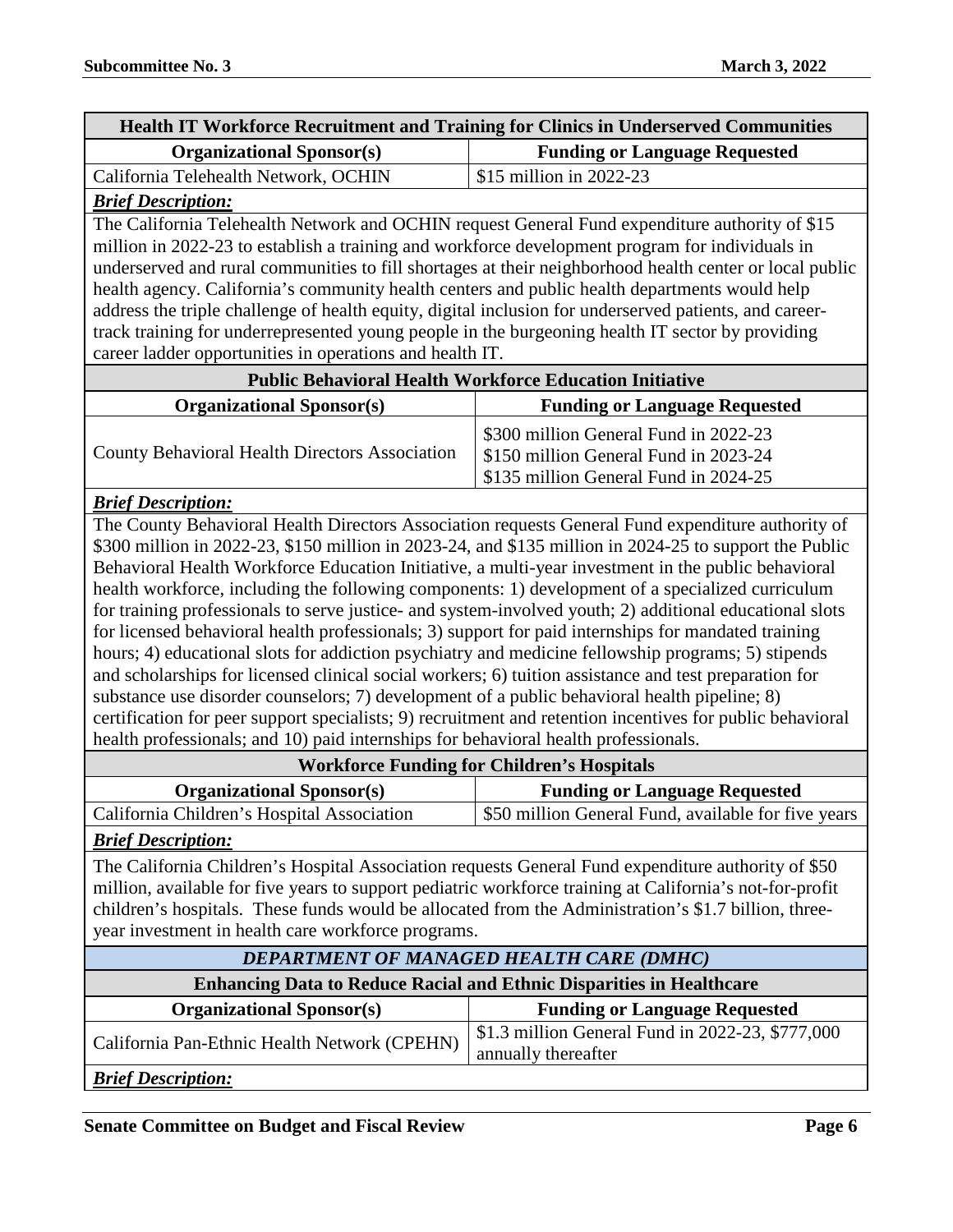CPEHN requests General Fund expenditure authority of \$1.3 million in 2022-23 and \$777,000 annually thereafter to: 1) establish clear, enforceable standards for plans and providers for the collection and reporting of demographic data by age, sex, race, ethnicity, language, sexual orientation and gender identity, and disability state as well as data on health-related social needs such as access to housing, food and other supports; and 2) establish a program to provide technical assistance and other incentives to health plans and providers to improve their data practices, including training for providers and staff on data collection, its legality and uses and how to work with patients to improve comfort levels in sharing this data at all points of care.

| <b>Medi-Cal Mental Health Outreach and Education</b> |                                                    |
|------------------------------------------------------|----------------------------------------------------|
| <b>Organizational Sponsor(s)</b>                     | <b>Funding or Language Requested</b>               |
| California Pan-Ethnic Health Network (CPEHN)         | \$20 million General Fund in 2022-23, \$12 million |
|                                                      | annually thereafter                                |

#### *Brief Description:*

CPEHN requests General Fund expenditure authority of \$20 million in 2022-23 and \$12 million annually thereafter to establish an outreach and education program administered by DMHC to ensure culturally and linguistically relevant education and materials are made available to members and to educate both Medi-Cal members and primary care physicians on patients' rights to timely mental health services under their Medi-Cal plan, how to find a provider, and how to seek assistance navigating.

### *DEPARTMENT OF HEALTH CARE SERVICES (DHCS)*

**Enhance Medi-Cal Reimbursement for Obstetrics**

| <b>Organizational Sponsor(s)</b>      | <b>Funding or Language Requested</b>                 |
|---------------------------------------|------------------------------------------------------|
| American College of Obstetricians and | \$17.5 million (\$8.8 million General Fund and \$8.8 |
| Gynecologists (ACOG)                  | million federal funds)                               |

#### *Brief Description:*

ACOG requests expenditure authority of \$17.5 million (\$8.8 million General Fund and \$8.8 million federal funds) to update all obstetrics code payment rates to the local Medicare rates in order to support obstetrician-gynecologists providing care to pregnant and postpartum individuals and to ensure continued access to quality obstetric, gynecologic, and well-woman care.

| <b>Comprehensive Perinatal Services Program Extension</b> |                                                                                                                    |  |
|-----------------------------------------------------------|--------------------------------------------------------------------------------------------------------------------|--|
| <b>Organizational Sponsor(s)</b>                          | <b>Funding or Language Requested</b>                                                                               |  |
| Maternal and Child Health Access                          | \$126.4 million (\$29.9 million General Fund, \$94.7<br>million federal funds, and \$1.8 million special<br>funds) |  |

#### *Brief Description:*

Maternal and Child Health Access requests expenditure authority of \$126.4 million (\$29.9 million General Fund, \$94.7 million federal funds, and \$1.8 million special funds) to make the following changes to the Comprehensive Perinatal Servcies Program (CPSP): 1) cover additional comprehensive perinatal assessments, individualized care plans, visits and units of services for an additional 10 months after the current 60-day period; and 2) provide Medi-Cal/MCAP reimbursement for covered preventive services when rendered in a beneficiary's home or elsewhere away from a medical facility by a provider participating in the CPSP care team.

**Medi-Cal Rate Increase for Private Duty Nursing**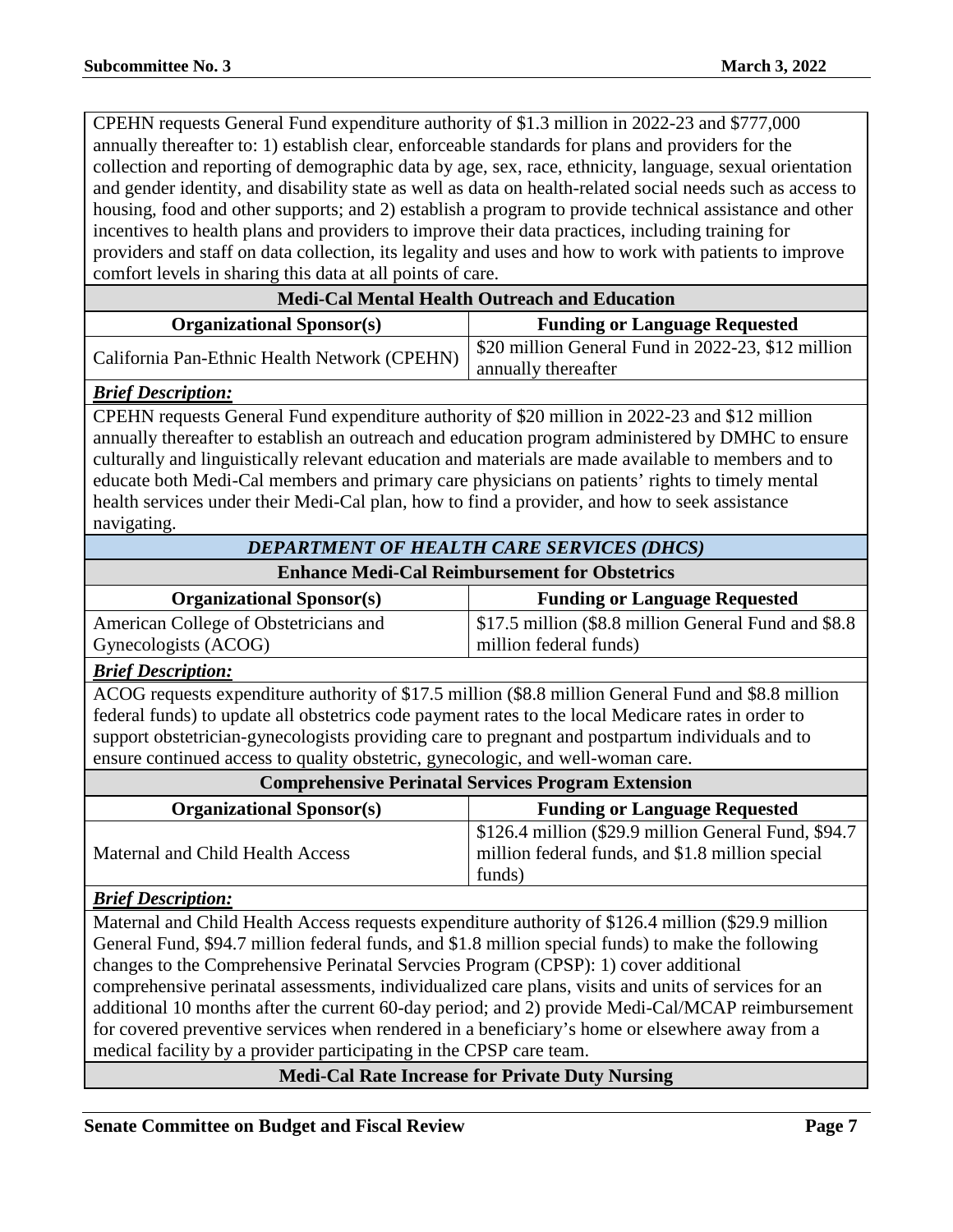| <b>Organizational Sponsor(s)</b>                                                                    | <b>Funding or Language Requested</b>                                                                     |  |
|-----------------------------------------------------------------------------------------------------|----------------------------------------------------------------------------------------------------------|--|
| California Association for Health Services at                                                       | \$123.9 million (\$54.5 million General Fund and                                                         |  |
| Home (CAHSAH)                                                                                       | \$69.4 million federal funds)                                                                            |  |
| <b>Brief Description:</b>                                                                           |                                                                                                          |  |
| The California Association for Health Services at Home requests expenditure authority of \$123.9    |                                                                                                          |  |
| million (\$54.5 million General Fund and \$69.4 million federal funds) in 2022-23 to support a one- |                                                                                                          |  |
| time supplemental rate increase for Medi-Cal private duty nursing (PDN) home care services.         |                                                                                                          |  |
|                                                                                                     | <b>Restoration of Chiropractic Optional Benefit in Medi-Cal</b>                                          |  |
| <b>Organizational Sponsor(s)</b>                                                                    | <b>Funding or Language Requested</b>                                                                     |  |
| California Chiropractic Association                                                                 | \$5.7 million (\$1.7 million General Fund and \$4<br>million federal funds)                              |  |
| <b>Brief Description:</b>                                                                           |                                                                                                          |  |
|                                                                                                     | The California Chiropractic Association requests expenditure authority of \$5.7 million (\$1.7 million   |  |
| General Fund and \$4 million federal funds) to restore the chiropractic benefit in the Medi-Cal     |                                                                                                          |  |
| program.                                                                                            |                                                                                                          |  |
|                                                                                                     | <b>No-Cost Extension of Short-Term Medically Tailored Meals Intervention Program</b>                     |  |
| <b>Organizational Sponsor(s)</b>                                                                    | <b>Funding or Language Requested</b>                                                                     |  |
| California Food is Medicine Coalition                                                               | <b>Budget Bill Language</b>                                                                              |  |
| <b>Brief Description:</b>                                                                           |                                                                                                          |  |
| The California Food is Medicine Coalition requests budget bill language to extend the time to use   |                                                                                                          |  |
|                                                                                                     | funding previously allocated in the 2021 Budget Act for the Short-Term Medically Tailored Meals          |  |
| Intervention Program for an additional year, until June 30, 2023.                                   |                                                                                                          |  |
|                                                                                                     |                                                                                                          |  |
|                                                                                                     | <b>Increase Medi-Cal Reimbursement for Orthotic and Prosthetic Providers</b>                             |  |
| <b>Organizational Sponsor(s)</b>                                                                    | <b>Funding or Language Requested</b>                                                                     |  |
| California Orthotic and Prosthetic Association                                                      | \$9 million (\$4.5 million General Fund and \$4.5<br>million federal funds)                              |  |
| <b>Brief Description:</b>                                                                           |                                                                                                          |  |
|                                                                                                     | The California Orthotic and Prosthetic Association requests expenditure authority of \$9 million (\$4.5) |  |
|                                                                                                     | million General Fund and \$4.5 million federal funds) to restore the 10 percent provider rate reduction  |  |
|                                                                                                     | imposed under AB 97 (Committee on Budget), Chapter 3, Statutes of 2011, for prosthetic and orthotic      |  |
| appliances.                                                                                         |                                                                                                          |  |
|                                                                                                     | <b>Forgive Pharmacy Recoupment</b>                                                                       |  |
| <b>Organizational Sponsor(s)</b>                                                                    | <b>Funding or Language Requested</b>                                                                     |  |
|                                                                                                     | \$100 million (\$37 million General Fund and \$63                                                        |  |
|                                                                                                     | million federal funds) in 2022-23                                                                        |  |
| California Pharmacists Association                                                                  | \$110 million (\$49 million General Fund and \$61                                                        |  |
|                                                                                                     | million federal funds) in 2023-24                                                                        |  |
| <b>Brief Description:</b>                                                                           |                                                                                                          |  |
|                                                                                                     | The California Pharmacists Association requests expenditure authority of \$100 million (\$37 million     |  |
|                                                                                                     | General Fund and \$63 million federal funds) in 2022-23 and \$110 million (\$49 million General Fund     |  |
| and \$61 million federal funds) in 2023-24 to forgive the retroactive recoupment of pharmacy        |                                                                                                          |  |
| reimbursements due to changes in federal reimbursement methodology requirements in 2017.            |                                                                                                          |  |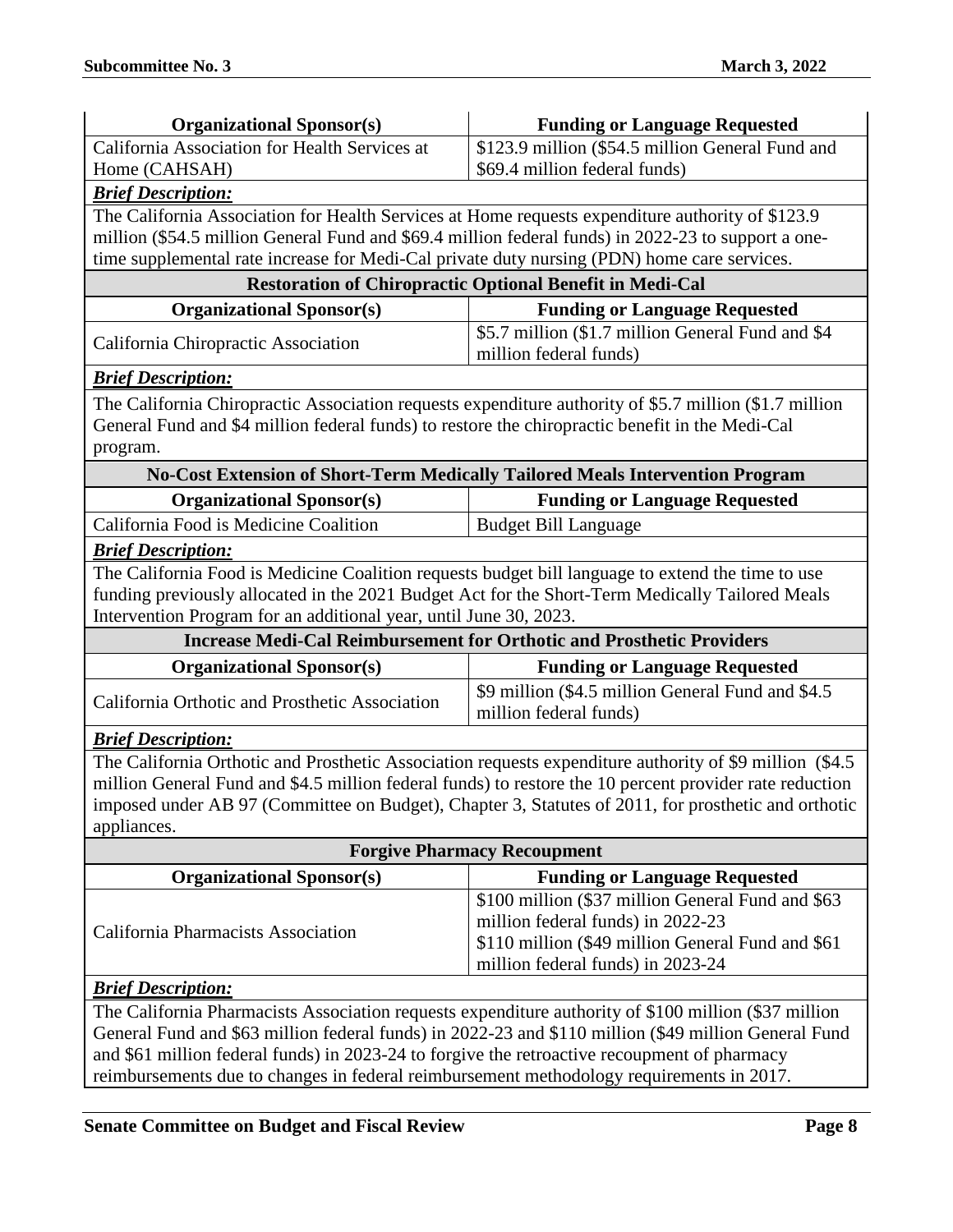| <b>Geriatric Behavioral Health Leadership Position</b>                                                 |                                                                                                         |  |
|--------------------------------------------------------------------------------------------------------|---------------------------------------------------------------------------------------------------------|--|
| <b>Organizational Sponsor(s)</b>                                                                       | <b>Funding or Language Requested</b>                                                                    |  |
| California Commission on Aging                                                                         | \$212,000 (\$148,400 General Fund, \$42,400)                                                            |  |
|                                                                                                        | federal funds, and \$21,200 special funds)                                                              |  |
| <b>Brief Description:</b>                                                                              |                                                                                                         |  |
|                                                                                                        | The California Commission on Aging requests expenditure authority of \$212,000 (\$148,400 General       |  |
| Fund, \$42,400 federal funds, and \$21,200 special funds) to establish a leadership position within    |                                                                                                         |  |
| DHCS to serve as lead on issues relating to older adult behavioral health.                             |                                                                                                         |  |
|                                                                                                        | <b>Medi-Cal Graduate Medical Education</b>                                                              |  |
| <b>Organizational Sponsor(s)</b>                                                                       | <b>Funding or Language Requested</b>                                                                    |  |
| California Hospital Association                                                                        | \$900 million (\$300 million General Fund and<br>\$600 million federal funds)                           |  |
| <b>Brief Description:</b>                                                                              |                                                                                                         |  |
| The California Hospital Association requests expenditure authority of up to \$900 million (\$300       |                                                                                                         |  |
|                                                                                                        | million General Fund and \$600 million federal funds) annually to expand Medi-Cal graduate medical      |  |
|                                                                                                        | education, replacing intergovernmental transfers from public hospitals with General Fund for the non-   |  |
| federal share of the program.                                                                          |                                                                                                         |  |
|                                                                                                        | <b>Medi-Cal Equitable Payment Modernization</b>                                                         |  |
| <b>Organizational Sponsor(s)</b>                                                                       | <b>Funding or Language Requested</b>                                                                    |  |
| California Hospital Association                                                                        | \$830 million (\$330 million General Fund and<br>\$500 million federal funds)                           |  |
| <b>Brief Description:</b>                                                                              |                                                                                                         |  |
| The California Hospital Association requests expenditure authority of \$830 million (\$330 million     |                                                                                                         |  |
| Geeneral Fund and \$500 million federal funds) to unfreeze hospital APR-DRG payments, make             |                                                                                                         |  |
| annual payment adjustments to account for patients' social and environmental challenges, and convert   |                                                                                                         |  |
|                                                                                                        | from a fee-for-service hospital inpatient reimbursment to a value-based structure that includes General |  |
| Fund support.                                                                                          |                                                                                                         |  |
|                                                                                                        | <b>Continuous Medi-Cal Coverage for Young Children</b>                                                  |  |
| <b>Organizational Sponsor(s)</b>                                                                       | <b>Funding or Language Requested</b>                                                                    |  |
| The Children's Partnership, Children Now, First                                                        | \$20 million (\$10 million General Fund and \$10                                                        |  |
| 5 Association of California, First 5 Center for                                                        | million federal funds) in 2022-23                                                                       |  |
| Children's Policy, March of Dimes, Maternal                                                            | \$40 million (\$20 million General Fund and \$20                                                        |  |
| and Child Health Access, National Health Law                                                           | million federal funds) annually                                                                         |  |
| Program, Western Center on Law and Poverty                                                             |                                                                                                         |  |
| <b>Brief Description:</b>                                                                              |                                                                                                         |  |
| The Children's Partnership, Children Now, First 5 Association of California, First 5 Center for        |                                                                                                         |  |
| Children's Policy, March of Dimes, Maternal and Child Health Access, National Health Law               |                                                                                                         |  |
| Program, and Western Center on Law and Poverty request expenditure authority of \$20 million (\$10)    |                                                                                                         |  |
| million General Fund and \$10 million federal funds) in 2022-23 and \$40 million (\$20 million General |                                                                                                         |  |
| Fund and \$20 million federal funds) annually thereafter to provide multi-year continuous coverage for |                                                                                                         |  |
| Medi-Cal children up to age five.                                                                      |                                                                                                         |  |
| <b>Infant and Early Childhood Mental Health Services and Provider Training</b>                         |                                                                                                         |  |
| <b>Organizational Sponsor(s)</b>                                                                       | <b>Funding or Language Requested</b>                                                                    |  |

**Senate Committee on Budget and Fiscal Review <b>Page 9 Page 9**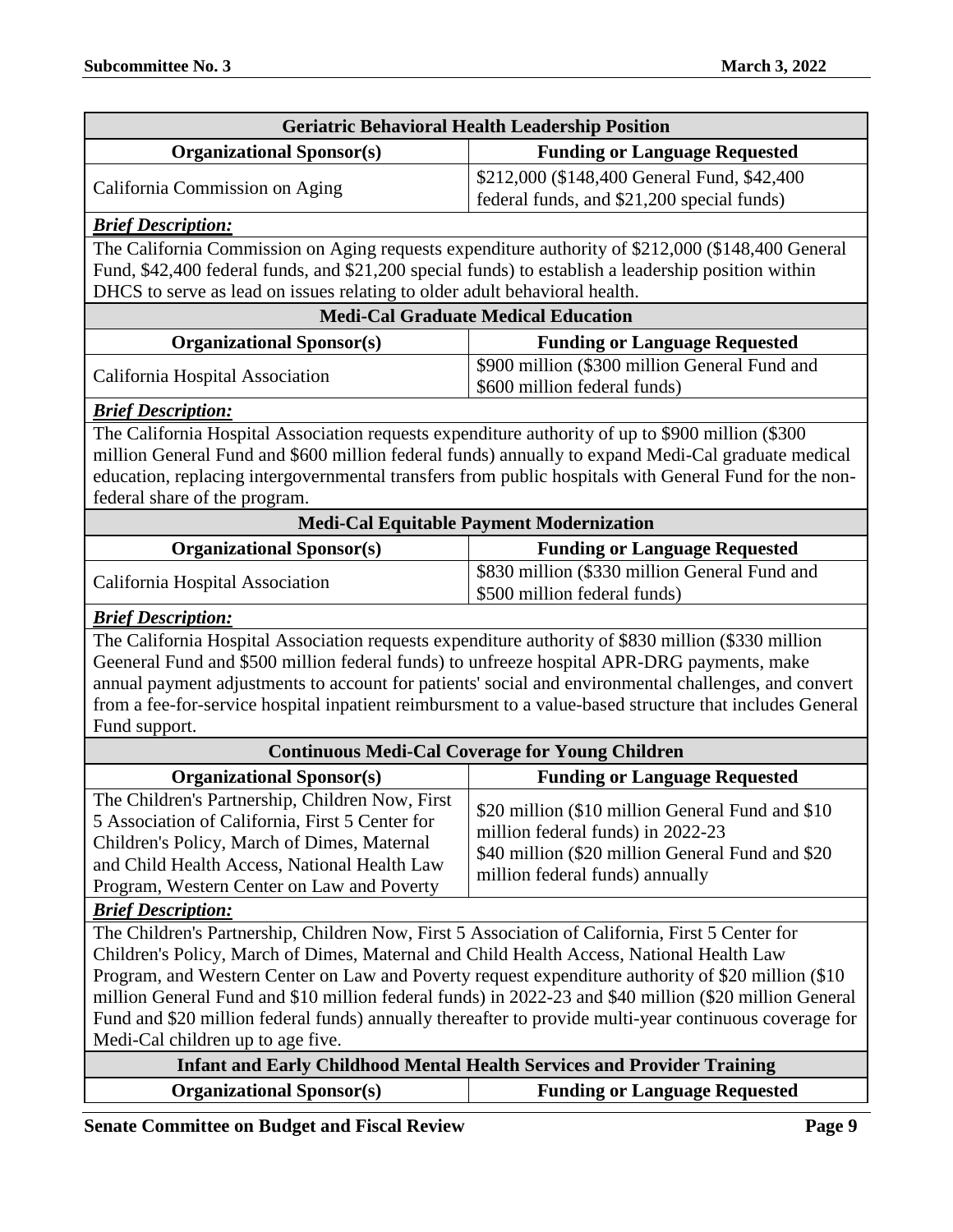| 5 Association of California                                                                        | 130, 2026 |
|----------------------------------------------------------------------------------------------------|-----------|
| The Children's Partnership, Children Now, First   \$250 million General Fund, available until June |           |

#### *Brief Description:*

The Children's Partnership, Children Now, and First 5 Association of California request General Fund expenditure authority of \$250 million, available until June 30, 2026, to support behavioral health needs of children ages zero to five in the Children and Youth Behavioral Health Initiative through program support, expansion, and provider training.

| <b>Restore Pediatric Vaccination Rates to Pre-Pandemic Levels</b> |                                                                                                               |
|-------------------------------------------------------------------|---------------------------------------------------------------------------------------------------------------|
| <b>Organizational Sponsor(s)</b>                                  | <b>Funding or Language Requested</b>                                                                          |
| California Medical Association (CMA)                              | \$100 million (\$50 million General Fund and \$50<br>million federal funds), available until June 30,<br>2025 |

#### *Brief Description:*

The California Medical Association requests \$100 million (\$50 million General Fund and \$50 million federal funds), available until June 30, 2025, to reimburse administration of routine childhood vaccines at the same rate as the Medicare program, consistent with rates for administration of the COVID-19 vaccine.

| <b>Increase Access to Specialty Care in Medi-Cal</b> |                                                                                     |
|------------------------------------------------------|-------------------------------------------------------------------------------------|
| <b>Organizational Sponsor(s)</b>                     | <b>Funding or Language Requested</b>                                                |
| California Medical Association (CMA)                 | \$320 million (\$160 million General Fund, \$160                                    |
|                                                      | million federal funds) in 2022-23                                                   |
|                                                      | \$640 million (\$320 million General Fund, \$320<br>million federal funds) annually |

#### *Brief Description:*

The California Medical Association requests expenditure authority of \$320 million (\$160 million General Fund and \$160 million federal funds) in 2022-23 and \$640 million (\$320 million General Fund and \$320 million federal funds) annually thereafter to enhance access to targeted specialty providers in Medi-Cal through additional supplemental payments in both the managed care and feefor-service delivery systems.

| <b>Additional 340B Supplemental Payments</b> |                                                                                   |
|----------------------------------------------|-----------------------------------------------------------------------------------|
| <b>Organizational Sponsor(s)</b>             | <b>Funding or Language Requested</b>                                              |
| California Health+ Advocates                 | \$205 million (\$102.5 million General Fund and<br>\$102.5 million federal funds) |

#### *Brief Description:*

California Health+ Advocates requests expenditure authority of \$205 million (\$102.5 million General Fund and \$102.5 million federal funds) annually to increase allocation to the non-hospital 340B supplemental payment pool.

| <b>Health4All Outreach and Education Program</b> |                                                                                                |
|--------------------------------------------------|------------------------------------------------------------------------------------------------|
| <b>Organizational Sponsor(s)</b>                 | <b>Funding or Language Requested</b>                                                           |
| California Pan-Ethnic Health Network (CPEHN)     | $$12$ million General Fund in 2022-23, $$11.5$<br>million in 2023-24 and \$10 million annually |
| <b>Brief Description:</b>                        |                                                                                                |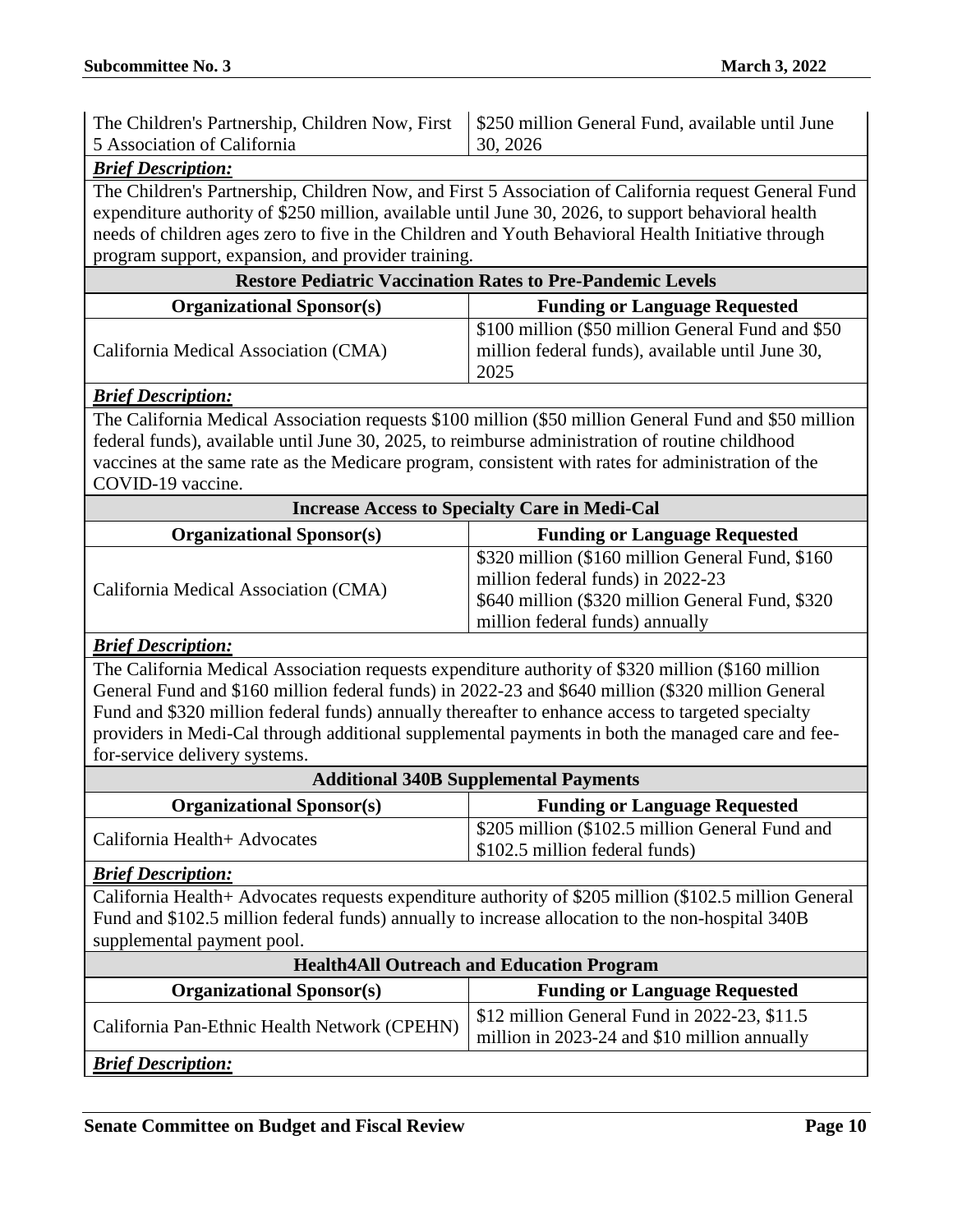The California Pan-Ethnic Health Network requests General Fund expenditure authority of \$12 million in 2022-23, \$11.5 million in 2023-24 and \$10 million annually thereafter to support culturally and linguistically competent outreach and infrastructure for undocumented individuals newly eligible for the Medi-Cal program.

| <b>Community Health Navigators Program</b>                                                                                                                                                                                                                                                                                                                                               |                                                                                                              |  |
|------------------------------------------------------------------------------------------------------------------------------------------------------------------------------------------------------------------------------------------------------------------------------------------------------------------------------------------------------------------------------------------|--------------------------------------------------------------------------------------------------------------|--|
| <b>Organizational Sponsor(s)</b>                                                                                                                                                                                                                                                                                                                                                         | <b>Funding or Language Requested</b>                                                                         |  |
| Maternal and Child Health Access, Asian<br>Resources, Inc., Community Health Councils,<br>Inc., California Pan-Ethnic Health Network                                                                                                                                                                                                                                                     | \$30 million (\$15 million General Fund and \$15<br>million federal funds) annually                          |  |
| <b>Brief Description:</b>                                                                                                                                                                                                                                                                                                                                                                |                                                                                                              |  |
| Maternal and Child Health Access, Asian Resources, Inc., Community Health Councils, Inc., and<br>California Pan-Ethnic Health Network request expenditure authority of \$30 million (\$15 million<br>General Fund and \$15 million federal funds) annually to support a grant program to community-based<br>organizations for outreach, enrollment, retention, and utilization services. |                                                                                                              |  |
|                                                                                                                                                                                                                                                                                                                                                                                          | <b>Ongoing Restoration of Indian Health Program</b>                                                          |  |
| <b>Organizational Sponsor(s)</b>                                                                                                                                                                                                                                                                                                                                                         | <b>Funding or Language Requested</b>                                                                         |  |
| California Rural Indian Health Board                                                                                                                                                                                                                                                                                                                                                     | \$12 million General Fund annually, beginning in<br>2023-24                                                  |  |
| <b>Brief Description:</b>                                                                                                                                                                                                                                                                                                                                                                |                                                                                                              |  |
| The California Rural Indian Health Board requests General Fund expenditure authority of \$12 million<br>annually, beginning in 2023-24, to support ongoing funding of the Indian Health Program to fund<br>grants to Tribal Health Programs. The Governor's January budget includes \$12 million one-time for<br>this purpose in 2022-23.                                                |                                                                                                              |  |
|                                                                                                                                                                                                                                                                                                                                                                                          | ICF-DD Homes - Urgent Funding for Continued Ravages of COVID-19 and Rate Equity                              |  |
| <b>Organizational Sponsor(s)</b>                                                                                                                                                                                                                                                                                                                                                         | <b>Funding or Language Requested</b>                                                                         |  |
| <b>Developmental Services Network</b>                                                                                                                                                                                                                                                                                                                                                    | \$43 million (\$20 million General Fund and \$23<br>million federal funds) annually, beginning in<br>2023-24 |  |
| <b>Brief Description:</b>                                                                                                                                                                                                                                                                                                                                                                |                                                                                                              |  |
| The Developmental Services Network requests expenditure authority of \$43 million (\$20 million<br>General Fund and \$23 million federal funds) annually, beginning in 2023-24, to support a permanent,<br>ongoing rate increase of 10 percent for intermediate care facilities-developmental disabilities (ICF-<br>DD).                                                                 |                                                                                                              |  |
| <b>Close STI Coverage Gap for LGBTQ+ Populations in Family PACT</b>                                                                                                                                                                                                                                                                                                                      |                                                                                                              |  |
| <b>Organizational Sponsor(s)</b>                                                                                                                                                                                                                                                                                                                                                         | <b>Funding or Language Requested</b>                                                                         |  |
| End the Epidemics Coalition                                                                                                                                                                                                                                                                                                                                                              | \$7 million General Fund annually                                                                            |  |
| <b>Brief Description:</b>                                                                                                                                                                                                                                                                                                                                                                |                                                                                                              |  |
| The End the Epidemics Coalition requests General Fund expenditure authority of \$7 million annually<br>to support the expansion of access to STI services for low-income and uninsured LGBTQ+ patients<br>through the Family PACT program to address rising STI rates and improve health outcomes.                                                                                       |                                                                                                              |  |
| Medi-Cal Coverage for Newborn and Pediatric Genetic Testing                                                                                                                                                                                                                                                                                                                              |                                                                                                              |  |
| <b>Organizational Sponsor(s)</b>                                                                                                                                                                                                                                                                                                                                                         | <b>Funding or Language Requested</b>                                                                         |  |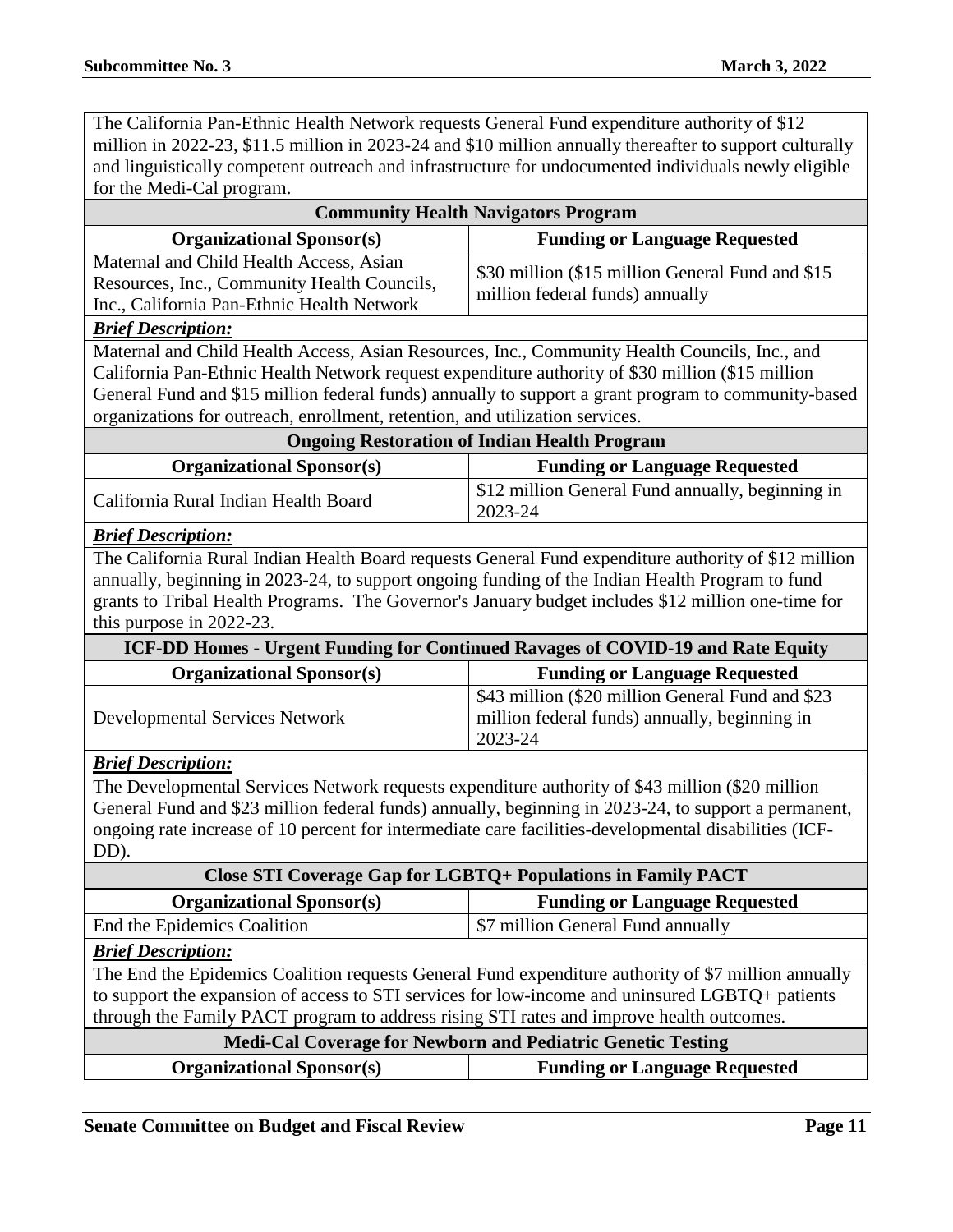| <b>Brief Description:</b><br>Invitae Corporation requests expenditure authority of \$456.4 million (\$182.6 million General Fund<br>and \$273.8 million federal funds) annually to support providing next generation sequencing or whole<br>exome sequencing to newborns and children under 21 in the Medi-Cal program.<br>Pilot Projects on Medi-Cal Preconception, Perinatal and Newborn Genetic Testing<br><b>Organizational Sponsor(s)</b><br><b>Funding or Language Requested</b><br>\$4.9 million (\$2 million General Fund and \$2.9)<br><b>Invitae Corporation</b><br>million federal funds) over two years<br><b>Brief Description:</b><br>Invitae Corporation reqeusts expenditure authority of \$4.9 million (\$2 million General Fund and \$2.9<br>million federal funds) over two years to support three genetic testing pilot programs in Medi-Cal: 1)<br>preconception and infertility screening; 2) pregnancy loss, fetal demise, stillbirth, and sudden death<br>genetic testing; and 3) newborn screening with next generation sequencing.<br><b>Pediatric Trauma-Informed Medical Home Model Pilot</b><br><b>Organizational Sponsor(s)</b><br><b>Funding or Language Requested</b><br>\$4 million General Fund, available until June 30,<br>Loma Linda University Children's Hospital<br>2024<br><b>Brief Description:</b><br>Loma Linda University Children's Hospital requests General Fund expenditure authority of \$4<br>million, available until June 30, 2024, to support a pilot project for a trauma-informed primary care<br>medical home model for child abuse victims, that would seek to provide a seamless continuum of<br>multi-disciplinary, resiliency-informed medical care.<br><b>Private Duty Nursing Benefit in Pediatric Day Health Centers</b><br><b>Organizational Sponsor(s)</b><br><b>Funding or Language Requested</b><br>Pediatric Day Health Care Coalition<br>Trailer bill language<br><b>Brief Description:</b><br>The Pediatric Day Health Care Coalition requests trailer bill language to establish hourly rates for<br>private duty nursing services provided by a pediatric day health center with a transitional care unit.<br><b>Equity and Infrastructure Payment for Medi-Cal Community Clinic Abortion Providers</b><br><b>Organizational Sponsor(s)</b><br><b>Funding or Language Requested</b><br><b>Planned Parenthood</b><br>\$15 million General Fund annually<br><b>Brief Description:</b><br>Planned Parenthood requests General Fund expenditure authority of \$15 million annually to allow<br>eligible Medi-Cal providers to bill an infrastructure and equity fee of at least \$250 to be paid for<br>abortion services, including for medication abortion.<br><b>Los Angeles County Reproductive Health Pilot Program</b><br><b>Organizational Sponsor(s)</b><br><b>Funding or Language Requested</b><br><b>Planned Parenthood</b><br>\$20 million General Fund in 2022-23 | <b>Invitae Corporation</b> | \$456.4 million (\$182.6 million General Fund and<br>\$273.8 million federal funds) |
|----------------------------------------------------------------------------------------------------------------------------------------------------------------------------------------------------------------------------------------------------------------------------------------------------------------------------------------------------------------------------------------------------------------------------------------------------------------------------------------------------------------------------------------------------------------------------------------------------------------------------------------------------------------------------------------------------------------------------------------------------------------------------------------------------------------------------------------------------------------------------------------------------------------------------------------------------------------------------------------------------------------------------------------------------------------------------------------------------------------------------------------------------------------------------------------------------------------------------------------------------------------------------------------------------------------------------------------------------------------------------------------------------------------------------------------------------------------------------------------------------------------------------------------------------------------------------------------------------------------------------------------------------------------------------------------------------------------------------------------------------------------------------------------------------------------------------------------------------------------------------------------------------------------------------------------------------------------------------------------------------------------------------------------------------------------------------------------------------------------------------------------------------------------------------------------------------------------------------------------------------------------------------------------------------------------------------------------------------------------------------------------------------------------------------------------------------------------------------------------------------------------------------------------------------------------------------------------------------------------------------------------------------------------------------------------------------------------------------------------------------------------------------------------------------------------------------------------------------------------------------------------------------------------------------------------------------|----------------------------|-------------------------------------------------------------------------------------|
|                                                                                                                                                                                                                                                                                                                                                                                                                                                                                                                                                                                                                                                                                                                                                                                                                                                                                                                                                                                                                                                                                                                                                                                                                                                                                                                                                                                                                                                                                                                                                                                                                                                                                                                                                                                                                                                                                                                                                                                                                                                                                                                                                                                                                                                                                                                                                                                                                                                                                                                                                                                                                                                                                                                                                                                                                                                                                                                                                    |                            |                                                                                     |
|                                                                                                                                                                                                                                                                                                                                                                                                                                                                                                                                                                                                                                                                                                                                                                                                                                                                                                                                                                                                                                                                                                                                                                                                                                                                                                                                                                                                                                                                                                                                                                                                                                                                                                                                                                                                                                                                                                                                                                                                                                                                                                                                                                                                                                                                                                                                                                                                                                                                                                                                                                                                                                                                                                                                                                                                                                                                                                                                                    |                            |                                                                                     |
|                                                                                                                                                                                                                                                                                                                                                                                                                                                                                                                                                                                                                                                                                                                                                                                                                                                                                                                                                                                                                                                                                                                                                                                                                                                                                                                                                                                                                                                                                                                                                                                                                                                                                                                                                                                                                                                                                                                                                                                                                                                                                                                                                                                                                                                                                                                                                                                                                                                                                                                                                                                                                                                                                                                                                                                                                                                                                                                                                    |                            |                                                                                     |
|                                                                                                                                                                                                                                                                                                                                                                                                                                                                                                                                                                                                                                                                                                                                                                                                                                                                                                                                                                                                                                                                                                                                                                                                                                                                                                                                                                                                                                                                                                                                                                                                                                                                                                                                                                                                                                                                                                                                                                                                                                                                                                                                                                                                                                                                                                                                                                                                                                                                                                                                                                                                                                                                                                                                                                                                                                                                                                                                                    |                            |                                                                                     |
|                                                                                                                                                                                                                                                                                                                                                                                                                                                                                                                                                                                                                                                                                                                                                                                                                                                                                                                                                                                                                                                                                                                                                                                                                                                                                                                                                                                                                                                                                                                                                                                                                                                                                                                                                                                                                                                                                                                                                                                                                                                                                                                                                                                                                                                                                                                                                                                                                                                                                                                                                                                                                                                                                                                                                                                                                                                                                                                                                    |                            |                                                                                     |
|                                                                                                                                                                                                                                                                                                                                                                                                                                                                                                                                                                                                                                                                                                                                                                                                                                                                                                                                                                                                                                                                                                                                                                                                                                                                                                                                                                                                                                                                                                                                                                                                                                                                                                                                                                                                                                                                                                                                                                                                                                                                                                                                                                                                                                                                                                                                                                                                                                                                                                                                                                                                                                                                                                                                                                                                                                                                                                                                                    |                            |                                                                                     |
|                                                                                                                                                                                                                                                                                                                                                                                                                                                                                                                                                                                                                                                                                                                                                                                                                                                                                                                                                                                                                                                                                                                                                                                                                                                                                                                                                                                                                                                                                                                                                                                                                                                                                                                                                                                                                                                                                                                                                                                                                                                                                                                                                                                                                                                                                                                                                                                                                                                                                                                                                                                                                                                                                                                                                                                                                                                                                                                                                    |                            |                                                                                     |
|                                                                                                                                                                                                                                                                                                                                                                                                                                                                                                                                                                                                                                                                                                                                                                                                                                                                                                                                                                                                                                                                                                                                                                                                                                                                                                                                                                                                                                                                                                                                                                                                                                                                                                                                                                                                                                                                                                                                                                                                                                                                                                                                                                                                                                                                                                                                                                                                                                                                                                                                                                                                                                                                                                                                                                                                                                                                                                                                                    |                            |                                                                                     |
|                                                                                                                                                                                                                                                                                                                                                                                                                                                                                                                                                                                                                                                                                                                                                                                                                                                                                                                                                                                                                                                                                                                                                                                                                                                                                                                                                                                                                                                                                                                                                                                                                                                                                                                                                                                                                                                                                                                                                                                                                                                                                                                                                                                                                                                                                                                                                                                                                                                                                                                                                                                                                                                                                                                                                                                                                                                                                                                                                    |                            |                                                                                     |
|                                                                                                                                                                                                                                                                                                                                                                                                                                                                                                                                                                                                                                                                                                                                                                                                                                                                                                                                                                                                                                                                                                                                                                                                                                                                                                                                                                                                                                                                                                                                                                                                                                                                                                                                                                                                                                                                                                                                                                                                                                                                                                                                                                                                                                                                                                                                                                                                                                                                                                                                                                                                                                                                                                                                                                                                                                                                                                                                                    |                            |                                                                                     |
|                                                                                                                                                                                                                                                                                                                                                                                                                                                                                                                                                                                                                                                                                                                                                                                                                                                                                                                                                                                                                                                                                                                                                                                                                                                                                                                                                                                                                                                                                                                                                                                                                                                                                                                                                                                                                                                                                                                                                                                                                                                                                                                                                                                                                                                                                                                                                                                                                                                                                                                                                                                                                                                                                                                                                                                                                                                                                                                                                    |                            |                                                                                     |
|                                                                                                                                                                                                                                                                                                                                                                                                                                                                                                                                                                                                                                                                                                                                                                                                                                                                                                                                                                                                                                                                                                                                                                                                                                                                                                                                                                                                                                                                                                                                                                                                                                                                                                                                                                                                                                                                                                                                                                                                                                                                                                                                                                                                                                                                                                                                                                                                                                                                                                                                                                                                                                                                                                                                                                                                                                                                                                                                                    |                            |                                                                                     |
|                                                                                                                                                                                                                                                                                                                                                                                                                                                                                                                                                                                                                                                                                                                                                                                                                                                                                                                                                                                                                                                                                                                                                                                                                                                                                                                                                                                                                                                                                                                                                                                                                                                                                                                                                                                                                                                                                                                                                                                                                                                                                                                                                                                                                                                                                                                                                                                                                                                                                                                                                                                                                                                                                                                                                                                                                                                                                                                                                    |                            |                                                                                     |
|                                                                                                                                                                                                                                                                                                                                                                                                                                                                                                                                                                                                                                                                                                                                                                                                                                                                                                                                                                                                                                                                                                                                                                                                                                                                                                                                                                                                                                                                                                                                                                                                                                                                                                                                                                                                                                                                                                                                                                                                                                                                                                                                                                                                                                                                                                                                                                                                                                                                                                                                                                                                                                                                                                                                                                                                                                                                                                                                                    |                            |                                                                                     |
|                                                                                                                                                                                                                                                                                                                                                                                                                                                                                                                                                                                                                                                                                                                                                                                                                                                                                                                                                                                                                                                                                                                                                                                                                                                                                                                                                                                                                                                                                                                                                                                                                                                                                                                                                                                                                                                                                                                                                                                                                                                                                                                                                                                                                                                                                                                                                                                                                                                                                                                                                                                                                                                                                                                                                                                                                                                                                                                                                    |                            |                                                                                     |
|                                                                                                                                                                                                                                                                                                                                                                                                                                                                                                                                                                                                                                                                                                                                                                                                                                                                                                                                                                                                                                                                                                                                                                                                                                                                                                                                                                                                                                                                                                                                                                                                                                                                                                                                                                                                                                                                                                                                                                                                                                                                                                                                                                                                                                                                                                                                                                                                                                                                                                                                                                                                                                                                                                                                                                                                                                                                                                                                                    |                            |                                                                                     |
|                                                                                                                                                                                                                                                                                                                                                                                                                                                                                                                                                                                                                                                                                                                                                                                                                                                                                                                                                                                                                                                                                                                                                                                                                                                                                                                                                                                                                                                                                                                                                                                                                                                                                                                                                                                                                                                                                                                                                                                                                                                                                                                                                                                                                                                                                                                                                                                                                                                                                                                                                                                                                                                                                                                                                                                                                                                                                                                                                    |                            |                                                                                     |
|                                                                                                                                                                                                                                                                                                                                                                                                                                                                                                                                                                                                                                                                                                                                                                                                                                                                                                                                                                                                                                                                                                                                                                                                                                                                                                                                                                                                                                                                                                                                                                                                                                                                                                                                                                                                                                                                                                                                                                                                                                                                                                                                                                                                                                                                                                                                                                                                                                                                                                                                                                                                                                                                                                                                                                                                                                                                                                                                                    |                            |                                                                                     |
|                                                                                                                                                                                                                                                                                                                                                                                                                                                                                                                                                                                                                                                                                                                                                                                                                                                                                                                                                                                                                                                                                                                                                                                                                                                                                                                                                                                                                                                                                                                                                                                                                                                                                                                                                                                                                                                                                                                                                                                                                                                                                                                                                                                                                                                                                                                                                                                                                                                                                                                                                                                                                                                                                                                                                                                                                                                                                                                                                    |                            |                                                                                     |
|                                                                                                                                                                                                                                                                                                                                                                                                                                                                                                                                                                                                                                                                                                                                                                                                                                                                                                                                                                                                                                                                                                                                                                                                                                                                                                                                                                                                                                                                                                                                                                                                                                                                                                                                                                                                                                                                                                                                                                                                                                                                                                                                                                                                                                                                                                                                                                                                                                                                                                                                                                                                                                                                                                                                                                                                                                                                                                                                                    |                            |                                                                                     |
|                                                                                                                                                                                                                                                                                                                                                                                                                                                                                                                                                                                                                                                                                                                                                                                                                                                                                                                                                                                                                                                                                                                                                                                                                                                                                                                                                                                                                                                                                                                                                                                                                                                                                                                                                                                                                                                                                                                                                                                                                                                                                                                                                                                                                                                                                                                                                                                                                                                                                                                                                                                                                                                                                                                                                                                                                                                                                                                                                    |                            |                                                                                     |
|                                                                                                                                                                                                                                                                                                                                                                                                                                                                                                                                                                                                                                                                                                                                                                                                                                                                                                                                                                                                                                                                                                                                                                                                                                                                                                                                                                                                                                                                                                                                                                                                                                                                                                                                                                                                                                                                                                                                                                                                                                                                                                                                                                                                                                                                                                                                                                                                                                                                                                                                                                                                                                                                                                                                                                                                                                                                                                                                                    |                            |                                                                                     |
|                                                                                                                                                                                                                                                                                                                                                                                                                                                                                                                                                                                                                                                                                                                                                                                                                                                                                                                                                                                                                                                                                                                                                                                                                                                                                                                                                                                                                                                                                                                                                                                                                                                                                                                                                                                                                                                                                                                                                                                                                                                                                                                                                                                                                                                                                                                                                                                                                                                                                                                                                                                                                                                                                                                                                                                                                                                                                                                                                    |                            |                                                                                     |
|                                                                                                                                                                                                                                                                                                                                                                                                                                                                                                                                                                                                                                                                                                                                                                                                                                                                                                                                                                                                                                                                                                                                                                                                                                                                                                                                                                                                                                                                                                                                                                                                                                                                                                                                                                                                                                                                                                                                                                                                                                                                                                                                                                                                                                                                                                                                                                                                                                                                                                                                                                                                                                                                                                                                                                                                                                                                                                                                                    |                            |                                                                                     |
|                                                                                                                                                                                                                                                                                                                                                                                                                                                                                                                                                                                                                                                                                                                                                                                                                                                                                                                                                                                                                                                                                                                                                                                                                                                                                                                                                                                                                                                                                                                                                                                                                                                                                                                                                                                                                                                                                                                                                                                                                                                                                                                                                                                                                                                                                                                                                                                                                                                                                                                                                                                                                                                                                                                                                                                                                                                                                                                                                    |                            |                                                                                     |
|                                                                                                                                                                                                                                                                                                                                                                                                                                                                                                                                                                                                                                                                                                                                                                                                                                                                                                                                                                                                                                                                                                                                                                                                                                                                                                                                                                                                                                                                                                                                                                                                                                                                                                                                                                                                                                                                                                                                                                                                                                                                                                                                                                                                                                                                                                                                                                                                                                                                                                                                                                                                                                                                                                                                                                                                                                                                                                                                                    |                            |                                                                                     |
|                                                                                                                                                                                                                                                                                                                                                                                                                                                                                                                                                                                                                                                                                                                                                                                                                                                                                                                                                                                                                                                                                                                                                                                                                                                                                                                                                                                                                                                                                                                                                                                                                                                                                                                                                                                                                                                                                                                                                                                                                                                                                                                                                                                                                                                                                                                                                                                                                                                                                                                                                                                                                                                                                                                                                                                                                                                                                                                                                    |                            |                                                                                     |
|                                                                                                                                                                                                                                                                                                                                                                                                                                                                                                                                                                                                                                                                                                                                                                                                                                                                                                                                                                                                                                                                                                                                                                                                                                                                                                                                                                                                                                                                                                                                                                                                                                                                                                                                                                                                                                                                                                                                                                                                                                                                                                                                                                                                                                                                                                                                                                                                                                                                                                                                                                                                                                                                                                                                                                                                                                                                                                                                                    |                            |                                                                                     |
|                                                                                                                                                                                                                                                                                                                                                                                                                                                                                                                                                                                                                                                                                                                                                                                                                                                                                                                                                                                                                                                                                                                                                                                                                                                                                                                                                                                                                                                                                                                                                                                                                                                                                                                                                                                                                                                                                                                                                                                                                                                                                                                                                                                                                                                                                                                                                                                                                                                                                                                                                                                                                                                                                                                                                                                                                                                                                                                                                    |                            |                                                                                     |
|                                                                                                                                                                                                                                                                                                                                                                                                                                                                                                                                                                                                                                                                                                                                                                                                                                                                                                                                                                                                                                                                                                                                                                                                                                                                                                                                                                                                                                                                                                                                                                                                                                                                                                                                                                                                                                                                                                                                                                                                                                                                                                                                                                                                                                                                                                                                                                                                                                                                                                                                                                                                                                                                                                                                                                                                                                                                                                                                                    |                            |                                                                                     |
|                                                                                                                                                                                                                                                                                                                                                                                                                                                                                                                                                                                                                                                                                                                                                                                                                                                                                                                                                                                                                                                                                                                                                                                                                                                                                                                                                                                                                                                                                                                                                                                                                                                                                                                                                                                                                                                                                                                                                                                                                                                                                                                                                                                                                                                                                                                                                                                                                                                                                                                                                                                                                                                                                                                                                                                                                                                                                                                                                    |                            |                                                                                     |
|                                                                                                                                                                                                                                                                                                                                                                                                                                                                                                                                                                                                                                                                                                                                                                                                                                                                                                                                                                                                                                                                                                                                                                                                                                                                                                                                                                                                                                                                                                                                                                                                                                                                                                                                                                                                                                                                                                                                                                                                                                                                                                                                                                                                                                                                                                                                                                                                                                                                                                                                                                                                                                                                                                                                                                                                                                                                                                                                                    |                            |                                                                                     |
|                                                                                                                                                                                                                                                                                                                                                                                                                                                                                                                                                                                                                                                                                                                                                                                                                                                                                                                                                                                                                                                                                                                                                                                                                                                                                                                                                                                                                                                                                                                                                                                                                                                                                                                                                                                                                                                                                                                                                                                                                                                                                                                                                                                                                                                                                                                                                                                                                                                                                                                                                                                                                                                                                                                                                                                                                                                                                                                                                    |                            |                                                                                     |
|                                                                                                                                                                                                                                                                                                                                                                                                                                                                                                                                                                                                                                                                                                                                                                                                                                                                                                                                                                                                                                                                                                                                                                                                                                                                                                                                                                                                                                                                                                                                                                                                                                                                                                                                                                                                                                                                                                                                                                                                                                                                                                                                                                                                                                                                                                                                                                                                                                                                                                                                                                                                                                                                                                                                                                                                                                                                                                                                                    |                            |                                                                                     |
|                                                                                                                                                                                                                                                                                                                                                                                                                                                                                                                                                                                                                                                                                                                                                                                                                                                                                                                                                                                                                                                                                                                                                                                                                                                                                                                                                                                                                                                                                                                                                                                                                                                                                                                                                                                                                                                                                                                                                                                                                                                                                                                                                                                                                                                                                                                                                                                                                                                                                                                                                                                                                                                                                                                                                                                                                                                                                                                                                    |                            |                                                                                     |
|                                                                                                                                                                                                                                                                                                                                                                                                                                                                                                                                                                                                                                                                                                                                                                                                                                                                                                                                                                                                                                                                                                                                                                                                                                                                                                                                                                                                                                                                                                                                                                                                                                                                                                                                                                                                                                                                                                                                                                                                                                                                                                                                                                                                                                                                                                                                                                                                                                                                                                                                                                                                                                                                                                                                                                                                                                                                                                                                                    |                            |                                                                                     |
|                                                                                                                                                                                                                                                                                                                                                                                                                                                                                                                                                                                                                                                                                                                                                                                                                                                                                                                                                                                                                                                                                                                                                                                                                                                                                                                                                                                                                                                                                                                                                                                                                                                                                                                                                                                                                                                                                                                                                                                                                                                                                                                                                                                                                                                                                                                                                                                                                                                                                                                                                                                                                                                                                                                                                                                                                                                                                                                                                    |                            |                                                                                     |
|                                                                                                                                                                                                                                                                                                                                                                                                                                                                                                                                                                                                                                                                                                                                                                                                                                                                                                                                                                                                                                                                                                                                                                                                                                                                                                                                                                                                                                                                                                                                                                                                                                                                                                                                                                                                                                                                                                                                                                                                                                                                                                                                                                                                                                                                                                                                                                                                                                                                                                                                                                                                                                                                                                                                                                                                                                                                                                                                                    | <b>Brief Description:</b>  |                                                                                     |

**Senate Committee on Budget and Fiscal Review <b>Page 12 Page 12**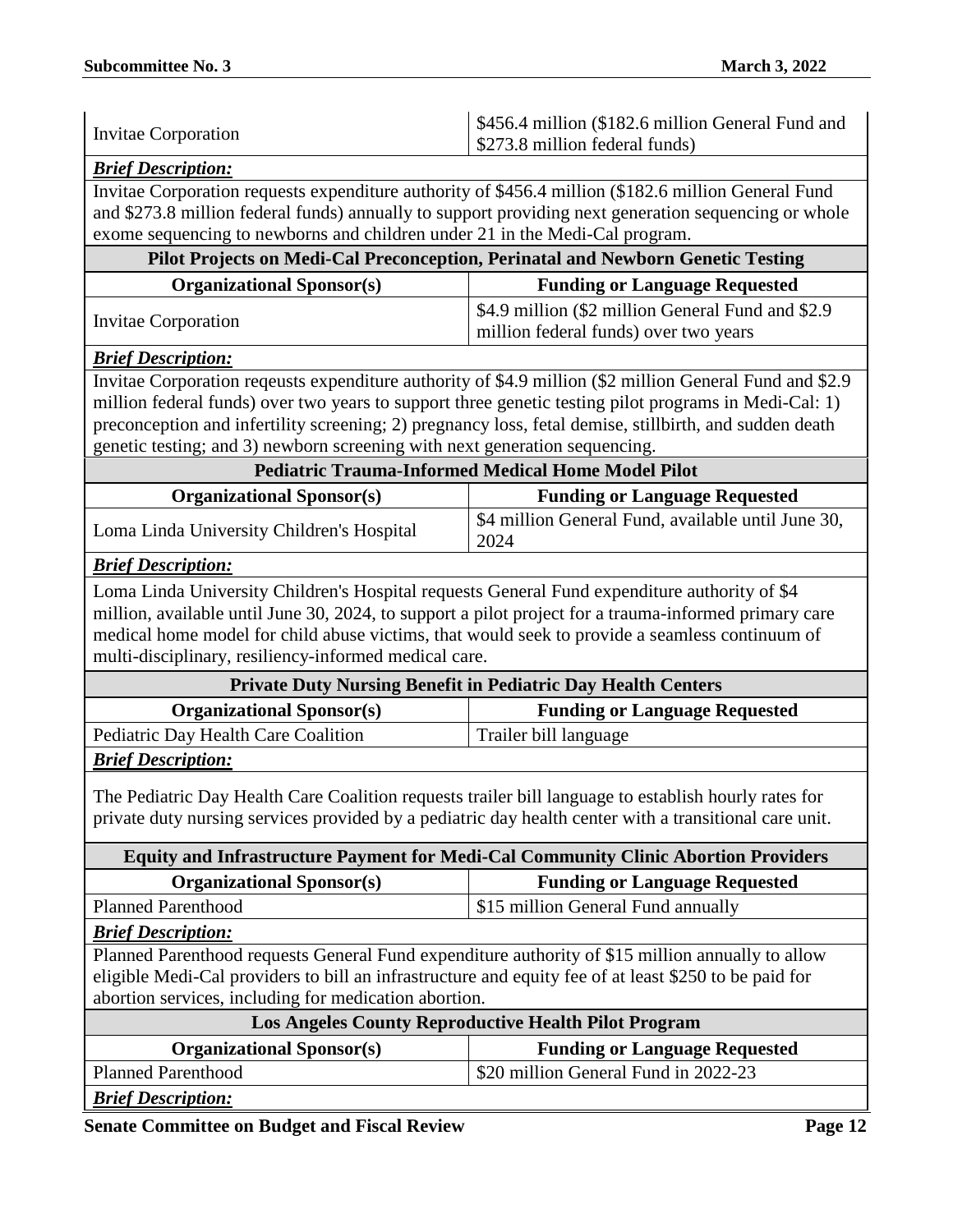Planned Parenthood requests General Fund expenditure authority of \$20 million in 2022-23 to support a pilot project to support innovative approaches and patient-centered collaborations to safeguard patient access to abortions, regardless of residency.

| <b>Medi-Cal Provider Data Sharing Incentives and Infrastructure</b>                 |                                                                                                                                                                                                                                                                     |
|-------------------------------------------------------------------------------------|---------------------------------------------------------------------------------------------------------------------------------------------------------------------------------------------------------------------------------------------------------------------|
| <b>Organizational Sponsor(s)</b>                                                    | <b>Funding or Language Requested</b>                                                                                                                                                                                                                                |
| Health plans, physician organizations, health<br>information exchange organizations | \$255 million (\$95 million General Fund, \$160)<br>million federal funds) in 2022-23<br>\$206 million (\$74 million General Fund, \$132)<br>million federal funds) in 2023-24<br>\$166 million (\$70 million General Fund, \$96<br>million federal funds) annually |
| <b>Brief Description:</b>                                                           |                                                                                                                                                                                                                                                                     |

#### A coalition of 22 organizations including health plans, physician organizations and health information exchange organizations request expenditure authority of \$255 million (\$95 million General Fund, \$160 million federal funds) in 2022-23, \$206 million (\$74 million General Fund, \$132 million federal funds) in 2023-24, and \$166 million (\$70 million General Fund, \$96 million federal funds) annually thereafter to support performance payments for Medi-Cal providers that join and share data with qualified health information exchanges, and funding for qualified health information exchanges to build and maintain the health data infrastructure needed for CalAIM to succeed.

| <b>Improve Access to Medications for Medi-Cal Beneficiaries with Serious Mental Illness</b> |                                         |
|---------------------------------------------------------------------------------------------|-----------------------------------------|
| <b>Organizational Sponsor(s)</b>                                                            | <b>Funding or Language Requested</b>    |
| Psychiatric Physicians Alliance of California,                                              |                                         |
| CA Council of Community Behavioral Health                                                   | Trailer bill language; negligible costs |
| Agencies                                                                                    |                                         |

#### *Brief Description:*

The Psychiatric Physicians Alliance of California and the CA Council of Community Behavioral Health Agencies request trailer bill language to make the following changes to prior authorizations for medications prescribed to Medi-Cal enrollees with a serious mental illness (SMI): 1) eliminate prior authorization requests for those over 18 years of age who have already received approval in the previous 365 days; 2) automatically approve prior authorization requests for those over 18 years of age who were dispensed the medication in the 365 days prior to Medi-Cal enrollment; 3) authorize a 90-day supply of drugs to treat SMI granted a prior authorization request; and 4) authorize early refills of drugs to treat SMI if less than seven days of therapy remain.

| Medi-Cal Rx and 340B Program Backfill - County of Santa Barbara                                                                                                                                                                                                                          |                                      |  |
|------------------------------------------------------------------------------------------------------------------------------------------------------------------------------------------------------------------------------------------------------------------------------------------|--------------------------------------|--|
| <b>Organizational Sponsor(s)</b>                                                                                                                                                                                                                                                         | <b>Funding or Language Requested</b> |  |
| County of Santa Barbara                                                                                                                                                                                                                                                                  | \$2 million General Fund annually    |  |
| <b>Brief Description:</b>                                                                                                                                                                                                                                                                |                                      |  |
| The County of Santa Barbara requests General Fund expenditure authority of \$2 million annually to<br>account for the disparity in the DHCS funding formula for supplemental payments to Santa Barbara<br>County to backfill lost 340B revenue due to the implementation of Medi-Cal Rx. |                                      |  |
| <b>Medi-Cal Peer Support Specialist Certification Program</b>                                                                                                                                                                                                                            |                                      |  |
| <b>Organizational Sponsor(s)</b>                                                                                                                                                                                                                                                         | <b>Funding or Language Requested</b> |  |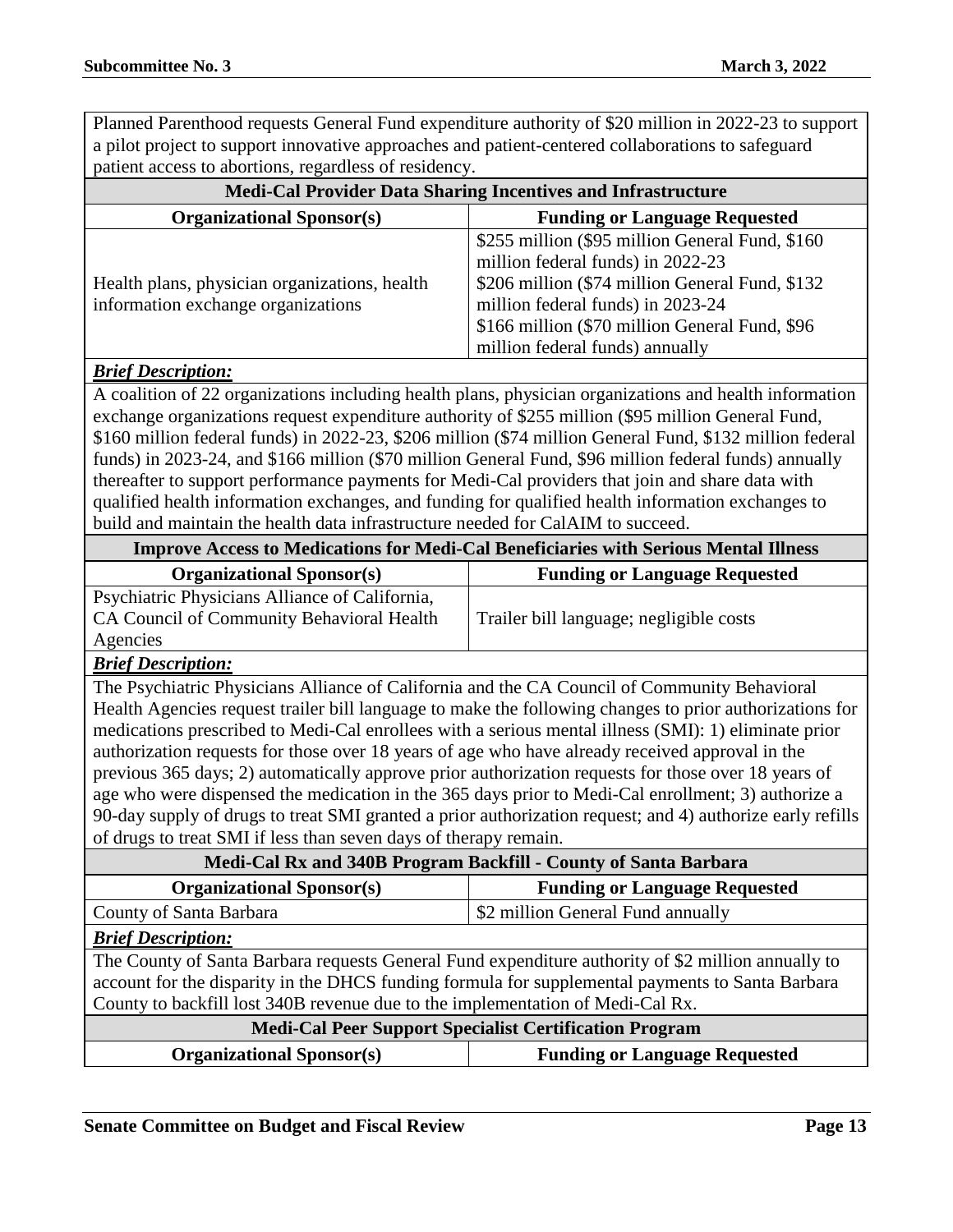| CA Association of Mental Health Peer Run                                                                                                                                                       |                                                                                                         |  |
|------------------------------------------------------------------------------------------------------------------------------------------------------------------------------------------------|---------------------------------------------------------------------------------------------------------|--|
| Organizations, CA Behavioral Health Directors                                                                                                                                                  | \$9.4 million (\$4.7 million General Fund and \$4.7                                                     |  |
| Association, Los Angeles County Department of<br>Mental Health, Steinberg Institute                                                                                                            | million federal funds) in 2022-23                                                                       |  |
|                                                                                                                                                                                                |                                                                                                         |  |
| <b>Brief Description:</b>                                                                                                                                                                      |                                                                                                         |  |
| The CA Association of Mental Health Peer Run Organizations, CA Behavioral Health Directors<br>Association, Los Angeles County Department of Mental Health, and the Steinberg Institute request |                                                                                                         |  |
| expenditure authority of \$9.4 million (\$4.7 million General Fund and \$4.7 million federal funds) in                                                                                         |                                                                                                         |  |
| 2022-23, available for two years, to support a Peer Support Specialist (PSS) certification program,                                                                                            |                                                                                                         |  |
|                                                                                                                                                                                                | add PSS as Medi-Cal billable providers, and add peer support services as Medi-Cal covered benefits.     |  |
|                                                                                                                                                                                                | <b>Restore AB 97 Reductions for Physician Services</b>                                                  |  |
| <b>Organizational Sponsor(s)</b>                                                                                                                                                               | <b>Funding or Language Requested</b>                                                                    |  |
| Physician organizations                                                                                                                                                                        | \$78 million General Fund annually                                                                      |  |
| <b>Brief Description:</b>                                                                                                                                                                      |                                                                                                         |  |
|                                                                                                                                                                                                | A coalition of 12 organizations representing physicians request General Fund expenditure authority of   |  |
|                                                                                                                                                                                                | \$78 million annually to repeal the 10 percent Medi-Cal rate reduction for physician services including |  |
|                                                                                                                                                                                                | clinical laboratory, imaging, and other physician services, imposed by AB 97 (Committee on Budget),     |  |
| Chapter 3, Statutes of 2011.                                                                                                                                                                   |                                                                                                         |  |
|                                                                                                                                                                                                | <b>Update Medi-Cal Share of Cost Calculation</b>                                                        |  |
| <b>Organizational Sponsor(s)</b>                                                                                                                                                               | <b>Funding or Language Requested</b>                                                                    |  |
| Bet Tzedek, California Advocates for Nursing                                                                                                                                                   |                                                                                                         |  |
| Home Reform, Disability Rights California,                                                                                                                                                     |                                                                                                         |  |
| Justice in Aging, Senior and Disability Action                                                                                                                                                 | Trailer bill language, unknown, significant                                                             |  |
| San Francisco, Western Center on Law and                                                                                                                                                       | <b>General Fund costs</b>                                                                               |  |
| Poverty                                                                                                                                                                                        |                                                                                                         |  |
| <b>Brief Description:</b>                                                                                                                                                                      |                                                                                                         |  |
| Bet Tzedek, California Advocates for Nursing Home Reform, Disability Rights California, Justice in                                                                                             |                                                                                                         |  |
|                                                                                                                                                                                                | Aging, Senior and Disability Action San Francisco, and Western Center on Law and Poverty request        |  |
| trailer bill language and funding to increase California's maintenance need income level to 138                                                                                                |                                                                                                         |  |
| percent of the federal poverty level, the current income cutoff for free Medi-Cal coverage, instead of                                                                                         |                                                                                                         |  |
| the current \$600 which has been in effect for decades.                                                                                                                                        |                                                                                                         |  |
|                                                                                                                                                                                                | <b>Stabilize Pediatric Specialty Care Physician Network</b>                                             |  |
| <b>Organizational Sponsor(s)</b>                                                                                                                                                               | <b>Funding or Language Requested</b>                                                                    |  |
| <b>Children's Specialty Care Coalition</b>                                                                                                                                                     | \$70.3 million (\$30 million General Fund and                                                           |  |
|                                                                                                                                                                                                | \$40.3 million federal funds) annually                                                                  |  |
| <b>Brief Description:</b>                                                                                                                                                                      |                                                                                                         |  |
| The Children's Specialty Care Coalition requests expenditure authority of \$70.3 million (\$30 million                                                                                         |                                                                                                         |  |
| General Fund and \$40.3 million federal funds) annually to support an increase to the current                                                                                                  |                                                                                                         |  |
| California Children's Services (CCS) rate augmentation by adding at least 25 percent to the current                                                                                            |                                                                                                         |  |
| augmentation percentage, relative to the applicable Medi-Cal fee for service rates.                                                                                                            |                                                                                                         |  |
|                                                                                                                                                                                                | <b>Extension of Telehealth Flexibilities to PACE Organizations</b>                                      |  |
| <b>Organizational Sponsor(s)</b>                                                                                                                                                               | <b>Funding or Language Requested</b>                                                                    |  |
| CalPACE                                                                                                                                                                                        | Trailer bill language, unknown costs                                                                    |  |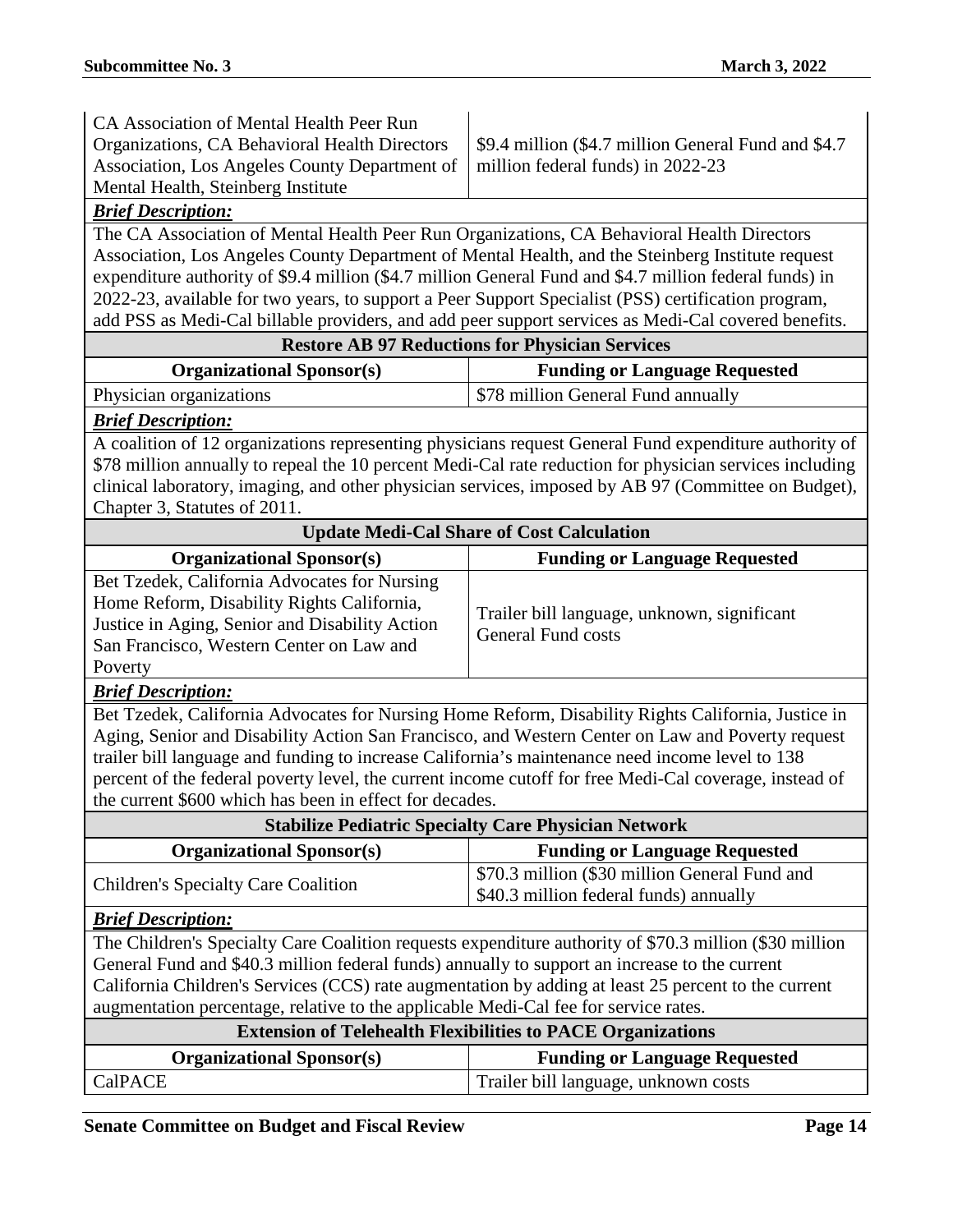| <b>Brief Description:</b>                                                                               |                                                                                                         |
|---------------------------------------------------------------------------------------------------------|---------------------------------------------------------------------------------------------------------|
| CalPACE requests trailer bill language, with unknown costs, to require DHCS to secure a federal         |                                                                                                         |
| waiver to create narrow telehealth flexibility so PACE organizations can enroll and assess new          |                                                                                                         |
| potential enrollees who have difficulty completing in-person appointments.                              |                                                                                                         |
|                                                                                                         | <b>Increasing Access to Positive Parent Programs and Family Support Services</b>                        |
| <b>Organizational Sponsor(s)</b>                                                                        | <b>Funding or Language Requested</b>                                                                    |
| First 5 organizations, other family support                                                             | \$20.4 million General Fund, available until June                                                       |
| organizations                                                                                           | 30, 2025                                                                                                |
| <b>Brief Description:</b>                                                                               |                                                                                                         |
|                                                                                                         | A coalition of 14 organizations including First 5 organizations and other family support organizations  |
|                                                                                                         | request General Fund expenditure authority of \$20.4 million, available until June 30, 2025, to provide |
| grants to community-based organizations in nine counties to leverage their experience and               |                                                                                                         |
| demonstrated track records of improving the mental health and physical well-being of children and       |                                                                                                         |
| families, fostering nurturing and family environments, and preventing child abuse and neglect.          |                                                                                                         |
| Funding for Pajaro Valley Health Care District to Purchase Watsonville Community Hospital               |                                                                                                         |
| <b>Organizational Sponsor(s)</b>                                                                        | <b>Funding or Language Requested</b>                                                                    |
| Pajaro Valley Health Care District, California                                                          | \$20 million General Fund in 2022-23                                                                    |
| <b>Nurses Association</b>                                                                               |                                                                                                         |
| <b>Brief Description:</b>                                                                               |                                                                                                         |
| The Pajaro Valley Health Care District and the California Nurses Association request General Fund       |                                                                                                         |
| expenditure authority of \$20 million in 2022-23 to allow the Pajaro Valley Health Care District to     |                                                                                                         |
| complete its purchase of the Watsonville Community Hospital.                                            |                                                                                                         |
|                                                                                                         | Adjust Fee-for-Service Rates for Durable Medical Equipment, Medical Supplies, and Enteral<br>Formula    |
| <b>Organizational Sponsor(s)</b>                                                                        | <b>Funding or Language Requested</b>                                                                    |
| California Association of Medical Products                                                              | \$24.9 million General Fund in 2022-23, \$17.4                                                          |
| Suppliers                                                                                               | million General Fund annually                                                                           |
| <b>Brief Description:</b>                                                                               |                                                                                                         |
| The California Association of Medical Products Suppliers requests General Fund expenditure              |                                                                                                         |
| authority of \$24.9 million in 2022-23 and \$17.4 million annually thereafter to support restoration of |                                                                                                         |
| the 10 percent provider rate reduction for durable medical equipment, medical supplies, and enteral     |                                                                                                         |
| formula, imposed pursuant to AB 97 (Committee on Budget), Chapter 3, Statutes of 2011. Of these         |                                                                                                         |
| funds, \$7.5 million would eliminate retroactive recoupments pursuant to AB 97 in 2022-23.              |                                                                                                         |
|                                                                                                         | Diversity, Equity, and Inclusion in Caregiver Resource Centers                                          |
| <b>Organizational Sponsor(s)</b>                                                                        | <b>Funding or Language Requested</b>                                                                    |
| <b>Association of California Caregiver Resource</b>                                                     | \$9.5 million General Fund annually for four years                                                      |
| Centers                                                                                                 |                                                                                                         |
| <b>Brief Description:</b>                                                                               |                                                                                                         |
| The Association of California Caregiver Resource Centers requests General Fund expenditure              |                                                                                                         |
| authority of \$9.5 million annually for four years to develop, test and evaluate programs and system    |                                                                                                         |
| protocols targeted to underserved family caregivers of individuals with cognitive impairments.          |                                                                                                         |
| Refining the HACCP to Improve Access to Timely and Appropriate Pediatric Hearing Care                   |                                                                                                         |
| <b>Organizational Sponsor(s)</b>                                                                        | <b>Funding or Language Requested</b>                                                                    |

**Senate Committee on Budget and Fiscal Review <b>Page 15 Page 15**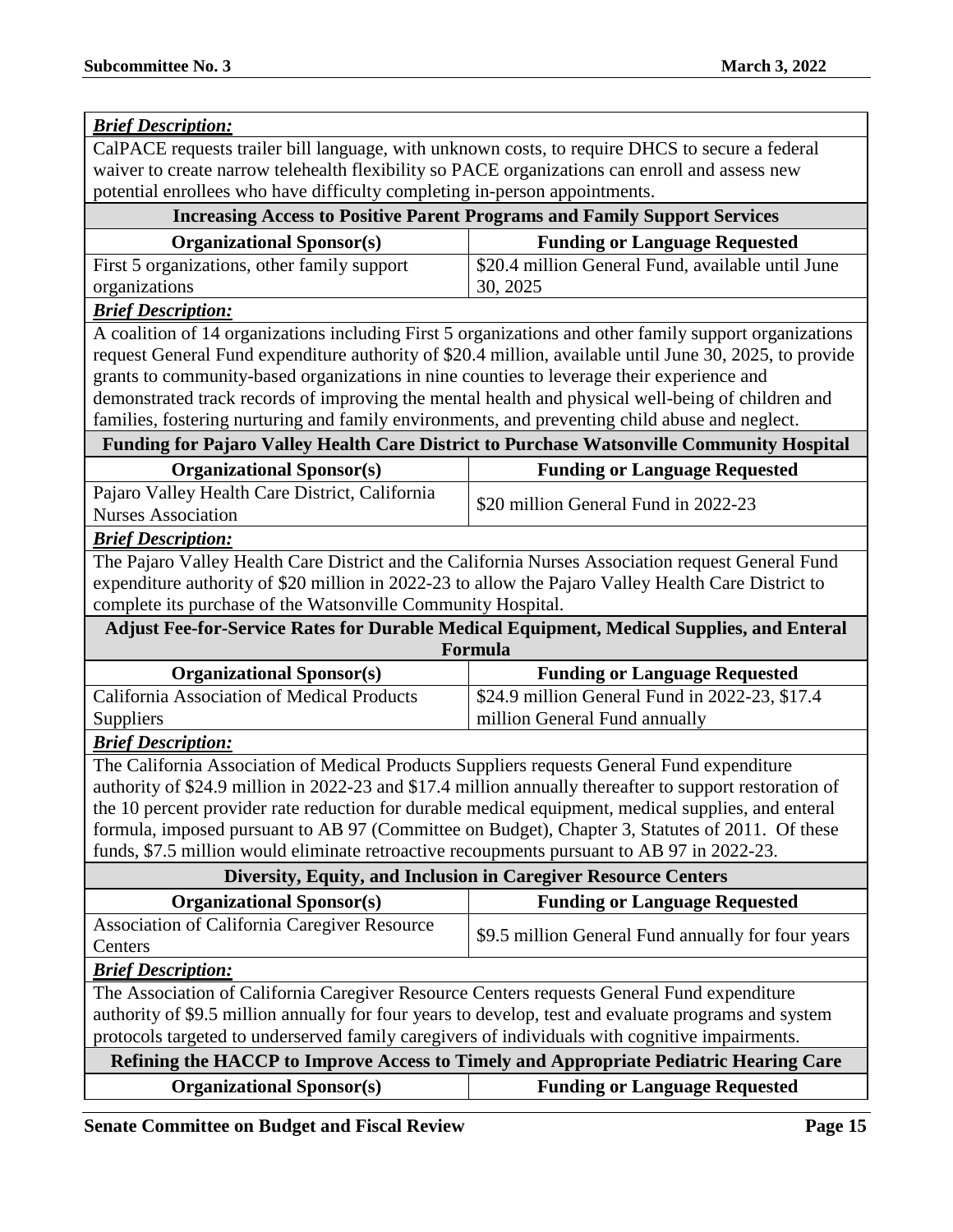| Children Now, Let California Kids Hear                                                                                                                                                                                                                                                                                                                                                                                                                                                       | \$5.4 million General Fund annually                                        |  |
|----------------------------------------------------------------------------------------------------------------------------------------------------------------------------------------------------------------------------------------------------------------------------------------------------------------------------------------------------------------------------------------------------------------------------------------------------------------------------------------------|----------------------------------------------------------------------------|--|
| <b>Brief Description:</b>                                                                                                                                                                                                                                                                                                                                                                                                                                                                    |                                                                            |  |
| Children Now and Let California Kids Hear request General Fund expenditure authority of \$5.4<br>million annually to make the following changes to the Hearing Aid Coverage for Children Program<br>(HACCP): 1) align provider reimbursement with the California Children's Services (CCS) program;<br>2) extend coverage to children unable to enroll who have partial coverage or high deductibles; and 3)<br>apply Medi-Cal and CCS timely access and language access standards to HACCP. |                                                                            |  |
|                                                                                                                                                                                                                                                                                                                                                                                                                                                                                              | Housing Plus Intensive Wrap Services for Homeless FSP and SUD clients      |  |
| <b>Organizational Sponsor(s)</b>                                                                                                                                                                                                                                                                                                                                                                                                                                                             | <b>Funding or Language Requested</b>                                       |  |
| <b>County Behavioral Health Directors Association</b>                                                                                                                                                                                                                                                                                                                                                                                                                                        | \$1 billion General Fund in 2022-23<br>\$1.5 billion General Fund annually |  |
| <b>Brief Description:</b>                                                                                                                                                                                                                                                                                                                                                                                                                                                                    |                                                                            |  |
| The County Behavioral Health Directors Association requests General Fund expenditure authority of<br>\$1 billion in 2022-23 and \$1.5 billion annually thereafter, consistent with the Administration's<br>Behavioral Health Bridge Housing Proposal, to support housing plus intensive wrap services for<br>homeless full-service partnership and substance use disorder clients.                                                                                                           |                                                                            |  |
| <b>Children's Crisis Continuum Pilot Program</b>                                                                                                                                                                                                                                                                                                                                                                                                                                             |                                                                            |  |
| <b>Organizational Sponsor(s)</b>                                                                                                                                                                                                                                                                                                                                                                                                                                                             | <b>Funding or Language Requested</b>                                       |  |
| Seneca Family of Agencies, County Behavioral<br><b>Health Directors Association</b>                                                                                                                                                                                                                                                                                                                                                                                                          | \$100 million General Fund for three years                                 |  |
| <b>Brief Description:</b>                                                                                                                                                                                                                                                                                                                                                                                                                                                                    |                                                                            |  |
| The Seneca Family of Agencies and County Behavioral Health Directors Association request General<br>Fund expenditure authority of \$100 million for three years to support expansion of the access criteria<br>for the Children's Crisis Continuum Pilot to include Medi-Cal eligible youth.                                                                                                                                                                                                 |                                                                            |  |
|                                                                                                                                                                                                                                                                                                                                                                                                                                                                                              | <b>DEPARTMENT OF PUBLIC HEALTH</b>                                         |  |
| <b>Emergency Department Testing for HIV, Hepatitis C, and Syphilis</b>                                                                                                                                                                                                                                                                                                                                                                                                                       |                                                                            |  |
| <b>Organizational Sponsor(s)</b>                                                                                                                                                                                                                                                                                                                                                                                                                                                             | <b>Funding or Language Requested</b>                                       |  |
| <b>AIDS Healthcare Foundation</b>                                                                                                                                                                                                                                                                                                                                                                                                                                                            | \$30 million General Fund in 2022-23                                       |  |
| <b>Brief Description:</b>                                                                                                                                                                                                                                                                                                                                                                                                                                                                    |                                                                            |  |
| The AIDS Healthcare Foundation requests General Fund expenditure authority of \$30 million in<br>2022-23 to support grants to hospitals for testing for HIV, hepatitis C, and syphilis, and linkage to<br>care.                                                                                                                                                                                                                                                                              |                                                                            |  |
| <b>Firefighter Cancer Research</b>                                                                                                                                                                                                                                                                                                                                                                                                                                                           |                                                                            |  |
| <b>Organizational Sponsor(s)</b>                                                                                                                                                                                                                                                                                                                                                                                                                                                             | <b>Funding or Language Requested</b>                                       |  |
|                                                                                                                                                                                                                                                                                                                                                                                                                                                                                              |                                                                            |  |
| California Professional Firefighters                                                                                                                                                                                                                                                                                                                                                                                                                                                         | \$20 million General Fund, available until June 30,<br>2027                |  |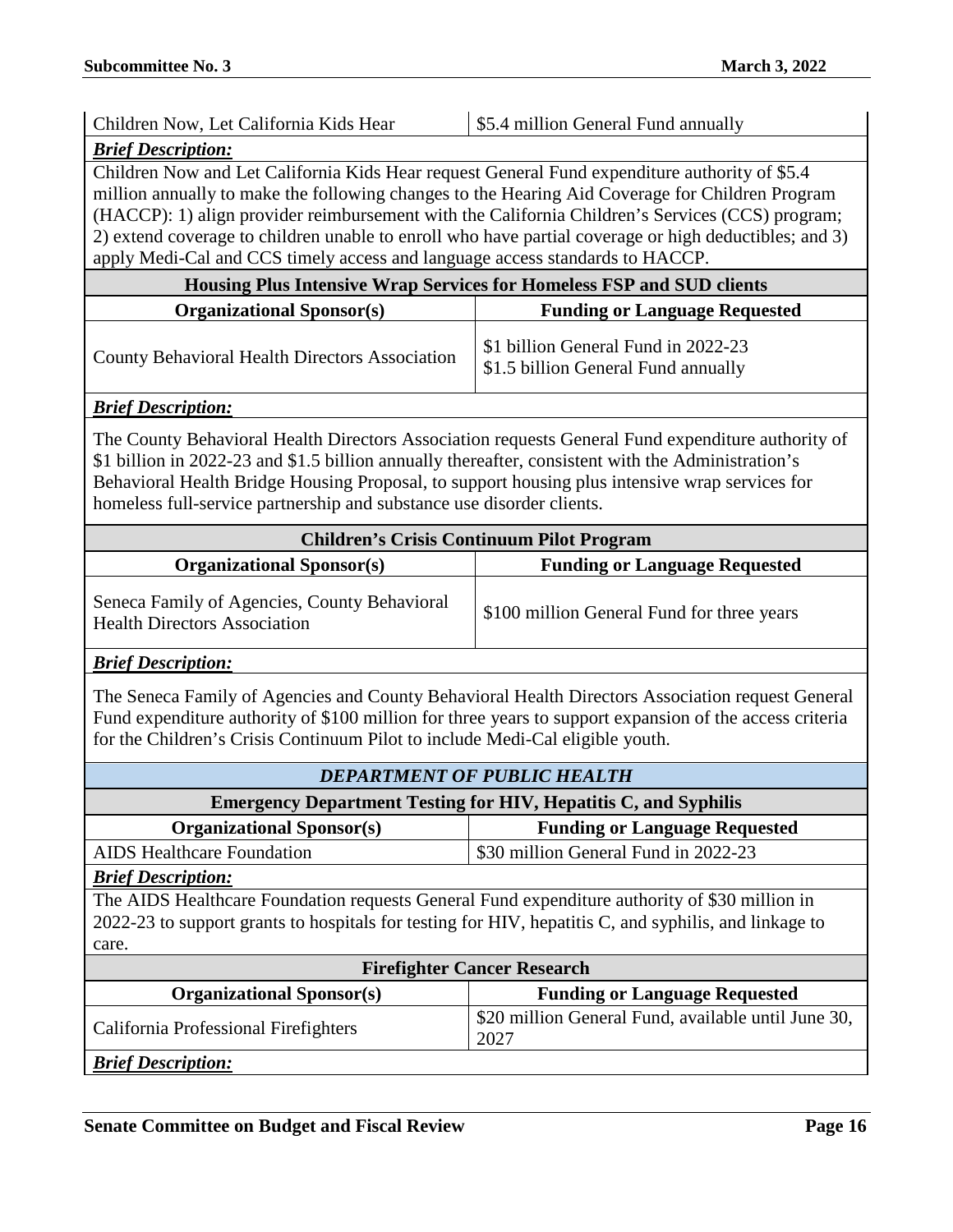The California Professional Firefighters requests General Fund expenditure authority of \$20 million, available until June 30, 2027, to support research on the causes of cancer in firefighters to inform approaches to mitigate exposures and interventions to prevent cancer in firefighters.

| <b>Community Dental Rotations for Students in Underserved Areas</b>                                                                                                                                                                                                                                                                                                                                                                                     |                                                                                                              |  |
|---------------------------------------------------------------------------------------------------------------------------------------------------------------------------------------------------------------------------------------------------------------------------------------------------------------------------------------------------------------------------------------------------------------------------------------------------------|--------------------------------------------------------------------------------------------------------------|--|
| <b>Organizational Sponsor(s)</b>                                                                                                                                                                                                                                                                                                                                                                                                                        | <b>Funding or Language Requested</b>                                                                         |  |
| California Dental Association                                                                                                                                                                                                                                                                                                                                                                                                                           | \$10 millon General Fund, available until June 30,<br>2026                                                   |  |
| <b>Brief Description:</b>                                                                                                                                                                                                                                                                                                                                                                                                                               |                                                                                                              |  |
| The California Dental Association requests General Fund expenditure authority of \$10 million,<br>available until June 30, 2026, to develop a consortia of California dental schools to create new and<br>enhanced community based clinical education rotations for dental students to improve oral health of<br>underserved population groups in California.                                                                                           |                                                                                                              |  |
|                                                                                                                                                                                                                                                                                                                                                                                                                                                         | <b>Maternity Outcomes Data Collection</b>                                                                    |  |
| <b>Organizational Sponsor(s)</b>                                                                                                                                                                                                                                                                                                                                                                                                                        | <b>Funding or Language Requested</b>                                                                         |  |
| California Nurse Midwives Association                                                                                                                                                                                                                                                                                                                                                                                                                   | \$412,000 General Fund in 2022-23, \$688,500 in<br>2023-24 through 2026-27, \$295,000 annually<br>thereafter |  |
| <b>Brief Description:</b>                                                                                                                                                                                                                                                                                                                                                                                                                               |                                                                                                              |  |
| The California Nurse Midwives Association request General Fund expenditure authority of \$412,000<br>in 2022-23, \$688,500 in 2023-24 through 2026-27, and \$295,000 annually thereafter to support<br>expansion of data collection efforts including for certified nurse midwives-led births in and out of<br>hospital settings, consistent with SB 1237 (Dodd), Chapter 88, Statutes of 2020.                                                         |                                                                                                              |  |
| <b>California Health Equity and Racial Justice Fund</b>                                                                                                                                                                                                                                                                                                                                                                                                 |                                                                                                              |  |
|                                                                                                                                                                                                                                                                                                                                                                                                                                                         |                                                                                                              |  |
| <b>Organizational Sponsor(s)</b>                                                                                                                                                                                                                                                                                                                                                                                                                        | <b>Funding or Language Requested</b>                                                                         |  |
| Asian Pacific Partners for Empowerment,<br>Advocacy and Leadership (APPEAL), Black<br>Women for Wellness Action Project, California<br>Black Health Network, California Black<br>Women's Health Project, California Latinas for<br>Reproductive Justice, California Pan-Ethnic<br>Health Network, Latino Coalition for a Healthy<br>California, Public Health Advocates, Public<br>Health Institute, Roots Community Health<br>Center, Roots of Change. | \$100 million General Fund annually                                                                          |  |
| <b>Brief Description:</b>                                                                                                                                                                                                                                                                                                                                                                                                                               |                                                                                                              |  |
| A coalition of 12 public health equity organizations request General Fund expenditure authority of<br>address the social determinants of physical health and behavioral health, advance racial equity, and<br>reduce health disparities.                                                                                                                                                                                                                | \$100 million annually to support grants to nonprofit organizations, clinics, and tribal organizations to    |  |
|                                                                                                                                                                                                                                                                                                                                                                                                                                                         | <b>Health Equity and Harm Reduction Initiative</b>                                                           |  |
| <b>Organizational Sponsor(s)</b>                                                                                                                                                                                                                                                                                                                                                                                                                        | <b>Funding or Language Requested</b>                                                                         |  |
| End the Epidemics Coalition                                                                                                                                                                                                                                                                                                                                                                                                                             | \$20 million General Fund annually                                                                           |  |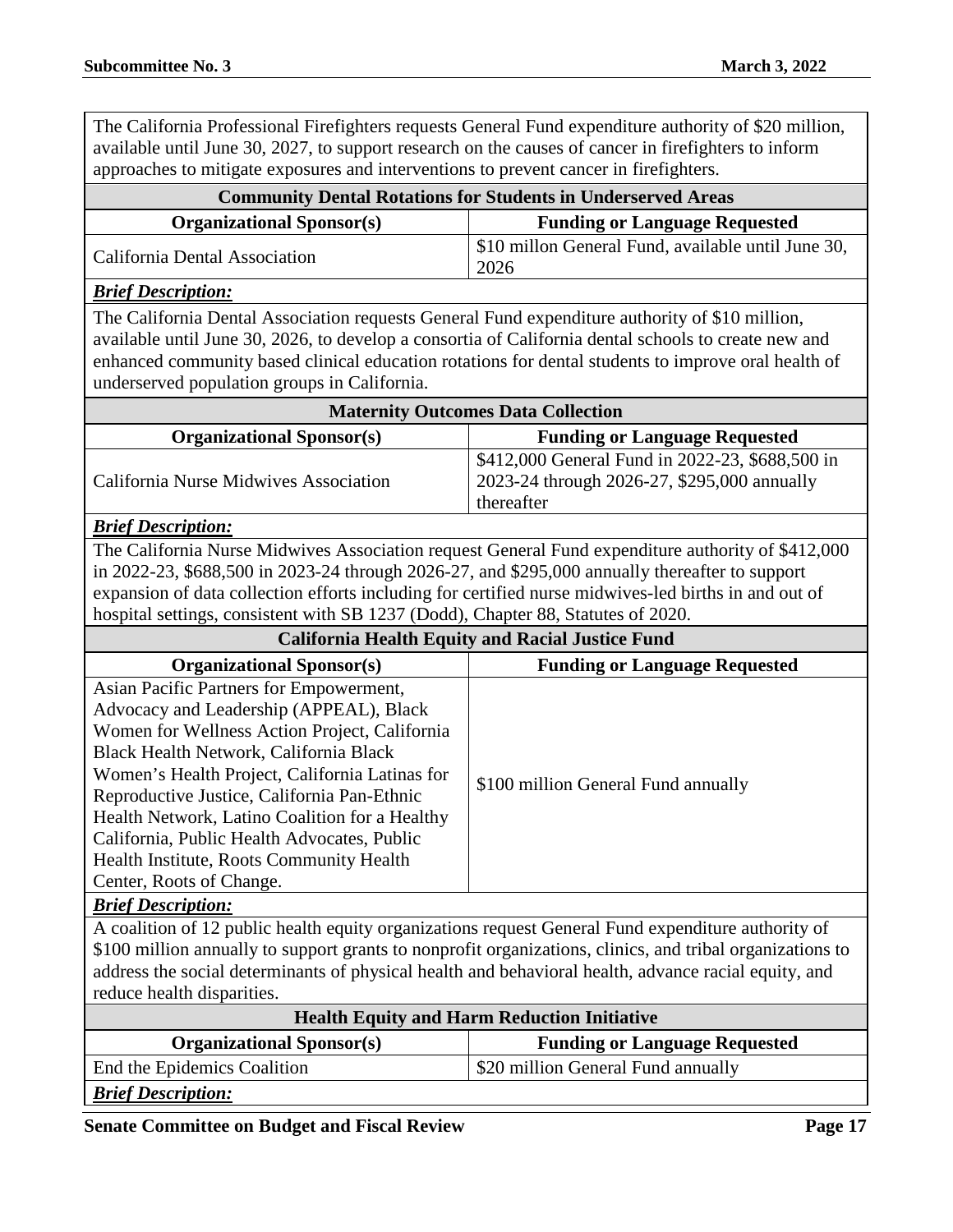The End the Epidemics Coalition requests General Fund expenditure authority of \$20 million annually to establish the Health Equity and Harm Reduction (HEHR) initiative, which would ensure continuity and support further expansion of the California Harm Reduction Initiative (CHRI) pilot – set to expire on June 30, 2023 – and fund a broader range of harm reduction services, including dropin centers, mobile services, and overdose prevention programs.

| in centers, mobile services, and overdose prevention programs.                                                                                                                                                                                                                                                                                                                                                                                                                                                                                                                  |                                                                                                          |  |
|---------------------------------------------------------------------------------------------------------------------------------------------------------------------------------------------------------------------------------------------------------------------------------------------------------------------------------------------------------------------------------------------------------------------------------------------------------------------------------------------------------------------------------------------------------------------------------|----------------------------------------------------------------------------------------------------------|--|
|                                                                                                                                                                                                                                                                                                                                                                                                                                                                                                                                                                                 | Hepatitis B Outreach, Screening, Linkage to Care Demonstration Projects                                  |  |
| <b>Organizational Sponsor(s)</b>                                                                                                                                                                                                                                                                                                                                                                                                                                                                                                                                                | <b>Funding or Language Requested</b>                                                                     |  |
| End the Epidemics Coalition                                                                                                                                                                                                                                                                                                                                                                                                                                                                                                                                                     | \$8 million General Fund, available until June 30,<br>2027                                               |  |
| <b>Brief Description:</b>                                                                                                                                                                                                                                                                                                                                                                                                                                                                                                                                                       |                                                                                                          |  |
|                                                                                                                                                                                                                                                                                                                                                                                                                                                                                                                                                                                 | The End the Epidemics Coalition requests General Fund expenditure authority of \$8 million, available    |  |
|                                                                                                                                                                                                                                                                                                                                                                                                                                                                                                                                                                                 | until June 30, 2027, to support up to five hepatitis B outreach, screening, linkage to, and retention in |  |
| care demonstration projects focused on people living with and vulnerable to hepatitis B who face                                                                                                                                                                                                                                                                                                                                                                                                                                                                                |                                                                                                          |  |
| multiple barriers to accessing care and treatment.                                                                                                                                                                                                                                                                                                                                                                                                                                                                                                                              |                                                                                                          |  |
|                                                                                                                                                                                                                                                                                                                                                                                                                                                                                                                                                                                 | <b>Hepatitis C Prevention and Linkage to Care</b>                                                        |  |
| <b>Organizational Sponsor(s)</b>                                                                                                                                                                                                                                                                                                                                                                                                                                                                                                                                                | <b>Funding or Language Requested</b>                                                                     |  |
| End the Epidemics Coalition                                                                                                                                                                                                                                                                                                                                                                                                                                                                                                                                                     | \$20 million General Fund annually                                                                       |  |
| <b>Brief Description:</b>                                                                                                                                                                                                                                                                                                                                                                                                                                                                                                                                                       |                                                                                                          |  |
| The End the Epidemics Coalition requests General Fund expenditure authority of \$20 million                                                                                                                                                                                                                                                                                                                                                                                                                                                                                     |                                                                                                          |  |
|                                                                                                                                                                                                                                                                                                                                                                                                                                                                                                                                                                                 | annually to further develop the state's hepatitis C public health infrastructure and to make meaningful  |  |
| progress toward ending the hepatitis C epidemic.                                                                                                                                                                                                                                                                                                                                                                                                                                                                                                                                |                                                                                                          |  |
| <b>Syphilis Outbreak Strategy</b>                                                                                                                                                                                                                                                                                                                                                                                                                                                                                                                                               |                                                                                                          |  |
| <b>Organizational Sponsor(s)</b>                                                                                                                                                                                                                                                                                                                                                                                                                                                                                                                                                | <b>Funding or Language Requested</b>                                                                     |  |
| End the Epidemics Coalition                                                                                                                                                                                                                                                                                                                                                                                                                                                                                                                                                     | \$49 million General Fund, available until June 30,<br>2027                                              |  |
| <b>Brief Description:</b>                                                                                                                                                                                                                                                                                                                                                                                                                                                                                                                                                       |                                                                                                          |  |
| The End the Epidemics Coalition requests General Fund expenditure authority of \$49 million,<br>available until June 30, 2027, to support a Syphilis and Congenital Syphilis Outbreak Strategy (SOS)<br>in key local health jurisdictions with the highest levels of syphilis and congenital syphilis transmission<br>to intensify prevention, screening, and treatment efforts and to implement innovative strategies to<br>reach the most vulnerable populations in priority settings, including substance use programs and<br>services for people experiencing homelessness. |                                                                                                          |  |
| <b>Family Meal</b>                                                                                                                                                                                                                                                                                                                                                                                                                                                                                                                                                              |                                                                                                          |  |
| <b>Organizational Sponsor(s)</b>                                                                                                                                                                                                                                                                                                                                                                                                                                                                                                                                                | <b>Funding or Language Requested</b>                                                                     |  |
| Family Meal Sacramento                                                                                                                                                                                                                                                                                                                                                                                                                                                                                                                                                          | \$3 million General Fund in 2022-23                                                                      |  |
| <b>Brief Description:</b>                                                                                                                                                                                                                                                                                                                                                                                                                                                                                                                                                       |                                                                                                          |  |
| Family Meal Sacramento requests General Fund expenditure authority of \$3 million in 2022-23 to                                                                                                                                                                                                                                                                                                                                                                                                                                                                                 |                                                                                                          |  |
| support local restaurants to feed vulnerable members of the community.                                                                                                                                                                                                                                                                                                                                                                                                                                                                                                          |                                                                                                          |  |
| <b>California Cancer Registry Funding</b>                                                                                                                                                                                                                                                                                                                                                                                                                                                                                                                                       |                                                                                                          |  |
| <b>Organizational Sponsor(s)</b>                                                                                                                                                                                                                                                                                                                                                                                                                                                                                                                                                | <b>Funding or Language Requested</b>                                                                     |  |
| <b>American Cancer Society Cancer Action</b><br>Network, Public Health Institute, University of<br>Southern California                                                                                                                                                                                                                                                                                                                                                                                                                                                          |                                                                                                          |  |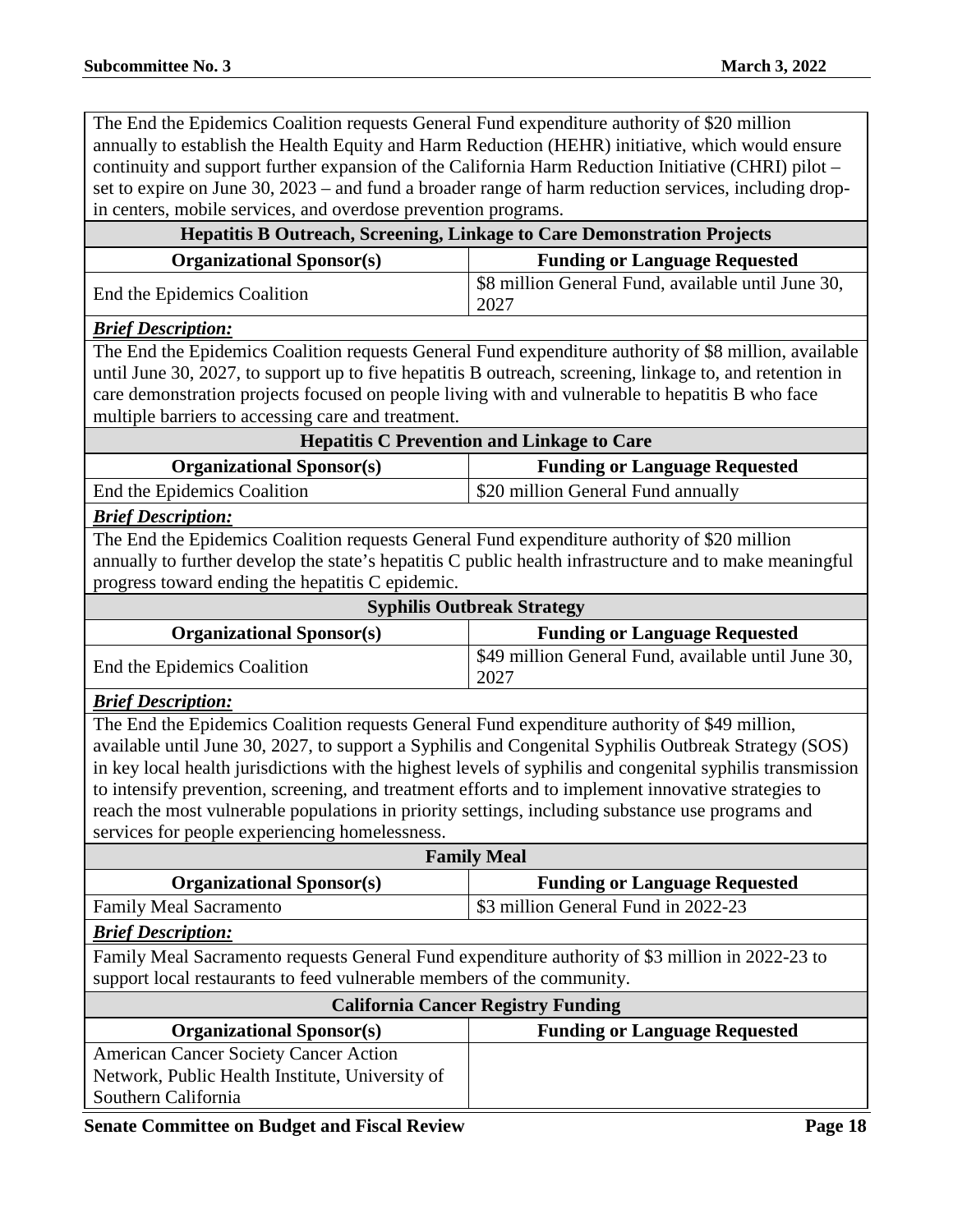| <b>Brief Description:</b>                                                                                |                                                                                                        |  |
|----------------------------------------------------------------------------------------------------------|--------------------------------------------------------------------------------------------------------|--|
| The American Cancer Society Cancer Action Network, Public Health Institute, and University of            |                                                                                                        |  |
| Southern California request General Fund expenditure authority of \$6.6 million annually to support      |                                                                                                        |  |
| the California Cancer Registry.                                                                          |                                                                                                        |  |
|                                                                                                          | <b>COVID-19 Testing in K-12 Schools</b>                                                                |  |
| <b>Organizational Sponsor(s)</b>                                                                         | <b>Funding or Language Requested</b>                                                                   |  |
| ProtectUS                                                                                                | \$1.5 billion General Fund in 2022-23                                                                  |  |
| <b>Brief Description:</b>                                                                                |                                                                                                        |  |
|                                                                                                          |                                                                                                        |  |
|                                                                                                          | ProtectUS requests General Fund expenditure authority of \$1.5 billion in 2022-23 to continue current  |  |
| funding for COVID-19 testing in K-12 schools, and expand testing for other infectious diseases.          |                                                                                                        |  |
|                                                                                                          | <b>Establish a Rare Disease Advisory Council</b>                                                       |  |
| <b>Organizational Sponsor(s)</b>                                                                         | <b>Funding or Language Requested</b>                                                                   |  |
| Biotech/Pharm Companies, Disease-specific                                                                |                                                                                                        |  |
| advocacy organizations                                                                                   |                                                                                                        |  |
| <b>Brief Description:</b>                                                                                |                                                                                                        |  |
|                                                                                                          | A coalition of 40 organizations including biotechnology and pharmaceutical companies, and disease-     |  |
|                                                                                                          | specific advocacy organizations, request General Fund expenditure authority of \$678,000 annually to   |  |
| establish a Rare Disease Advisory Council to give Californians living with a rare disease a unified      |                                                                                                        |  |
|                                                                                                          | voice in California state government, act as the advisory body on rare diseases to the Legislature and |  |
| state departments that provide services to, or that are charged with the care of, rare disease patients, |                                                                                                        |  |
| and deliver direct feedback, solutions, and resources to California government decisionmakers with       |                                                                                                        |  |
| one community voice.                                                                                     |                                                                                                        |  |
|                                                                                                          | <b>Increased Funding for California Home Visiting Program</b>                                          |  |
| <b>Organizational Sponsor(s)</b>                                                                         | <b>Funding or Language Requested</b>                                                                   |  |
| <b>Nurse-Family Partnership</b>                                                                          | \$15 million General Fund annually                                                                     |  |
| <b>Brief Description:</b>                                                                                |                                                                                                        |  |
| The Nurse-Family Partnership requests General Fund expenditure authority of \$15 million annually to     |                                                                                                        |  |
| support expansion of the California Home Visiting Program.                                               |                                                                                                        |  |
| <b>DEPARTMENT OF STATE HOSPITALS</b>                                                                     |                                                                                                        |  |
| <b>Increased Compensation for Civil Service Psychiatrists</b>                                            |                                                                                                        |  |
| <b>Organizational Sponsor(s)</b>                                                                         | <b>Funding or Language Requested</b>                                                                   |  |
| Union of American Physicians and Dentists                                                                | \$9.1 million General Fund in 2022-23, \$11.6<br>million annually                                      |  |
| <b>Brief Description:</b>                                                                                |                                                                                                        |  |
|                                                                                                          | The Union of American Physicians and Dentists requests General Fund expenditure authority of \$9.1     |  |
| million in 2022-23 and \$11.6 million annually thereafter to support an across-the-board salary          |                                                                                                        |  |
| increase of 15 percent for civil service psychiatrists to reduce psychiatrist vacancies and bolster      |                                                                                                        |  |
| recruitment and retention efforts.                                                                       |                                                                                                        |  |
| <b>VARIOUS DEPARTMENTS</b>                                                                               |                                                                                                        |  |
| <b>Public Health Equity and Readiness Opportunity (HERO) Initiative</b>                                  |                                                                                                        |  |
| <b>Organizational Sponsor(s)</b>                                                                         | <b>Funding or Language Requested</b>                                                                   |  |

**Senate Committee on Budget and Fiscal Review <b>Page 19 Page 19**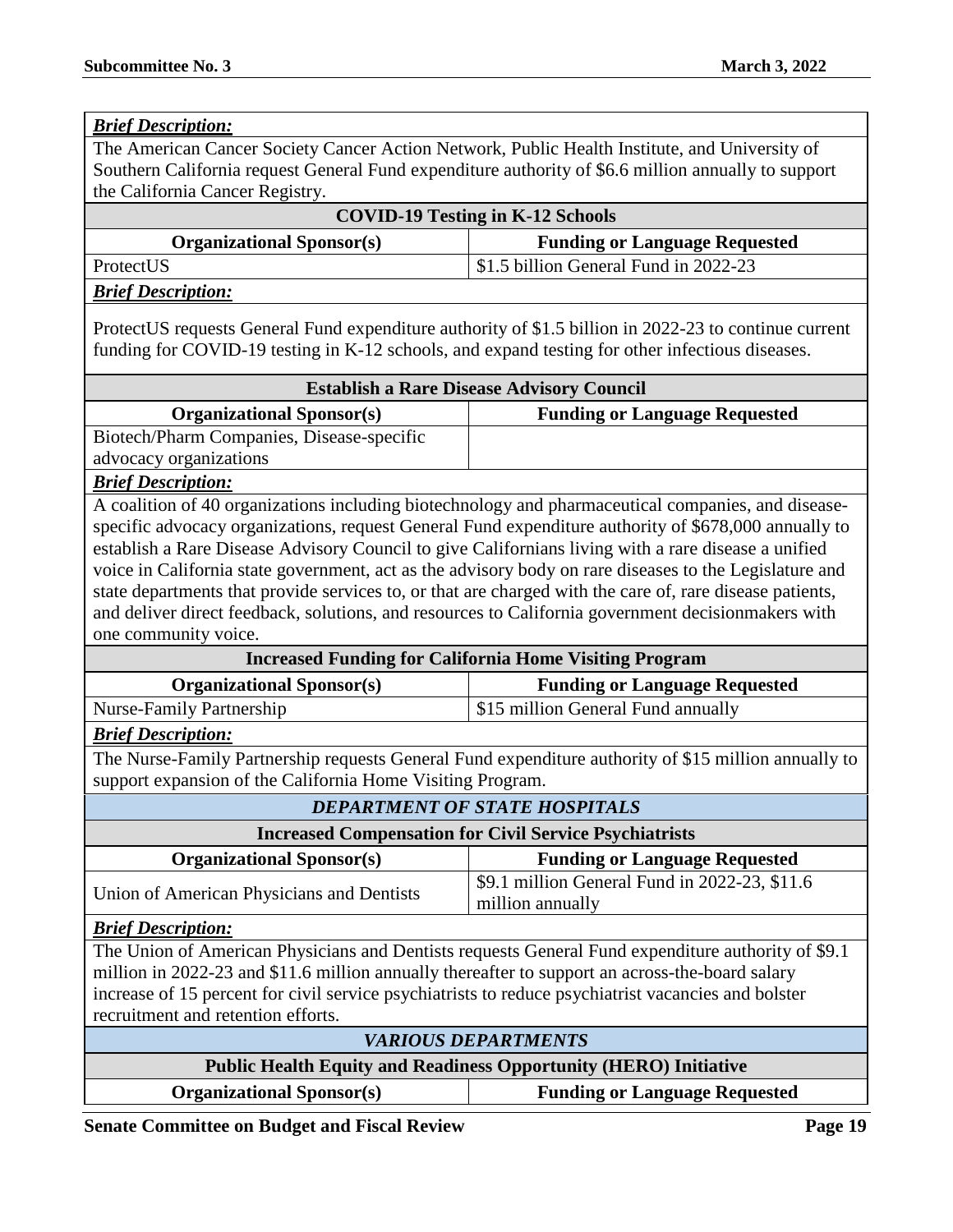| County Health Executives Association of |                               |
|-----------------------------------------|-------------------------------|
| California (CHEAC), Health Officers     | $\frac{1}{2}$ \$186.4 million |
| Association of California (HOAC), SEIU  | years                         |
| California                              |                               |
|                                         |                               |

General Fund, available up to four

## *Brief Description:*

CHEAC, HOAC, and SEIU California request total General Fund expenditure authority of \$186.4 million, available up to four years, for the Public Health Equity and Readiness Opportunity (HERO) Initiative, including the following components: 1) Public Health Recruitment and Retention Stipend (\$120 million at HCAI); 2) Waive Public Health Nurse Certification Fees (\$10 million at Board of Registered Nursing); 3) Incumbent Worker Upskill Training (\$12.8 million at HCAI); 4) CA Public Health Pathways Training Corps (\$24 million at DPH); 5) CA Microbiologist Training (\$6.5 million at DPH); 6) Public Health Lab Aspire (\$6.6 million at DPH); and 7) CA Epidemiologic Investigation Services (\$6.5 million at DPH).

| <b>Student Mental Health Peer to Peer Pilot Program</b> |                                                  |
|---------------------------------------------------------|--------------------------------------------------|
| <b>Organizational Sponsor(s)</b>                        | <b>Funding or Language Requested</b>             |
| CA Council of Community Behavioral Health               | \$10 million General Fund in 2023-24 and 2024-25 |
| Agencies                                                |                                                  |
| <b>Brief Description:</b>                               |                                                  |

The CA Council of Community Behavioral Health Agencies requests General Fund expenditure authority of \$10 million in 2023-24 and 2024-25 to implement a Student Mental Health Peer to Peer Pilot Program for one school year.

| <b>Condom Access in Schools</b>                                                                    |                                      |  |
|----------------------------------------------------------------------------------------------------|--------------------------------------|--|
| <b>Organizational Sponsor(s)</b>                                                                   | <b>Funding or Language Requested</b> |  |
| End the Epidemics Coalition                                                                        | \$750,000 General Fund annually      |  |
| <b>Brief Description:</b>                                                                          |                                      |  |
| The End the Epidemics Coalition requests General Fund expenditure authority of \$750,000 annually  |                                      |  |
| to establish a Condom Access Program at the California Department of Education in order to make    |                                      |  |
| free condoms available to all public high schools, middle schools, and school-based health centers |                                      |  |
| that opt in to the program.                                                                        |                                      |  |
| Self-Help Programs to Families and Individuals Living with a Mental Illness                        |                                      |  |
| <b>Organizational Sponsor(s)</b>                                                                   | <b>Funding or Language Requested</b> |  |
| National Alliance on Mental Illness - California                                                   |                                      |  |
| $(NAMI-CA)$                                                                                        | \$2 million General Fund annually    |  |

#### *Brief Description:*

NAMI-CA requests General Fund expenditure authority of \$2 million annually to support self-help programs to families and individuals living with a mental illness.

| <b>Physician Scholarship and Navigator Pilot Program</b> |                                                             |
|----------------------------------------------------------|-------------------------------------------------------------|
| <b>Organizational Sponsor(s)</b>                         | <b>Funding or Language Requested</b>                        |
| California Medical Association (CMA)                     | \$20 million General Fund, available until June 30,<br>2036 |
| <b>Brief Description:</b>                                |                                                             |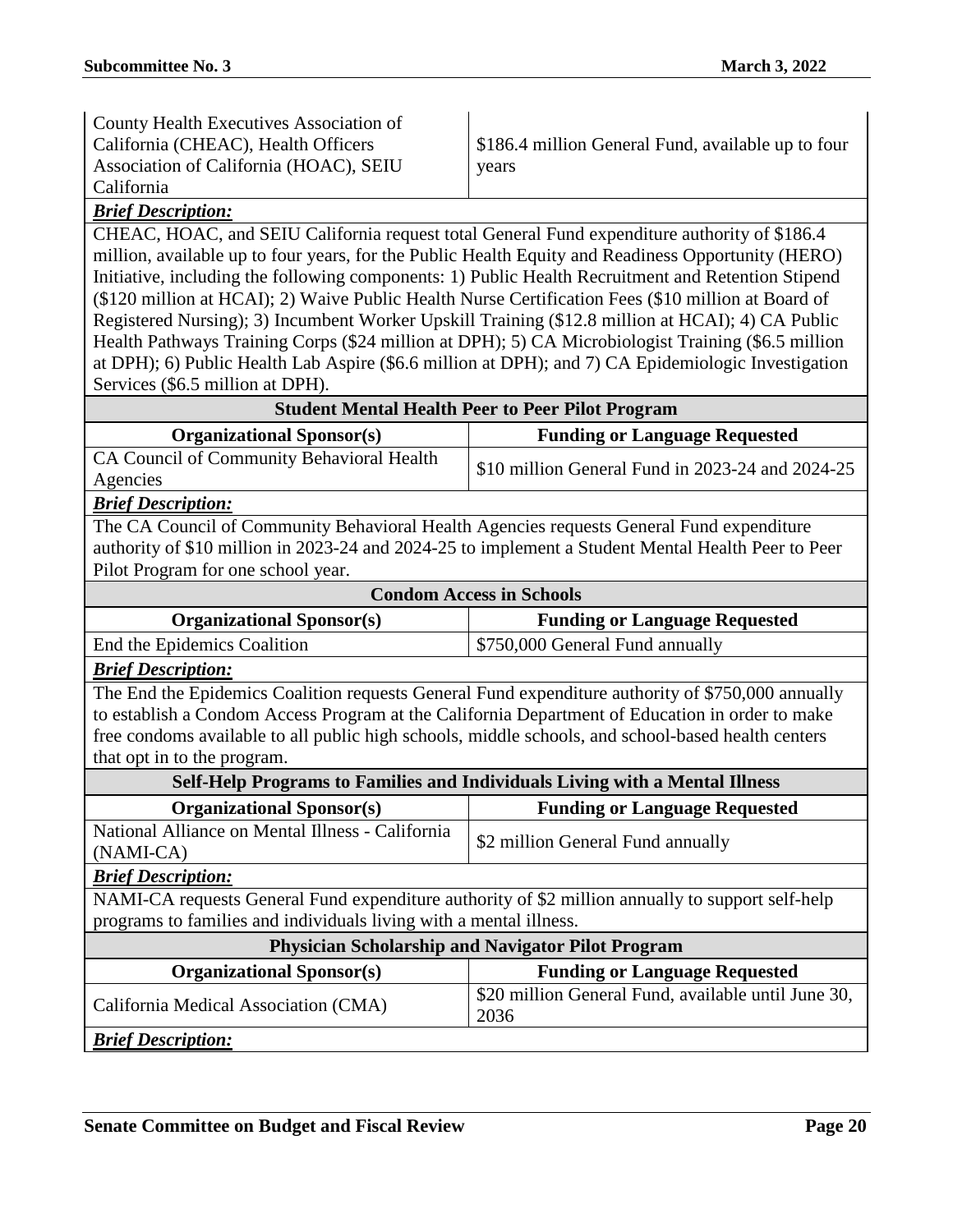The California Medical Association requests General Fund expenditure authority of \$20 million, available until June 30, 2036, to provide scholarships to individuals underrepresented in medicine from their post-secondary education through completion of the graduate medical education, in exchange for a commitment to provide direct patient care with a medically underserved population and/or area for a set period of time.

| New Hospital Pavilion at UCSF Benioff Children's Hospital Oakland                                                                                                                  |                                                                                                          |
|------------------------------------------------------------------------------------------------------------------------------------------------------------------------------------|----------------------------------------------------------------------------------------------------------|
| <b>Organizational Sponsor(s)</b>                                                                                                                                                   | <b>Funding or Language Requested</b>                                                                     |
| UCSF Benioff Children's Hospital Oakland                                                                                                                                           | \$250 million General Fund in 2022-23                                                                    |
| <b>Brief Description:</b>                                                                                                                                                          |                                                                                                          |
| UCSF Benioff Children's Hospital Oakland requests General Fund expenditure authority of \$250                                                                                      |                                                                                                          |
| million in 2022-23 to help finance construction of a new hospital pavilion at the hospital, including                                                                              |                                                                                                          |
| compliance with regulatory requirements, modernization of facilities, enhancement of patient                                                                                       |                                                                                                          |
| services, and construction of a new inpatient mental health unit.                                                                                                                  |                                                                                                          |
|                                                                                                                                                                                    | <b>Skilled Nursing Facility Reform</b>                                                                   |
| <b>Organizational Sponsor(s)</b>                                                                                                                                                   | <b>Funding or Language Requested</b>                                                                     |
|                                                                                                                                                                                    | \$270.7 million (\$160.9 million General Fund,                                                           |
|                                                                                                                                                                                    | \$109.9 million federal funds) in 2022-23, \$390.4                                                       |
| California Association of Health Facilities                                                                                                                                        | million (\$220.7 million General Fund, \$169.7<br>million federal funds) in 2023-24, \$492.7 million     |
|                                                                                                                                                                                    | (\$271.4 million General Fund, \$221.4 million                                                           |
|                                                                                                                                                                                    | federal funds) annually                                                                                  |
| <b>Brief Description:</b>                                                                                                                                                          |                                                                                                          |
| The California Association of Health Facilities requests expenditure authority of \$270.7 million                                                                                  |                                                                                                          |
| (\$160.9 million General Fund, \$109.9 million federal funds) in 2022-23, \$390.4 million (\$220.7                                                                                 |                                                                                                          |
| million General Fund, \$169.7 million federal funds) in 2023-24, and \$492.7 million (\$271.4 million                                                                              |                                                                                                          |
| General Fund, \$221.4 million federal funds) annually thereafter to support the following reform                                                                                   |                                                                                                          |
|                                                                                                                                                                                    | proposals for skilled nursing facilities: 1) increased wages for certified nursing assistants (CNAs) and |
| increased hours for registered nurses (DHCS); 2) workforce training for CNAs (HCAI); and 3) a                                                                                      |                                                                                                          |
| study to establish appropriate levels of clinical care (CalHHS).                                                                                                                   |                                                                                                          |
| <b>Fully Fund the California Momnibus Act (SB 65)</b>                                                                                                                              |                                                                                                          |
| <b>Organizational Sponsor(s)</b>                                                                                                                                                   | <b>Funding or Language Requested</b>                                                                     |
| Black Women for Wellness Action Project, CA                                                                                                                                        |                                                                                                          |
| Nurse-Midwives Association, March of Dimes,                                                                                                                                        | \$6 million General Fund in 2022-23 and \$5                                                              |
| NARAL Pro-Choice California, National Health<br>Law Program, Western Center on Law and                                                                                             | million annually                                                                                         |
| Poverty                                                                                                                                                                            |                                                                                                          |
| <b>Brief Description:</b>                                                                                                                                                          |                                                                                                          |
|                                                                                                                                                                                    |                                                                                                          |
| Black Women for Wellness Action Project, CA Nurse-Midwives Association, March of Dimes,<br>NARAL Pro-Choice California, National Health Law Program, and Western Center on Law and |                                                                                                          |
| Poverty request General Fund expenditure authority of \$6 million in 2022-23 and \$5 million annually                                                                              |                                                                                                          |
| thereafter to implement components of the California Momnibus Act, SB 65 (Skinner), Chapter 449,                                                                                   |                                                                                                          |
| Statutes of 2021, including the Fetal Infant Mortality Review committees (DPH), midwifery                                                                                          |                                                                                                          |
| workforce training (HCAI), and doula services (DHCS).                                                                                                                              |                                                                                                          |
|                                                                                                                                                                                    |                                                                                                          |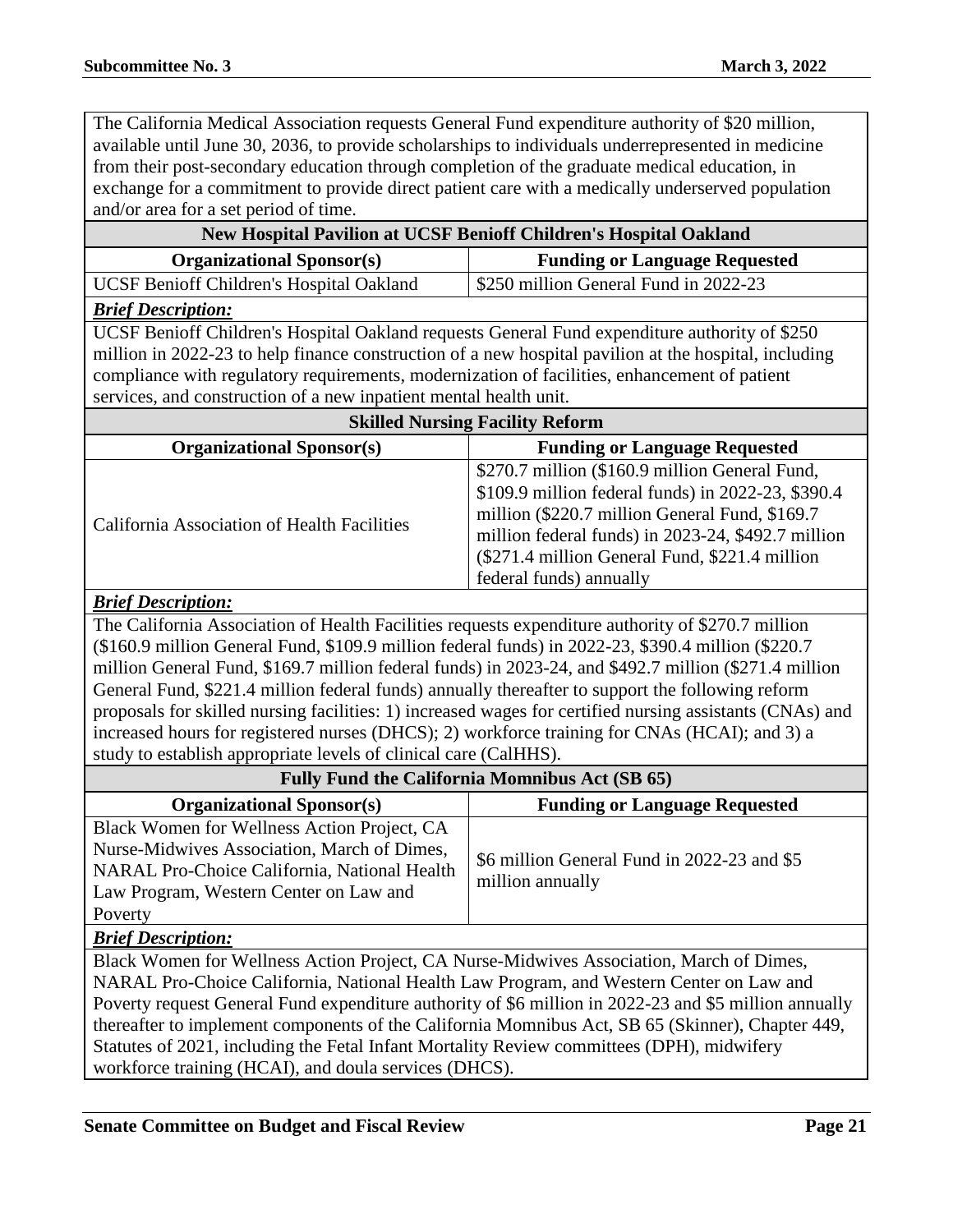| <b>California Department of Aging</b>                                                                                       |                                                                                                         |  |
|-----------------------------------------------------------------------------------------------------------------------------|---------------------------------------------------------------------------------------------------------|--|
| <b>Vivalon Healthy Aging Campus</b>                                                                                         |                                                                                                         |  |
| <b>Organizational Sponsor(s)</b>                                                                                            | <b>Funding or Language Requested</b>                                                                    |  |
| Vivalon                                                                                                                     | \$4 million General Fund in 2022-23. Budget bill                                                        |  |
|                                                                                                                             | language.                                                                                               |  |
| <b>Brief Description:</b>                                                                                                   |                                                                                                         |  |
| Vivalon requests \$4 million in 2022-23 to complete the funding for the Healthy Aging Campus.                               |                                                                                                         |  |
| <b>Pilot Program for Village Infrastructure</b>                                                                             |                                                                                                         |  |
| <b>Organizational Sponsor(s)</b>                                                                                            | <b>Funding or Language Requested</b>                                                                    |  |
| Village Movement California                                                                                                 | \$980,000 General Fund in 2022-23 and 2023-24,                                                          |  |
|                                                                                                                             | and \$1 million in 2024-25. Budget bill language.                                                       |  |
| <b>Brief Description:</b>                                                                                                   |                                                                                                         |  |
|                                                                                                                             | Village Movement California requests \$980,000 General Fund in both 2022-23 and 2023-24 and \$1         |  |
|                                                                                                                             | million in 2024-25 to support the development of an infrastructure for Village communities and services |  |
| to serve California's diverse older adults.                                                                                 |                                                                                                         |  |
|                                                                                                                             | <b>Cal Long Term Care Compare Consumer Information and Quality</b>                                      |  |
| <b>Organizational Sponsor(s)</b>                                                                                            | <b>Funding or Language Requested</b>                                                                    |  |
| Cal Healthcare Compare                                                                                                      | \$1 million General Fund in 2022-23. Budget bill                                                        |  |
|                                                                                                                             | language.                                                                                               |  |
| <b>Brief Description:</b>                                                                                                   |                                                                                                         |  |
|                                                                                                                             | Cal Healthcare Compare requests \$1 million General Fund in 2022-23 expand and improve the              |  |
|                                                                                                                             | www.callongtermcarecompare.org website in order to provide free, reliable, trustworthy consumer         |  |
|                                                                                                                             | information on provider performance in the Long-Term Services and Support arena using publicly          |  |
| available data from multiple federal and state data sources.                                                                |                                                                                                         |  |
|                                                                                                                             | Bridge To Recovery for Adult Day Services: COVID-19 Mitigation and Resilience Grants to                 |  |
| <b>Combat Senior Isolation</b>                                                                                              |                                                                                                         |  |
| <b>Organizational Sponsor(s)</b>                                                                                            | <b>Funding or Language Requested</b>                                                                    |  |
| California Association for Adult Day Services                                                                               | \$61.4 million General Fund in 2022-23, to be spent                                                     |  |
| (CAADS)                                                                                                                     | over three years. Trailer bill language.                                                                |  |
| <b>Brief Description:</b>                                                                                                   |                                                                                                         |  |
| CAADS requests \$61.1 million General Fund, to be spent over three years, to provide grants to Adult                        |                                                                                                         |  |
|                                                                                                                             | Day Health Care Centers and Adult Day Programs to address infrastructure and health and safety needs    |  |
| resulting from the COVID-19 pandemic.                                                                                       |                                                                                                         |  |
|                                                                                                                             | Alzheimer's and Dementia Caregiver Education and Support Pilot Program                                  |  |
| <b>Organizational Sponsor(s)</b>                                                                                            | <b>Funding or Language Requested</b>                                                                    |  |
| Alzheimer's Los Angeles, Alzheimer's Orange                                                                                 | \$25 million General Fund in 2022-23, to be spent                                                       |  |
| County and Alzheimer's San Diego                                                                                            | over five years. Trailer bill language.                                                                 |  |
| <b>Brief Description:</b>                                                                                                   |                                                                                                         |  |
|                                                                                                                             | The sponsors request \$25 million General Fund, to be spent over five years, for the Alzheimer's and    |  |
|                                                                                                                             | Dementia Caregiver Education and Support pilot program that would support expanded access to            |  |
| evidence-supported dementia caregiver education and support programs.                                                       |                                                                                                         |  |
| Targeted Housing Subsidies to Prevent and End Homelessness Among Older Adults and People<br><b>Living with Disabilities</b> |                                                                                                         |  |
| <b>Organizational Sponsor(s)</b>                                                                                            | <b>Funding or Language Requested</b>                                                                    |  |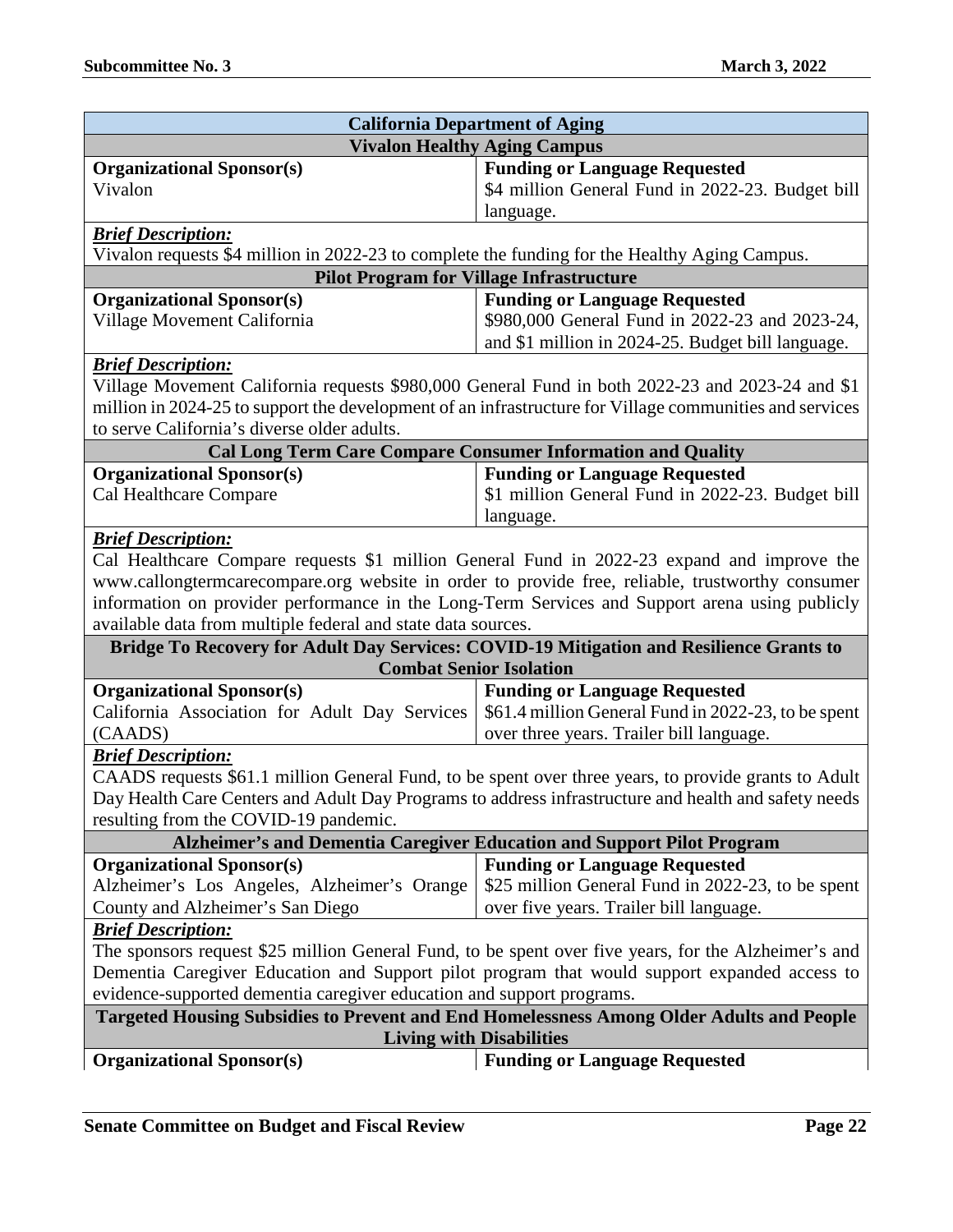| Justice in Aging, Corporation for Supportive \$20 million General Fund in 2022-23, \$250          |                                                 |
|---------------------------------------------------------------------------------------------------|-------------------------------------------------|
| Housing, LeadingAge California, State Council on   million General Fund in 2023-24, \$330 million |                                                 |
| Developmental Disabilities, United Way of General Fund in 2024-25, \$400 million General          |                                                 |
| <b>Greater Los Angeles</b>                                                                        | Fund in 2025-26, and \$400 million General Fund |
|                                                                                                   | $\vert$ in 2026-27. Budget bill language.       |

#### *Brief Description:*

The sponsors requests \$20 million General Fund in 2022-23, increasing in the out years through 2026- 27, to provide housing subsidies for older adults and people living with disabilities to access or keep their housing,

| <b>California Department of Aging Supportive Services</b> |                                                     |
|-----------------------------------------------------------|-----------------------------------------------------|
| <b>Organizational Sponsor(s)</b>                          | <b>Funding or Language Requested</b>                |
| Alameda County                                            | \$32.4 million General Fund, to be spent over three |
|                                                           | years                                               |

#### *Brief Description:*

Alameda County requests \$32.4 million General Fund, to be spent over three years, for a statewide requests to restore state funding for two older adult supportive services – Case Management and Visiting Programs.

| <b>Healthier Homes – Age in Place Nursing Program</b> |                                            |
|-------------------------------------------------------|--------------------------------------------|
| <b>Organizational Sponsor(s)</b>                      | <b>Funding or Language Requested</b>       |
| LeadingAge California and LifeSTEPs                   | \$25 million General Fund, over five years |

#### *Brief Description:*

The sponsors request \$25 million General Fund, over five years, to establish a five year pilot program in eight counties to provide grants to nonprofit organizations to deliver services to residents at senior affordable housing sites.

| <b>Grants for Cities, Counties and Local Municipal Jurisdictions to Develop and Achieve Age-</b> |                                                    |
|--------------------------------------------------------------------------------------------------|----------------------------------------------------|
| <b>Friendly Goals</b>                                                                            |                                                    |
| <b>Organizational Sponsor(s)</b>                                                                 | <b>Funding or Language Requested</b>               |
| <b>AARP</b> California                                                                           | \$4.5 million General Fund total, to be spent over |
|                                                                                                  | three years, beginning in 2022-23. Budget bill     |
|                                                                                                  | language.                                          |

#### *Brief Description:*

AARP California requests \$4.5 million General Fund, over three years, to provide grants to local jurisdictions to plan and develop age-friendly action plans.

| Investing in Older Adults and Modernizing the Older Californians Act |                                                    |
|----------------------------------------------------------------------|----------------------------------------------------|
| <b>Organizational Sponsor(s)</b>                                     | <b>Funding or Language Requested</b>               |
|                                                                      |                                                    |
| (C4A)                                                                | federal funds in 2022-23, \$116.3 million General  |
|                                                                      | Fund and \$2 million federal funds in 2023-24,     |
|                                                                      | $$114.6$ million General Fund in 2024-25, and \$70 |
|                                                                      | million General Fund ongoing. Budget bill          |
|                                                                      | language.                                          |

#### *Brief Description:*

C4A requests funding to restore funding to 2009 levels for a variety of initiatives and reestablish the basic older adult infrastructure.

**California Department of Child Support Services**

**Increased Local Child Support Funding to Address Funding Inequities and Operational Costs**

**Senate Committee on Budget and Fiscal Review Page 23**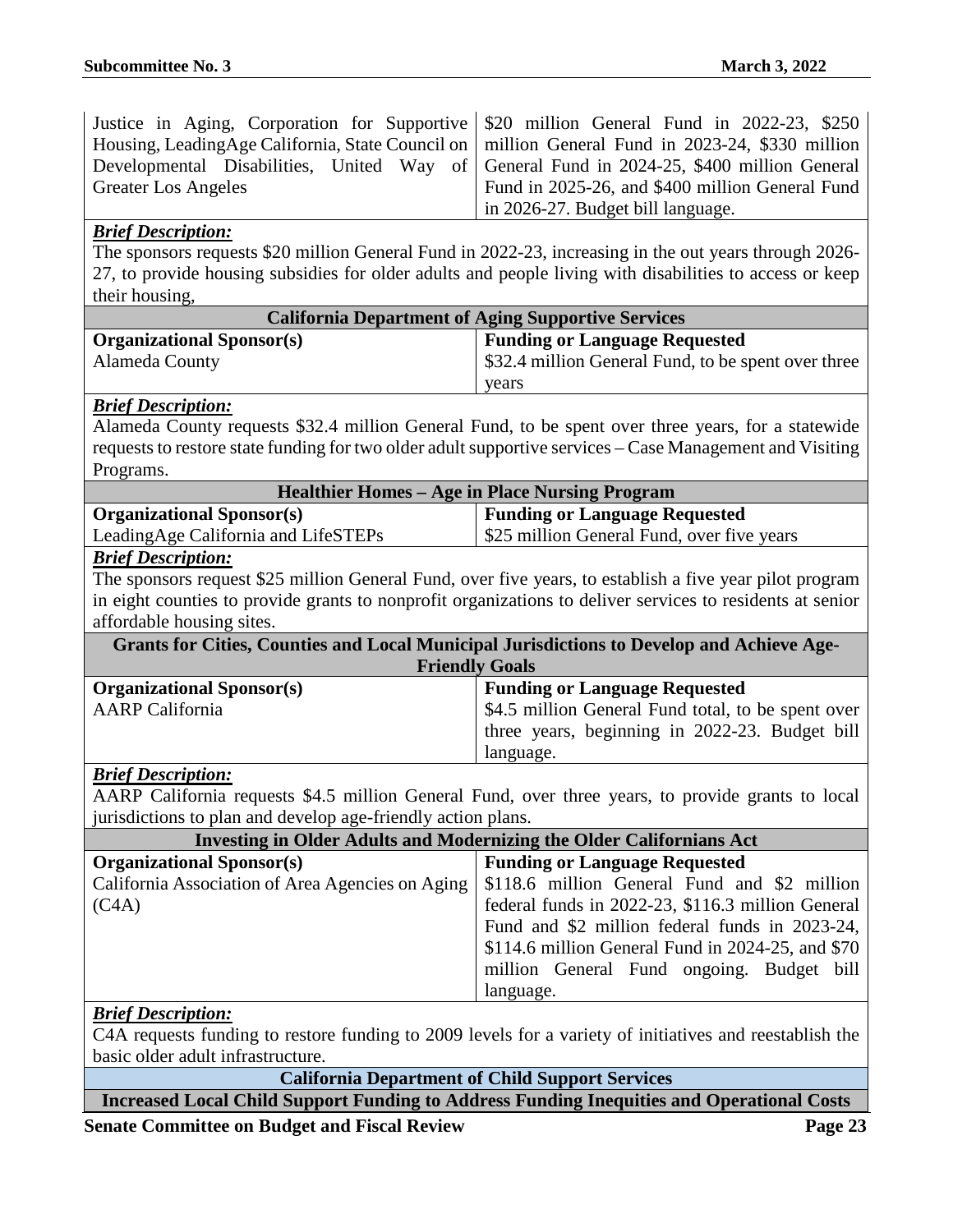| <b>Organizational Sponsor(s)</b>                                  | <b>Funding or Language Requested</b>                                                         |
|-------------------------------------------------------------------|----------------------------------------------------------------------------------------------|
|                                                                   | Child Support Directors Association (CSDA) and 529.9 million General Fund and \$58.1 million |
| Service Employees International Union (SEIU) ederal funds ongoing |                                                                                              |
| <b>State Council</b>                                              |                                                                                              |

#### *Brief Description:*

The CSDA and SEIU State Council request \$29.9 million General Fund and \$58.1 million federal funds ongoing for the Department of Child Support Services to fund Local Child Support Agencies (LCSA) for both existing and upcoming workload to improve the economic well-being of vulnerable children and families.

| <b>California Department of Developmental Services</b> |                                                      |
|--------------------------------------------------------|------------------------------------------------------|
| <b>DDS Rate Study Addendum and Ongoing Updates</b>     |                                                      |
| <b>Organizational Sponsor(s)</b>                       | <b>Funding or Language Requested</b>                 |
| The Lanterman Coalition                                | \$4.1 million General Fund and \$1.1 million federal |
|                                                        | funds in 2022-23 and \$1.6 million General Fund      |
|                                                        | and \$1.1 million federal funds in 2023-24 and       |
|                                                        | ongoing. Trailer bill language.                      |

#### *Brief Description:*

The Lanterman Coalition requests \$4.1 million General Fund and \$1.1 million federal funds in 2022- 23 and \$1.6 million General Fund and \$1.1 million federal funds in 2023-24 and ongoing to update the rate models based on lessons learned through the pandemic, to support California's transition to an outcome-based system, and to ensure services are in compliance with the federal HCBS settings rule.

| <b>Direct Support Workforce Shortage</b> |                                                   |
|------------------------------------------|---------------------------------------------------|
| <b>Organizational Sponsor(s)</b>         | <b>Funding or Language Requested</b>              |
| The Lanterman Coalition                  | \$332.6 million General Fund and \$221.7 million  |
|                                          | federal funds in 2022-23 and \$526.9 million      |
|                                          | General Fund and \$351.3 million federal funds in |
|                                          | 2024-25. Trailer bill language.                   |

#### *Brief Description:*

The Lanterman Coalition requests \$332.6 million General Fund and \$221.7 million federal funds in 2022-23 and \$526.9 million General Fund and \$351.3 million federal funds in 2024-25 and trailer bill language to accelerate the implementation of the DDS Rate Study to address critical staffing shortages and the resulting service disruptions.

| <b>Supportive Technology and Remote Monitoring Demonstration Pilot</b> |                                                 |
|------------------------------------------------------------------------|-------------------------------------------------|
| <b>Organizational Sponsor(s)</b>                                       | <b>Funding or Language Requested</b>            |
|                                                                        |                                                 |
| People                                                                 | three years, beginning in 2022-23. Trailer bill |
|                                                                        | language.                                       |

#### *Brief Description:*

The sponsors request a total of \$6 million General Fund to support a pilot to train and equip agency providers of supported living and independent living services to implement technology and remote monitoring solutions and to collect data on report outcomes.

| <b>Modernization of Regional Center Operations Budgeting Methodology</b> |                                                                                                 |
|--------------------------------------------------------------------------|-------------------------------------------------------------------------------------------------|
| <b>Organizational Sponsor(s)</b>                                         | <b>Funding or Language Requested</b>                                                            |
|                                                                          | Association of Regional Center Agencies (ARCA)   \$21.6 million General Fund and \$10.6 million |
|                                                                          | and Service Employees International Union federal funds in 2022-23 growing to \$71.3 million    |
| (SEIU) California                                                        |                                                                                                 |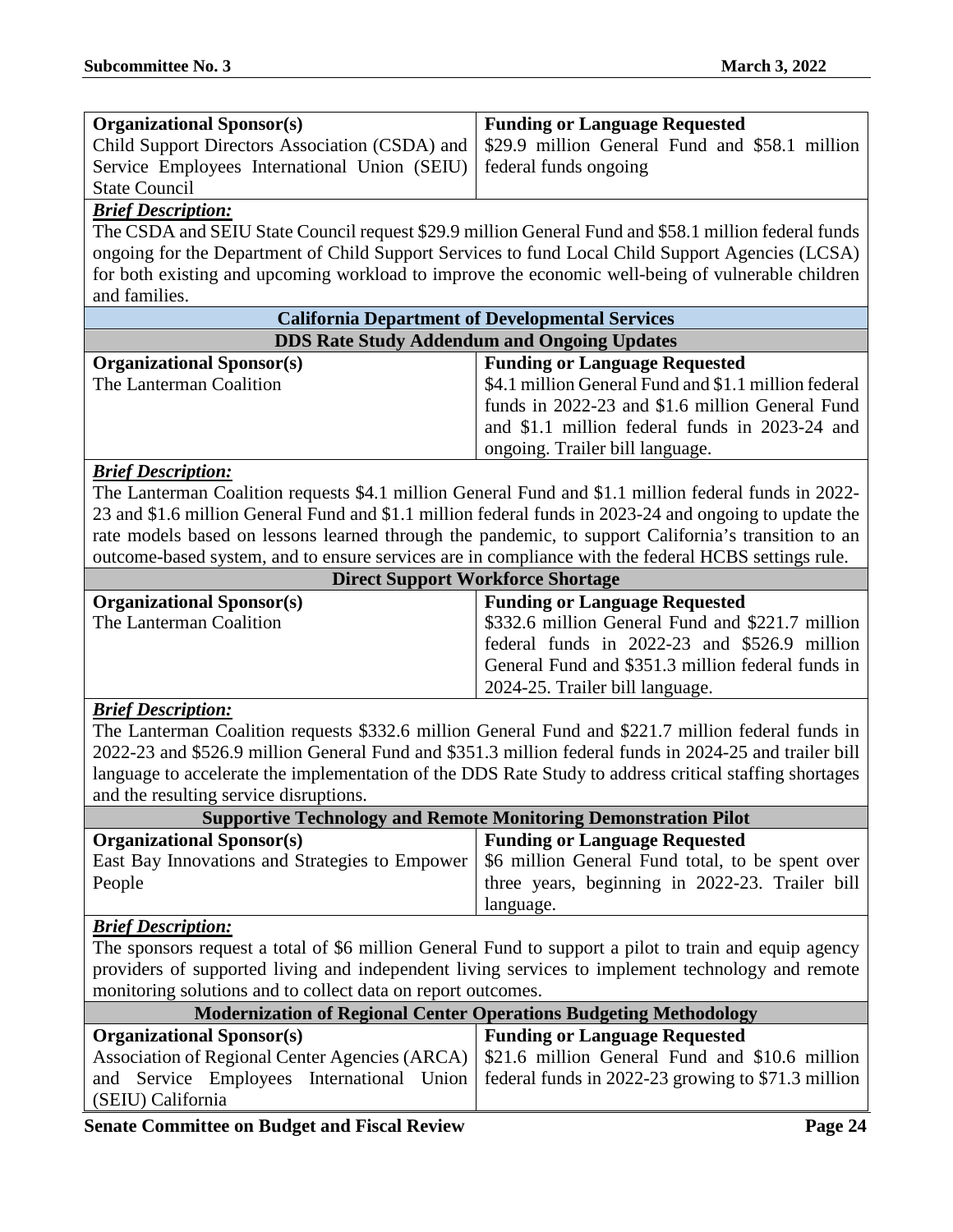|                                                                                                       | General Fund and \$35.1 million federal funds in<br>2024-25 and ongoing. Trailer bill language.         |  |
|-------------------------------------------------------------------------------------------------------|---------------------------------------------------------------------------------------------------------|--|
| <b>Brief Description:</b>                                                                             |                                                                                                         |  |
|                                                                                                       | The sponsors request trailer bill language and \$21.6 million General Fund and \$10.6 million federal   |  |
|                                                                                                       | funds in 2022-23, increasing accordingly on an ongoing basis, to realign the Core Staffing Formula with |  |
| state costs and enhance stability for those served by regional centers.                               |                                                                                                         |  |
|                                                                                                       | <b>Eliminating Regional Center Family Fees</b>                                                          |  |
| <b>Organizational Sponsor(s)</b>                                                                      | <b>Funding or Language Requested</b>                                                                    |  |
| Association of Regional Center Agencies (ARCA)                                                        | \$4.7 million General Fund ongoing. Trailer bill                                                        |  |
|                                                                                                       | language                                                                                                |  |
| <b>Brief Description:</b>                                                                             |                                                                                                         |  |
|                                                                                                       | ARCA requests \$4.7 million General Fund ongoing and trailer bill language to eliminate family fees     |  |
| associated with the Annual Family Program fee and the Family Cost Participation Program.              |                                                                                                         |  |
|                                                                                                       | The "Village" Housing for Adults with Disabilities                                                      |  |
| <b>Organizational Sponsor(s)</b>                                                                      | <b>Funding or Language Requested</b>                                                                    |  |
| ETTA/Cornerstone                                                                                      | \$9 million General Fund in 2022-23                                                                     |  |
| <b>Brief Description:</b>                                                                             |                                                                                                         |  |
|                                                                                                       | The sponsor requests a total of \$9 million General Fund to complete the funding for Cornerstone's      |  |
|                                                                                                       | project, the Village, which will serve as a pilot project, pioneering a new model for people with       |  |
| disabilities and with limited financial resources.                                                    |                                                                                                         |  |
|                                                                                                       | Planning for the Coordinated Family Support Services Pilot Project                                      |  |
| <b>Organizational Sponsor(s)</b>                                                                      | <b>Funding or Language Requested</b>                                                                    |  |
| Disability Rights California (DRC)                                                                    | Budget bill/Trailer bill language                                                                       |  |
| <b>Brief Description:</b>                                                                             |                                                                                                         |  |
|                                                                                                       | Disability Rights California requests budget bill and/or trailer bill language accompany the Governor's |  |
|                                                                                                       | budget proposal for a coordinated family support services pilot project. DRC requests language that     |  |
| specifies the scope of services and how the department plans to target underserved populations.       |                                                                                                         |  |
|                                                                                                       | <b>Subminimum Wage Phaseout Pilot Program</b>                                                           |  |
| <b>Organizational Sponsor(s)</b>                                                                      | <b>Funding or Language Requested</b>                                                                    |  |
| <b>DRC</b>                                                                                            | Trailer bill language                                                                                   |  |
| <b>Brief Description:</b>                                                                             |                                                                                                         |  |
|                                                                                                       | DRC requests modifications to the Governor's proposed trailer bill language accompanying its proposal   |  |
| for a subminimum wage phaseout pilot program. DRC requests additional language to clarify the nature  |                                                                                                         |  |
| of collaboration with the SB 639 stakeholder process, incorporate an evaluation of the project, and   |                                                                                                         |  |
| identify targets or metrics for program success.                                                      |                                                                                                         |  |
| Delay of Implementation of SB 639 (Durazo), Chapter 339, Statutes of 2021                             |                                                                                                         |  |
| <b>Organizational Sponsor(s)</b>                                                                      | <b>Funding or Language Requested</b>                                                                    |  |
| Alliance Supporting People with IDD                                                                   | Trailer bill language                                                                                   |  |
| <b>Brief Description:</b>                                                                             |                                                                                                         |  |
| The Alliance Supporting People with IDD requests trailer bill language to delay the implementation of |                                                                                                         |  |
| SB 639 until more comprehensive data is provided by the Department of Developmental Services          |                                                                                                         |  |
| regarding the current status of employment for all Californians with IDD.                             |                                                                                                         |  |
| <b>California Department of Social Services</b>                                                       |                                                                                                         |  |
| <b>Continuation and Enhancement of Adult Protective Services (APS) Training for Social Workers</b>    |                                                                                                         |  |
| <b>Organizational Sponsor(s)</b>                                                                      | <b>Funding or Language Requested</b>                                                                    |  |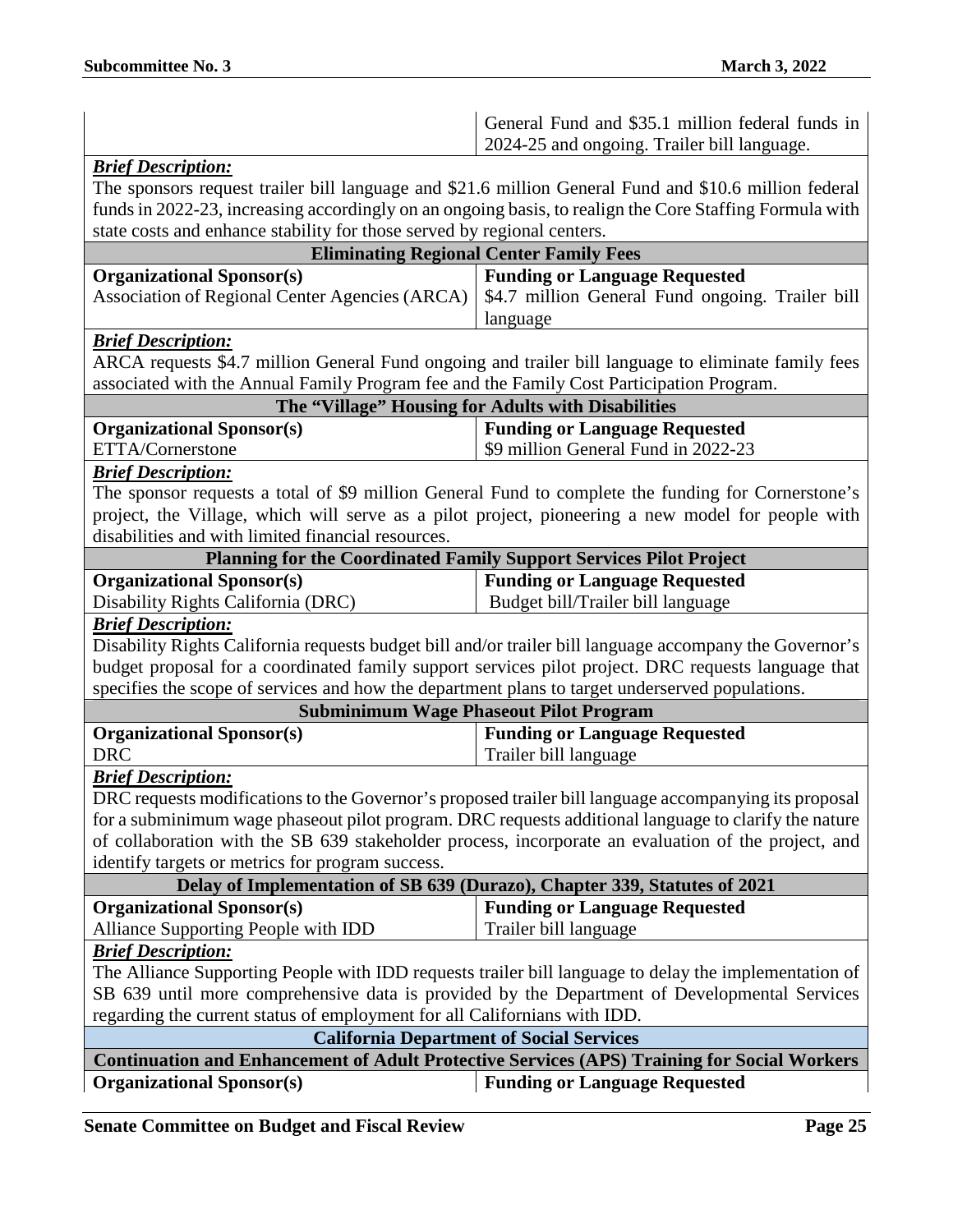| County Welfare Directors Association (CWDA),                                                        | \$4.6 million General Fund ongoing, beginning in                                                                                                                                                                  |  |
|-----------------------------------------------------------------------------------------------------|-------------------------------------------------------------------------------------------------------------------------------------------------------------------------------------------------------------------|--|
| Association<br>California<br><b>State</b><br>of<br>Public                                           | 2023-24. Budget bill language.                                                                                                                                                                                    |  |
| Administrators/Guardians/Conservators,                                                              |                                                                                                                                                                                                                   |  |
| California Commission on Aging, and the                                                             |                                                                                                                                                                                                                   |  |
| California Elder Justice Coalition                                                                  |                                                                                                                                                                                                                   |  |
| <b>Brief Description:</b>                                                                           |                                                                                                                                                                                                                   |  |
|                                                                                                     | The sponsors request \$4.6 million ongoing, beginning in 2023-24, order to continue the current training<br>structure that provides existing and new APS social workers with the necessary education and practice |  |
| skills to serve abused and neglected older adults and persons with disabilities.                    |                                                                                                                                                                                                                   |  |
|                                                                                                     | <b>Natural Disaster Relief for IHSS Providers</b>                                                                                                                                                                 |  |
| <b>Organizational Sponsor(s)</b>                                                                    | <b>Funding or Language Requested</b>                                                                                                                                                                              |  |
| Service Employees International Union (SEIU)                                                        | \$41.6 million General Fund ongoing. Trailer bill                                                                                                                                                                 |  |
| California and United Domestic Workers (UDW)                                                        | language.                                                                                                                                                                                                         |  |
| <b>AFSCME</b> Local 3930                                                                            |                                                                                                                                                                                                                   |  |
| <b>Brief Description:</b>                                                                           |                                                                                                                                                                                                                   |  |
|                                                                                                     | The sponsors request \$41.5 million General Fund ongoing to provide a wage differential for up to 40                                                                                                              |  |
|                                                                                                     | of a client's assessed hours worked during a Governor declared state of emergency in the specified                                                                                                                |  |
| county/counties.                                                                                    |                                                                                                                                                                                                                   |  |
|                                                                                                     | <b>CalSavers for IHSS Providers</b>                                                                                                                                                                               |  |
| <b>Organizational Sponsor(s)</b>                                                                    | <b>Funding or Language Requested</b>                                                                                                                                                                              |  |
| Service Employees International Union (SEIU)                                                        | \$3.4 million General Fund in 2022-23. Budget bill                                                                                                                                                                |  |
| California and United Domestic Workers (UDW)                                                        | language.                                                                                                                                                                                                         |  |
| <b>AFSCME</b> Local 3930                                                                            |                                                                                                                                                                                                                   |  |
| <b>Brief Description:</b>                                                                           |                                                                                                                                                                                                                   |  |
| The sponsors request \$3.4 million General Fund to help IHSS providers easily participate in the    |                                                                                                                                                                                                                   |  |
| CalSavers retirement program.                                                                       |                                                                                                                                                                                                                   |  |
|                                                                                                     | California Immigrant Legal Fellowship                                                                                                                                                                             |  |
| <b>Organizational Sponsor(s)</b>                                                                    | <b>Funding or Language Requested</b>                                                                                                                                                                              |  |
| Immigrant<br>Defense<br>Advocates,<br>California                                                    | \$2.5 million General Fund each year through                                                                                                                                                                      |  |
| ChangeLawyers,<br>Immigrant Legal<br>and the                                                        | 2025-26                                                                                                                                                                                                           |  |
| <b>Resource Center</b>                                                                              |                                                                                                                                                                                                                   |  |
| <b>Brief Description:</b>                                                                           |                                                                                                                                                                                                                   |  |
|                                                                                                     | The sponsors request \$2.5 million each year, over the course of four years, to expand the existing                                                                                                               |  |
|                                                                                                     | California Immigrant Legal Fellowship, further building legal capacity in rural regions and                                                                                                                       |  |
| strengthening workforce development.                                                                |                                                                                                                                                                                                                   |  |
| Food4All California Food Assistance Program (CFAP) Expansion to All                                 |                                                                                                                                                                                                                   |  |
| <b>Organizational Sponsor(s)</b>                                                                    | <b>Funding or Language Requested</b>                                                                                                                                                                              |  |
| Nourish California and the California Immigrant                                                     | \$40 million General Fund in 2022-23, \$284                                                                                                                                                                       |  |
| <b>Policy Center</b>                                                                                | million General Fund in 2023-24, \$548 million in                                                                                                                                                                 |  |
|                                                                                                     | 2024-25 and growing on an ongoing basis.                                                                                                                                                                          |  |
| <b>Brief Description:</b>                                                                           |                                                                                                                                                                                                                   |  |
| The sponsors request \$40 million General Fund in 2022-23, growing to \$548 million in 2024-25, and |                                                                                                                                                                                                                   |  |
|                                                                                                     | on an ongoing basis to expand the CFAP to noncitizen immigrants of all ages who are currently                                                                                                                     |  |
| excluded from CalFresh solely due to their immigration status.                                      |                                                                                                                                                                                                                   |  |
| Food with Care: Free Meals for Kids in Preschool and Child Care                                     |                                                                                                                                                                                                                   |  |

| Organizational Sponsor(s) | <b>Funding or Language Requested</b> |
|---------------------------|--------------------------------------|
|                           |                                      |

**Senate Committee on Budget and Fiscal Review <b>Page 26 Page 26**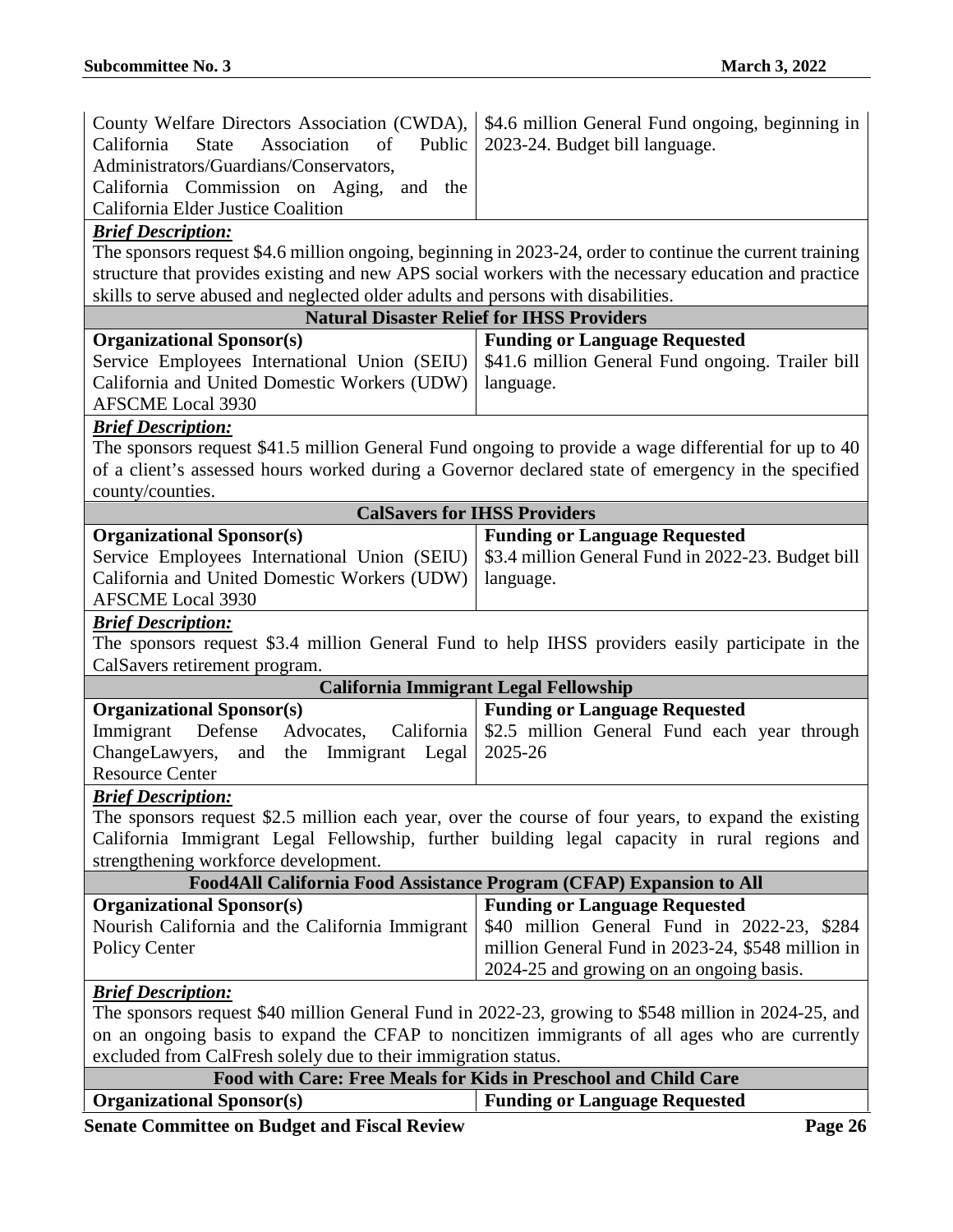| Nourish California and the Child and Adult Care                                             | \$85 million General Fund in 2022-23 and \$70                                                               |  |
|---------------------------------------------------------------------------------------------|-------------------------------------------------------------------------------------------------------------|--|
| Food Program Roundtable (CACFP Roundtable)                                                  | million General Fund in 2023-24 and ongoing.                                                                |  |
| <b>Brief Description:</b>                                                                   |                                                                                                             |  |
|                                                                                             | The sponsors request \$85 million General Fund in 2022-23 and \$70 million General Fund in 2023-24          |  |
|                                                                                             | and ongoing to provide free meals to children in child care by enabling all child care providers to qualify |  |
| for reimbursements equivalent to the highest federal rate for meals.                        |                                                                                                             |  |
|                                                                                             | California Fruit and Vegetable Supplemental Benefits Expansion                                              |  |
| <b>Organizational Sponsor(s)</b>                                                            | <b>Funding or Language Requested</b>                                                                        |  |
| <b>SPUR</b> and Nourish California                                                          | \$123 million General Fund in 2022-23 and \$121.8                                                           |  |
|                                                                                             | million General Fund in 2023-24                                                                             |  |
| <b>Brief Description:</b>                                                                   |                                                                                                             |  |
|                                                                                             | The sponsors request \$123 million General Fund in 2022-23 and \$121.8 million General Fund in 2023-        |  |
|                                                                                             | 24 to substantially expand the California Fruit and Vegetable EBT Pilot, which was authorized in 2018       |  |
| and is currently being implemented.                                                         |                                                                                                             |  |
|                                                                                             | <b>Expanded EBT Access at Certified Farmers' Markets</b>                                                    |  |
| <b>Organizational Sponsor(s)</b>                                                            | <b>Funding or Language Requested</b>                                                                        |  |
| NextGen California and Alchemist CDC                                                        | \$60 million General Fund total, to be spent over                                                           |  |
|                                                                                             | three years, beginning in 2022-23                                                                           |  |
| <b>Brief Description:</b>                                                                   |                                                                                                             |  |
|                                                                                             | The sponsors request \$20 million a year over three years, (a total of \$60 million), for a grant program   |  |
|                                                                                             | jointly developed by the Department of Social Services and the Department of Food and Agriculture,          |  |
| but housed in one agency, to support EBT access and staffing at certified farmers' markets. |                                                                                                             |  |
| Food Bank Resources: Bolster the CalFood Program to Mitigate Increased Hunger               |                                                                                                             |  |
|                                                                                             |                                                                                                             |  |
| <b>Organizational Sponsor(s)</b>                                                            | <b>Funding or Language Requested</b>                                                                        |  |
| <b>California Association of Food Banks</b>                                                 | Total of \$62 million General Fund: \$10 million in                                                         |  |
|                                                                                             | 2022-23 and \$52 million ongoing                                                                            |  |
| <b>Brief Description:</b>                                                                   |                                                                                                             |  |
|                                                                                             | The California Association of Food Banks requests an additional \$62 million (\$52 million ongoing and      |  |
|                                                                                             | \$10 million one-time) for CalFood to sustain food banks through the 2022-23 fiscal year due to a           |  |
| combination of sustained community demand, food inflation, and the federal food cliff.      |                                                                                                             |  |
|                                                                                             | <b>Food Bank Capacity and Climate Resilience</b>                                                            |  |
| <b>Organizational Sponsor(s)</b>                                                            | <b>Funding or Language Requested</b>                                                                        |  |
| California Association of Food Banks                                                        | \$180 million General Fund in 2022-23                                                                       |  |
| <b>Brief Description:</b>                                                                   |                                                                                                             |  |
|                                                                                             | The California Association of Food Banks requests \$180 million General Fund in 2022-23 to help food        |  |
| banks store and transport food more efficiently and be more climate resilient.              |                                                                                                             |  |
|                                                                                             | Permanently Authorize and Fund State Disaster Food Assistance Program (SDFAP)                               |  |
| <b>Organizational Sponsor(s)</b>                                                            | <b>Funding or Language Requested</b>                                                                        |  |
| <b>California Association of Food Banks</b>                                                 | \$9 million General Fund in 2022-23. Trailer bill                                                           |  |
|                                                                                             | language                                                                                                    |  |
| <b>Brief Description:</b>                                                                   |                                                                                                             |  |
|                                                                                             | The California Association of Food Banks requests \$9 million General Fund in 2022-23 to fund the           |  |
| SDFAP and trailer bill language to permanently authorize the program in statute.            |                                                                                                             |  |
| <b>Organizational Sponsor(s)</b>                                                            | <b>Ramp Down of COVID-19 Emergency Allotments</b><br><b>Funding or Language Requested</b>                   |  |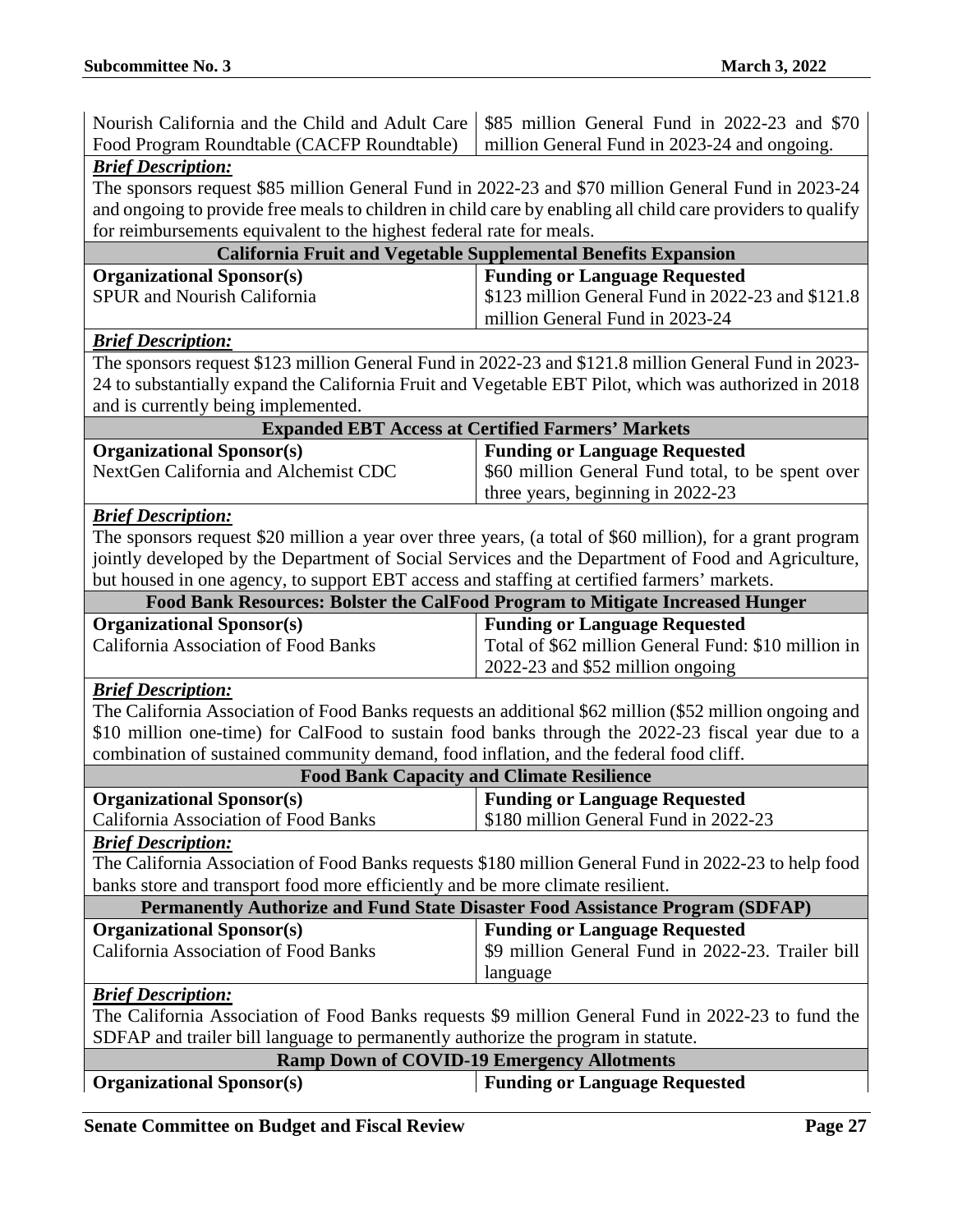| <b>California Association of Food Banks</b>                                                 | Unknown funding amount. Trailer bill language.                                                          |  |
|---------------------------------------------------------------------------------------------|---------------------------------------------------------------------------------------------------------|--|
| <b>Brief Description:</b>                                                                   |                                                                                                         |  |
|                                                                                             | The California Association of Food Banks requests funding to provide for a ramp-down period after the   |  |
|                                                                                             | end of the COVID-19 public health emergency, so that people do not suddenly lose food money that        |  |
|                                                                                             | they have become dependent on. Currently, the federal government has approved SNAP Emergency            |  |
| Allotments until the end of the public health emergency.                                    |                                                                                                         |  |
| <b>CalFresh ABAWD - CARET Program</b>                                                       |                                                                                                         |  |
| <b>Organizational Sponsor(s)</b>                                                            | <b>Funding or Language Requested</b>                                                                    |  |
| California Association of Food Banks                                                        | Trailer bill language                                                                                   |  |
| <b>Brief Description:</b>                                                                   |                                                                                                         |  |
|                                                                                             | The California Association of Food Banks requests trailer bill language to establish the California     |  |
| Antihunger Response and Employment Training (CARET) program that would provide state funded |                                                                                                         |  |
| CalFresh benefits for anyone who is denied benefits due to the ABAWD Time Limit.            |                                                                                                         |  |
|                                                                                             | <b>Food Bank Equity Transformation Project</b>                                                          |  |
| <b>Organizational Sponsor(s)</b>                                                            | <b>Funding or Language Requested</b>                                                                    |  |
| Alameda County Community Food Bank, Food                                                    | \$1.2 million General Fund in 2022-23, \$1.8                                                            |  |
| Bank of Contra Costa and Solano, Redwood                                                    | million General Fund in 2023-24, and \$2 million                                                        |  |
| Empire Food Bank, San Francisco-Marin Food                                                  | General Fund in 2024-25. Budget bill language                                                           |  |
| Bank, Second Harvest Silicon Valley                                                         |                                                                                                         |  |
| <b>Brief Description:</b>                                                                   |                                                                                                         |  |
|                                                                                             | The sponsors request a \$1.2 million General Fund in 2022-23, \$1.8 million General Fund in 2023-24,    |  |
|                                                                                             | and \$2 million General Fund in 2024-25, for the Food Bank Equity Transformation Pilot Project. The     |  |
| pilot would help to improve the quality and options for culturally preferred food options.  |                                                                                                         |  |
|                                                                                             | <b>CalFresh Administration Funding Patch</b>                                                            |  |
| <b>Organizational Sponsor(s)</b>                                                            | <b>Funding or Language Requested</b>                                                                    |  |
| CWDA, Service Employees International Union                                                 | \$60 million General Fund in 2022-23                                                                    |  |
| (SEIU), California State Association of Counties                                            |                                                                                                         |  |
| (CSAC)                                                                                      |                                                                                                         |  |
| <b>Brief Description:</b>                                                                   |                                                                                                         |  |
|                                                                                             | The sponsors request \$60 million General Fund until the budgeting methodology for county CalFresh      |  |
|                                                                                             | administration is updated. Assuming the budget methodology for county administration of the CalFresh    |  |
|                                                                                             | Program is effective in the 2023-24 fiscal year as currently planned, this request would only be needed |  |
| for one year.                                                                               |                                                                                                         |  |
| <b>Alignment of Monthly Gross Income Calculations</b>                                       |                                                                                                         |  |
| <b>Organizational Sponsor(s)</b>                                                            | <b>Funding or Language Requested</b>                                                                    |  |
| Coalition<br>of<br>California<br>Welfare<br>Rights                                          | Trailer bill language                                                                                   |  |
| Organizations (CCWRO)                                                                       |                                                                                                         |  |
| <b>Brief Description:</b>                                                                   |                                                                                                         |  |
|                                                                                             | CCWRO requests trailer bill language to change how the monthly gross income is calculated and align     |  |
| that calculation for multiple programs.                                                     |                                                                                                         |  |
| Stipends for CalWORKs Beneficiaries who Receive a High School or College Diploma            |                                                                                                         |  |
| <b>Organizational Sponsor(s)</b>                                                            | <b>Funding or Language Requested</b>                                                                    |  |
| <b>CCWRO</b>                                                                                | \$20 million General Fund ongoing. Trailer bill                                                         |  |
|                                                                                             | language                                                                                                |  |
| <b>Brief Description:</b>                                                                   |                                                                                                         |  |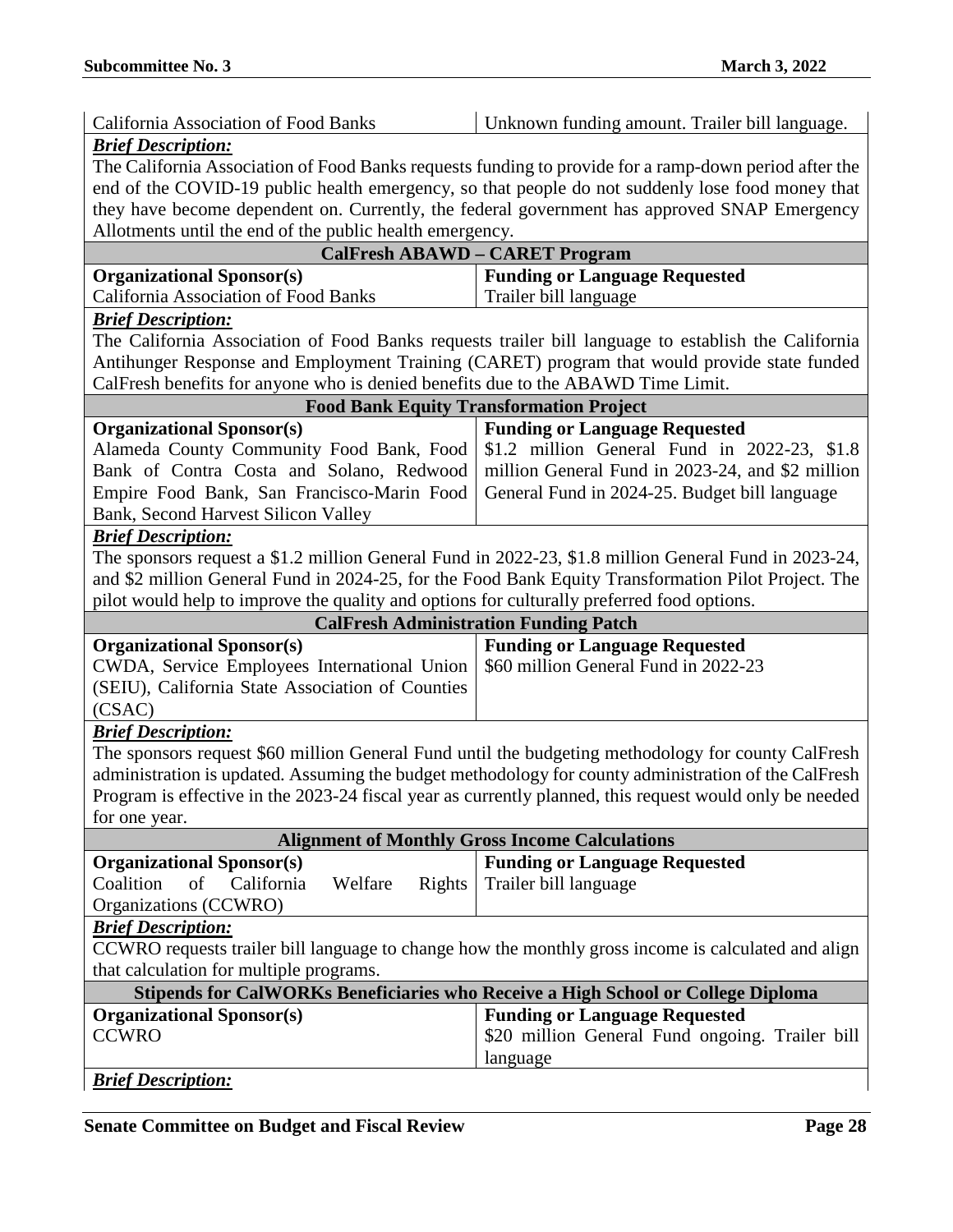CCWRO requests \$20 million General Fund ongoing and trailer bill language to create the CalWORKs Educational Opportunity and Attainment Program which would provide stipends to CalWORKs beneficiaries who receive a high school diploma or enroll in an education or training program leading to an associate's degree, career technical education program certificate, or bachelor's degree.

## **Expanding the Opportunity for a CalWORKs Child to Complete High School Impeded by the COVID-19 Pandemic**

| <b>Organizational Sponsor(s)</b> | <b>Funding or Language Requested</b>                |
|----------------------------------|-----------------------------------------------------|
| <b>CCWRO</b>                     | S2.5 million General Fund and \$6.5 million federal |
|                                  | funds ongoing. Trailer bill language.               |

#### *Brief Description:*

CCWRO requests \$2.5 million General Fund and \$6.5 million federal funds ongoing, as well as statutory changes to allow youth on the CalWORKs program to continue to receive benefits if they will complete their high school requirements by the age of 20, instead of 19.

| <b>Public Social Services Call Center Minimum Standards</b> |                               |
|-------------------------------------------------------------|-------------------------------|
| <b>Organizational Sponsor(s)</b>                            | Funding or Language Requested |
| <b>CCWRO</b>                                                | Supplemental Report Language  |

#### *Brief Description:*

CCWRO requests the 2022-23 budget include supplemental report language requiring the CDSS to convene a Call-Center Minimum Standard Workgroup and produce a report to the Legislature that would include statewide minimum standards for county call-centers.

| <b>Issue Aid Paid Pending a Rehearing</b> |                                      |
|-------------------------------------------|--------------------------------------|
| <b>Organizational Sponsor(s)</b>          | <b>Funding or Language Requested</b> |
| <b>CCWRO</b>                              | Trailer bill language                |

#### *Brief Description:*

CCWRO requests statutory changes so that beneficiaries can continue to receive benefits when they make an appeal against a negative county action and are granted a rehearing by the CDSS.

| <b>CalSAWS Reforms</b>           |                                      |
|----------------------------------|--------------------------------------|
| <b>Organizational Sponsor(s)</b> | <b>Funding or Language Requested</b> |
| <b>CCWRO</b>                     | Trailer bill language                |

#### *Brief Description:*

CCWRO requests statutory changes to ensure that all CalSAWS funded features are available to public social services beneficiaries in all counties and that all meetings relative to CalSAWS be open to the public.

| <b>Emergency and Disaster Response for CalWORKs &amp; CalFresh</b> |                               |
|--------------------------------------------------------------------|-------------------------------|
| <b>Organizational Sponsor(s)</b>                                   | Funding or Language Requested |
| <b>CCWRO</b>                                                       | Budget bill language.         |

#### *Brief Description:*

CCWRO requests budget bill language requiring CDSS to convene a workgroup and produce a report to the Legislature that would provide objective standards to meet the emergency assistance needs of CalWORKs and CalFresh applicants and recipients during any disaster declaration by the Governor.

| <b>Stabilizing and Strengthening Family Resource Centers</b> |                                                                                                    |
|--------------------------------------------------------------|----------------------------------------------------------------------------------------------------|
| <b>Organizational Sponsor(s)</b>                             | <b>Funding or Language Requested</b>                                                               |
|                                                              | Child Abuse Prevention Center, California Family   \$40 million General Fund ongoing. Trailer bill |
| Resource Association, and California Alliance of   language  |                                                                                                    |
| <b>Children and Family Services</b>                          |                                                                                                    |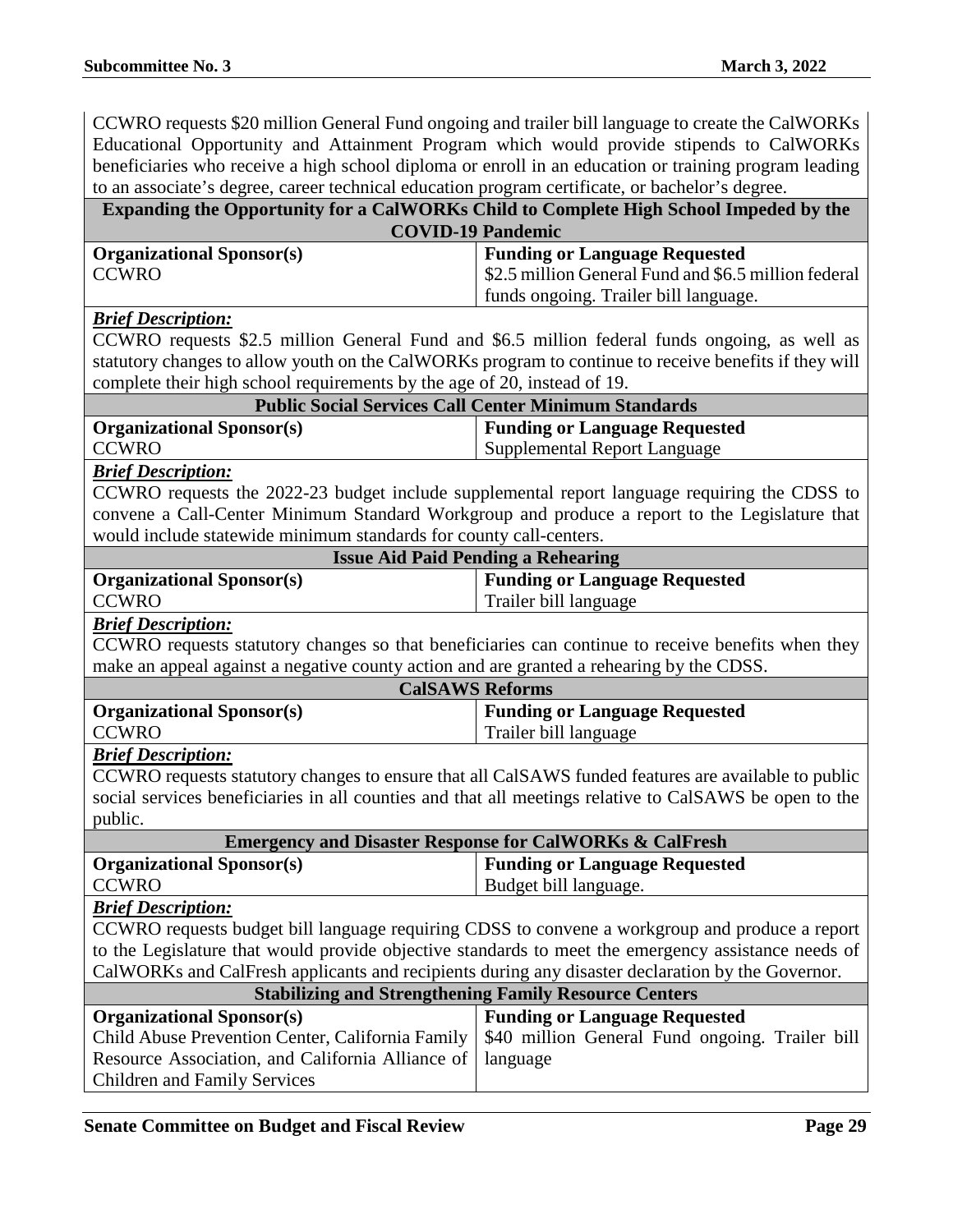#### *Brief Description:* The sponsors request \$40 million General Fund ongoing and trailer bill language to aid Family Resource Centers in providing comprehensive, cost effective, and culturally responsive support to children and families who are some of the most marginalized in our communities. **Kinship Guardian Assistance Payment (Kin-GAP) Program Expansion Organizational Sponsor(s) Funding or Language Requested** Alliance for Children's Rights and California Alliance of Caregivers Up to \$5.8 million General Fund ongoing (\$808,183 in 2022-23, \$949,225 in 2023-24, \$1.1 million in 2024-25, and up to \$5.8 million ongoing). Trailer bill language *Brief Description:* The sponsors request trailer bill language and funding to expand the state Kin-GAP program to include all children living with relatives through a guardianship ordered by the juvenile dependency court. **Emergency Child Care Bridge Expansion Organizational Sponsor(s) Funding or Language Requested** Children Now, Child Care Resource Center, Alliance for Children's Rights, California Alternative Payment Program Association, California Alliance of Caregivers, CWDA, and the USC Suzanne Dworak-Peck School of Social Work \$48 million General Fund and \$19.2 million federal funds ongoing. Trailer bill language. *Brief Description:* The sponsors request an additional \$48 million to increase the level of funding for the three different components of the program as follows: \$39 million will go to expand the amount of funding available

to counties to provide additional vouchers to children in care, \$5 million will go to support additional navigators who are working to find child care for foster children, and \$4 million will support the delivery of additional trauma-informed training for child care providers as they care for foster children in their local early childhood programs.

| <b>Continuum of Care Reform: Bridging Service Gaps for Foster Children and Families</b> |                                                   |
|-----------------------------------------------------------------------------------------|---------------------------------------------------|
| <b>Organizational Sponsor(s)</b>                                                        | <b>Funding or Language Requested</b>              |
| <b>CWDA</b>                                                                             | \$221.6 million General Fund and \$22.7 million   |
|                                                                                         | federal funds in 2022-23 and \$219.2 General Fund |
|                                                                                         | and \$22.7 million federal funds in 2023-24 and   |
|                                                                                         | ongoing. Note that 2023-24 and out year costs are |
|                                                                                         | not yet finalized. Trailer bill language.         |

#### *Brief Description:*

CWDA requests trailer bill language and a total of \$221.4 million General Fund for investments to address gaps across the care continuum. The proposal consists of \$121.3 million General Fund for a family-based services component, \$23.5 million General Fund for transition-age youth and caregiver insurance component, \$9.8 million General Fund for a congregate care services component, \$37 million General Fund for a complex care component, and \$30 million General Fund for a Regional Center Services component.

| <b>Fully Fund the Resource Family Approval (RFA) Program</b> |                                      |
|--------------------------------------------------------------|--------------------------------------|
| <b>Organizational Sponsor(s)</b>                             | <b>Funding or Language Requested</b> |
| <b>CWDA</b> and SEIU State Council                           | \$100 million General Fund ongoing   |
| <b>Brief Description:</b>                                    |                                      |

**Senate Committee on Budget and Fiscal Review Page 30**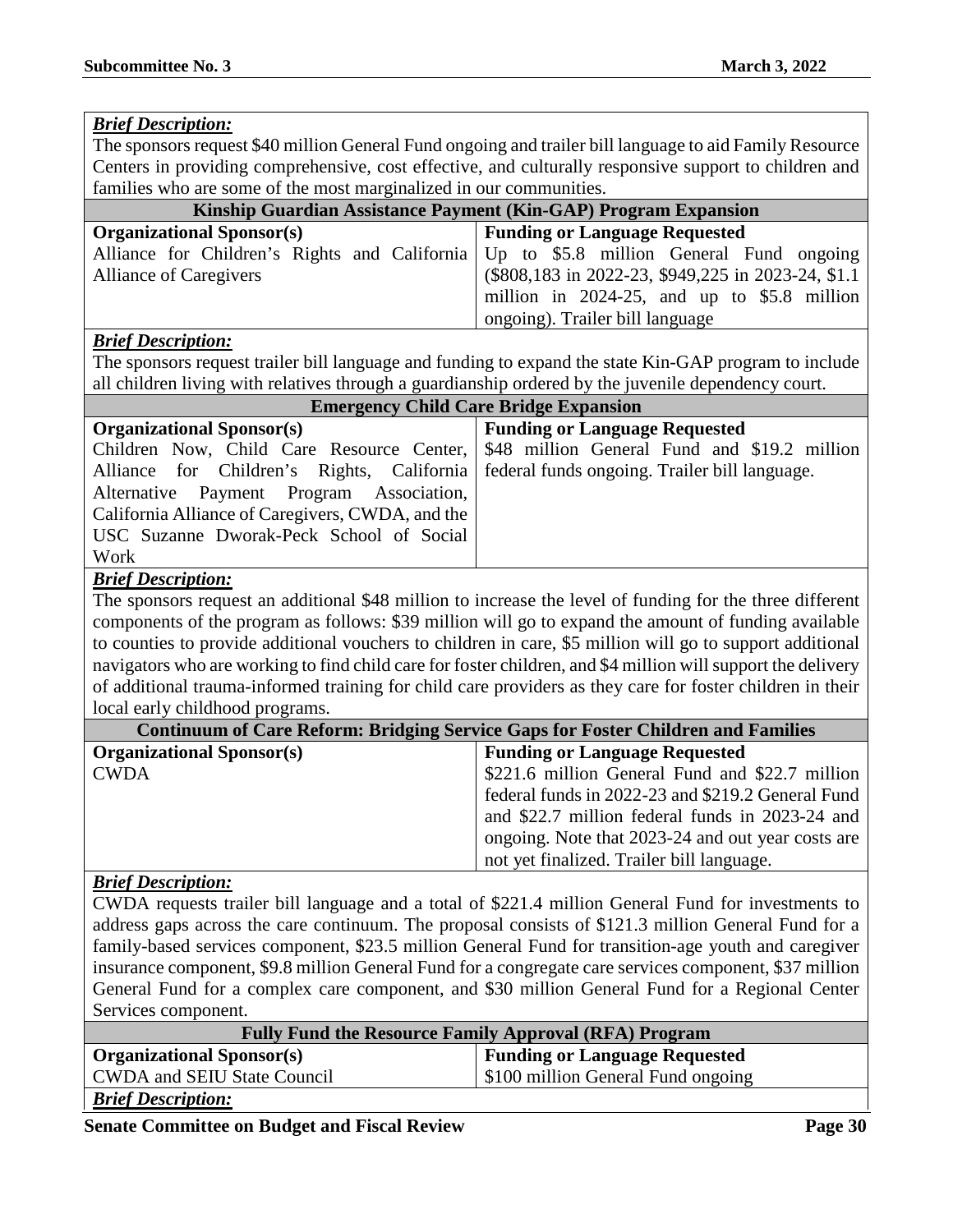The sponsors request \$100 million General Fund ongoing to fund county RFA costs. These costs have not been funded in the Governor's budget due to a disputed interpretation of the constitutional requirements of Proposition 30 between the counties and the Administration.

| requirements of Proposition 50 between the counties and the Administration.                                                                                                                                                                                                                                                                                                           |                                                                                                                                                                  |  |
|---------------------------------------------------------------------------------------------------------------------------------------------------------------------------------------------------------------------------------------------------------------------------------------------------------------------------------------------------------------------------------------|------------------------------------------------------------------------------------------------------------------------------------------------------------------|--|
| <b>Support a Crucial Care Component in the CWS Services Continuum</b>                                                                                                                                                                                                                                                                                                                 |                                                                                                                                                                  |  |
| <b>Organizational Sponsor(s)</b><br>California Alliance of Child and Family Services<br>and the National Association of Social Workers,<br>California chapter                                                                                                                                                                                                                         | <b>Funding or Language Requested</b><br>\$17.9 million General Fund and \$4.2 million<br>federal funds in 2022-23 and 2023-24. Trailer bill<br>language.         |  |
| <b>Brief Description:</b><br>The sponsors request \$17.9 million General Fund and \$4.2 million federal funds in 2022-23 to add a<br>Cost of Living Adjustment to the portion of a child's placement rate that goes to the Foster Family<br>Agency. The proposed funding would end when CDSS implements a new rate system which is expected<br>by the end of the 2023-24 fiscal year. |                                                                                                                                                                  |  |
| Targeted Family Finding and Engagement for Youth in Long-Term Foster Care                                                                                                                                                                                                                                                                                                             |                                                                                                                                                                  |  |
| <b>Organizational Sponsor(s)</b><br>California Alliance of Child and Family Services<br>(CACFS)                                                                                                                                                                                                                                                                                       | <b>Funding or Language Requested</b><br>\$133.5 million General Fund and \$49.4 million<br>federal funds in 2022-23. Budget bill language.                       |  |
| <b>Brief Description:</b><br>CACFS requests \$133.5 million General Fund and \$49.4 million federal funds in 2022-23 and 2023-24<br>and budget bill language to connect youth who meet specific criteria, such as being in foster care for 24<br>months or longer, to family finding services.                                                                                        |                                                                                                                                                                  |  |
| <b>Address Discrepancies in the STRTP Care and Supervision Rate</b>                                                                                                                                                                                                                                                                                                                   |                                                                                                                                                                  |  |
| <b>Organizational Sponsor(s)</b><br><b>CACFS</b>                                                                                                                                                                                                                                                                                                                                      | <b>Funding or Language Requested</b><br>\$54.9 million General Fund and \$20.3 million<br>federal funds ongoing, beginning in 2023-24.<br>Trailer bill language. |  |
| <b>Brief Description:</b><br>CACFS requests trailer bill language and \$54.9 million General Fund and \$20.3 million federal funds<br>ongoing, beginning in 2023-24, to develop a new care and supervision rate for Short-Term Residential<br>Therapeutic Programs (STRTPs).                                                                                                          |                                                                                                                                                                  |  |
| <b>IMD Transition Funding for STRTPs</b>                                                                                                                                                                                                                                                                                                                                              |                                                                                                                                                                  |  |
| <b>Organizational Sponsor(s)</b><br><b>CACFS</b>                                                                                                                                                                                                                                                                                                                                      | <b>Funding or Language Requested</b><br>\$10.4 million General Fund in 2022-23. Budget<br>bill language.                                                         |  |
| <u><b>Brief Description:</b></u><br>CACFS requests \$10.4 million General Fund in 2022-23 and budget bill language to continue to support<br>the transitions of STRTPs at risk of being declared IMDs to different types of programming and<br>maintain system capacity for foster and probation youth.                                                                               |                                                                                                                                                                  |  |
| <b>COVID-19 Relief for STRTPs</b>                                                                                                                                                                                                                                                                                                                                                     |                                                                                                                                                                  |  |
| <b>Organizational Sponsor(s)</b><br><b>CACFS</b>                                                                                                                                                                                                                                                                                                                                      | <b>Funding or Language Requested</b><br>\$73.3 million General Fund in 2022-23. Budget<br>bill language.                                                         |  |
| <b>Brief Description:</b>                                                                                                                                                                                                                                                                                                                                                             |                                                                                                                                                                  |  |
| CACFS requests \$\$73.3 million General Fund in 2022-23 and budget bill language to backfill existing<br>COVID relief grant applications that were not fulfilled with the allocation provided in the 2021 Budget                                                                                                                                                                      |                                                                                                                                                                  |  |

Act.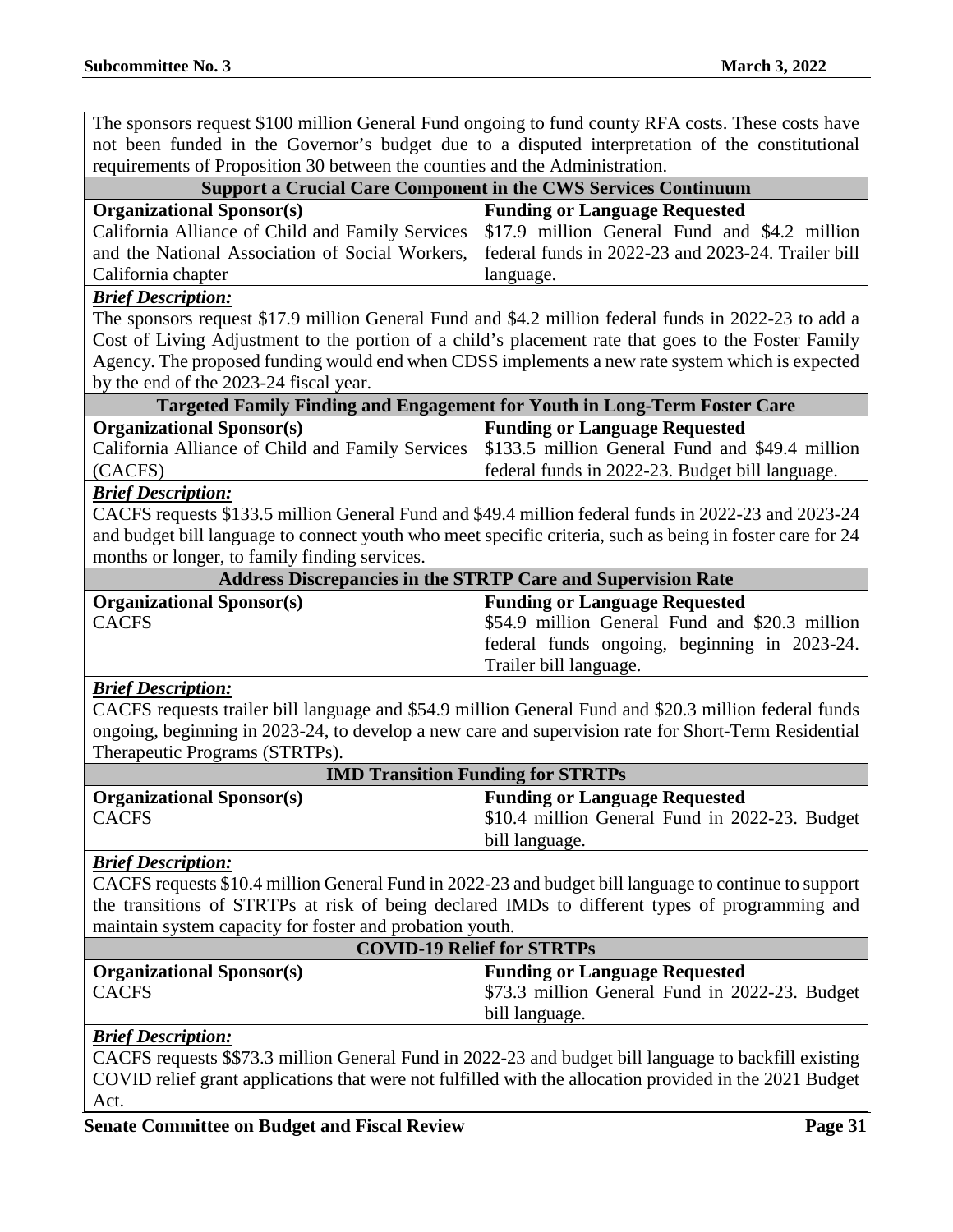| Building and Supporting Family Homes for Children Impacted by Commercial Sexual                          |                                                     |
|----------------------------------------------------------------------------------------------------------|-----------------------------------------------------|
| <b>Exploitation (CSE)</b>                                                                                |                                                     |
| <b>Organizational Sponsor(s)</b>                                                                         | <b>Funding or Language Requested</b>                |
| Children's Law Center of California and the                                                              | \$60 million General Fund, over three years.        |
| National Center for Youth Law                                                                            | Budget bill language                                |
| <b>Brief Description:</b>                                                                                |                                                     |
| The sponsors request \$60 million General Fund, to be spent over three years, and budget bill language   |                                                     |
| to allow community-based organizations to use innovative models to recruit and support family            |                                                     |
| placements for children impacted by CSE.                                                                 |                                                     |
| <b>Parents Anonymous Helpline and Online Groups</b>                                                      |                                                     |
| <b>Organizational Sponsor(s)</b>                                                                         | <b>Funding or Language Requested</b>                |
| Parents Anonymous, Inc.                                                                                  | \$4.8 million General Fund to be spent over three   |
|                                                                                                          | years. Budget bill language.                        |
| <b>Brief Description:</b>                                                                                |                                                     |
| Parents Anonymous, Inc. request \$4.8 million General Fund, to be spent over three years, and budget     |                                                     |
| bill language to support the Parents Anonymous Helpline.                                                 |                                                     |
| <b>Los Angeles County Child Welfare Services Augmentation</b>                                            |                                                     |
| <b>Organizational Sponsor(s)</b>                                                                         | <b>Funding or Language Requested</b>                |
| Los Angeles County Board of Supervisors and                                                              | \$200 million General Fund ongoing. Trailer bill    |
| <b>SEIU</b>                                                                                              | language.                                           |
| <b>Brief Description:</b>                                                                                |                                                     |
| The sponsors request \$200 million General Fund ongoing and trailer bill language to mitigate the impact |                                                     |
| of a structural deficit for Los Angeles County Child Welfare services due to the loss of flexibility     |                                                     |
| associated with the federal Title IV-E waiver, increased Extended Foster Care costs, and the costs of    |                                                     |
| inflation.                                                                                               |                                                     |
| <b>Increasing Access to Positive Parent Programs and Family Support Services</b>                         |                                                     |
| <b>Organizational Sponsor(s)</b>                                                                         | <b>Funding or Language Requested</b>                |
| <b>Counseling Options and Parent Education Family</b>                                                    | \$20.4 million General Fund in 2022-23, to be spent |
| Support Center (COPE), First 5 Contra Costa, First                                                       | over three years.                                   |
| 5 San Benito, First 5 Santa Clara, First 5 Santa<br>Cruz, First 5 Solano, First 5 Tehama, Jewish         |                                                     |
| Family Service of San Diego, Napa County Triple                                                          |                                                     |
| P Collaborative, L.A. County Library, and Triple                                                         |                                                     |
| P                                                                                                        |                                                     |
| <b>Brief Description:</b>                                                                                |                                                     |
| The sponsors request \$20.4 million General Fund one-time, to be spent over three years, to increase     |                                                     |
| access for parents and caregivers to behavioral health and family supports in direct response to the     |                                                     |
| increased need.                                                                                          |                                                     |
| <b>Emergency Services and Disaster Response Funding for County Welfare Departments</b>                   |                                                     |
| <b>Organizational Sponsor(s)</b>                                                                         | <b>Funding or Language Requested</b>                |
| <b>CWDA</b> and Children Now                                                                             | \$159 million General Fund ongoing.                 |
| <b>Brief Description:</b>                                                                                |                                                     |
| The sponsors request \$159 million General Fund ongoing to fund disaster-related work outside of         |                                                     |
| regular county work activities. Components of this request include funding to coordinate emergency       |                                                     |
| planning, response, and recovery support; train county staff and volunteers; develop a fund to support   |                                                     |
| counties affected by disasters during a disaster response; grants to mitigate urgent needs of youth in   |                                                     |

**Senate Committee on Budget and Fiscal Review Page 32**